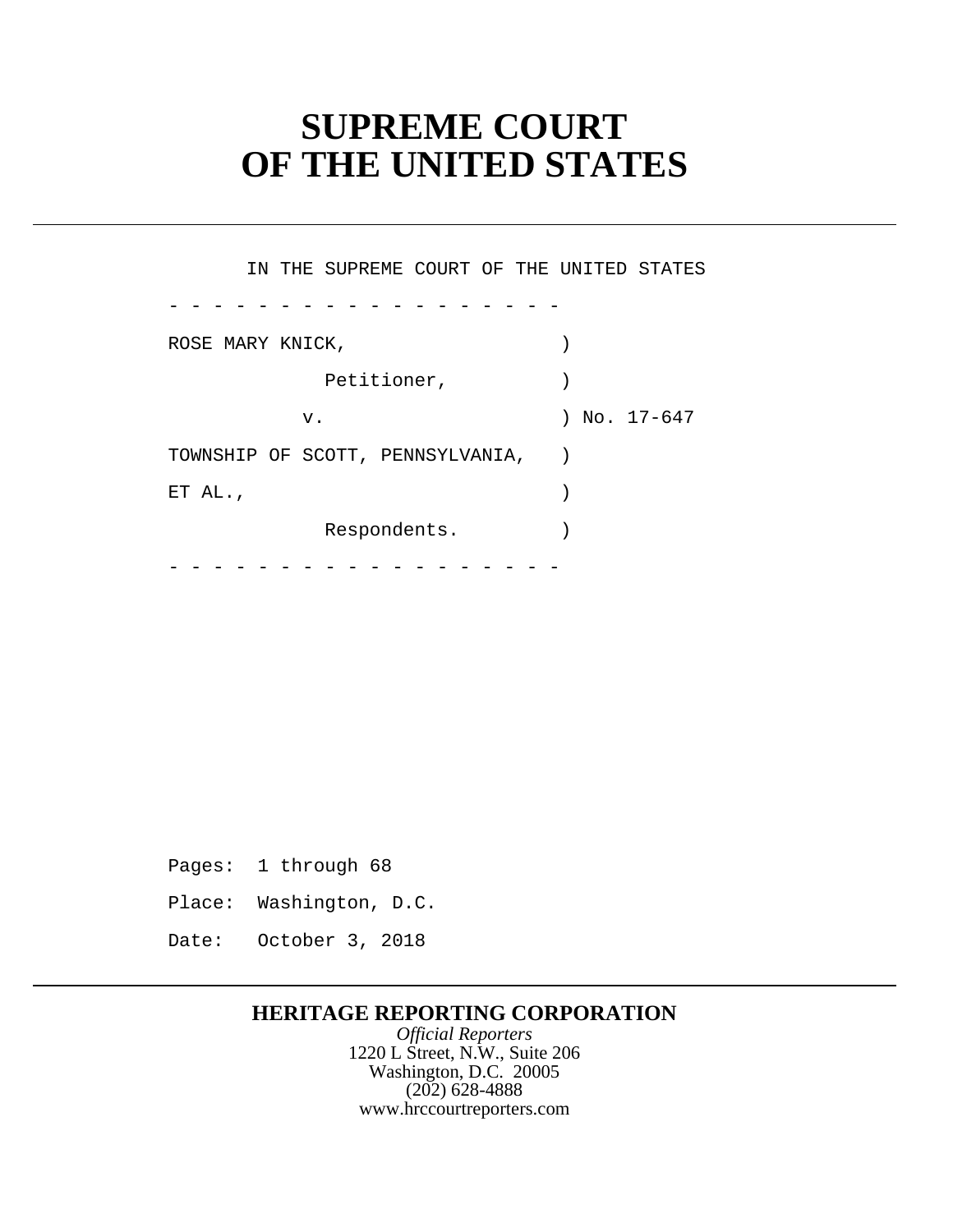1 2 - - - - - - - - - - - - - - - - - - 3 4 **5**  6 7 8 9 - - - - - - - - - - - - - - - - - - 10 11 12 13 14 15 16 17 18 19 20 21 22 23 24 25 IN THE SUPREME COURT OF THE UNITED STATES ROSE MARY KNICK,  $)$ Petitioner,  $)$ v. 17-647 TOWNSHIP OF SCOTT, PENNSYLVANIA, ) ET AL.,  $\qquad \qquad$ Respondents. Washington, D.C. Wednesday, October 3, 2018 The above-entitled matter came on for oral argument before the Supreme Court of the United States at 10:05 a.m. APPEARANCES: J. DAVID BREEMER, ESQ., Sacramento, California; on behalf of the Petitioner. NOEL J. FRANCISCO, Solicitor General, Department of Justice, Washington, D.C.; for the United States as amicus curiae, supporting the Petitioner. TERESA FICKEN SACHS, ESQ., Philadelphia, Pennsylvania; on behalf of the Respondents.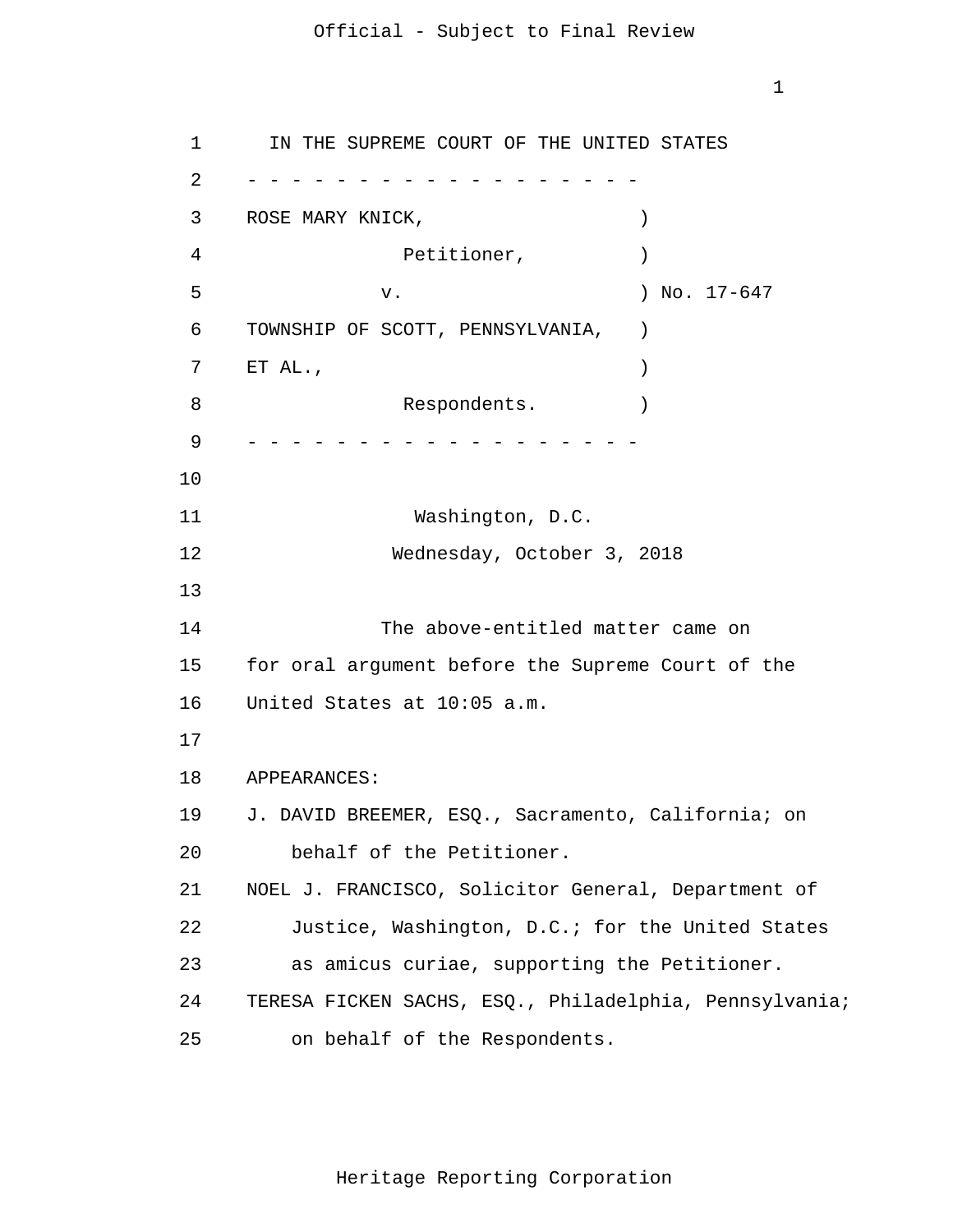| $\mathbf{1}$   | CONTENTS                       |       |
|----------------|--------------------------------|-------|
| $\overline{2}$ | ORAL ARGUMENT OF:              | PAGE: |
| $\mathsf{3}$   | J. DAVID BREEMER, ESQ.         |       |
| $\overline{4}$ | On behalf of the Petitioner    | 3     |
| 5              | ORAL ARGUMENT OF:              |       |
| 6              | NOEL J. FRANCISCO, ESQ.        |       |
| 7              | On behalf of the United States |       |
| 8              | Supporting the Petitioner      | 21    |
| 9              | ORAL ARGUMENT OF:              |       |
| 10             | TERESA FICKEN SACHS, ESQ.      |       |
| 11             | On behalf of the Respondents   | 33    |
| 12             | REBUTTAL ARGUMENT OF:          |       |
| 13             | J. DAVID BREEMER, ESQ.         |       |
| 14             | On behalf of the Petitioner    | 66    |
| 15             |                                |       |
| 16             |                                |       |
| 17             |                                |       |
| 18             |                                |       |
| 19             |                                |       |
| 20             |                                |       |
| 21             |                                |       |
| 22             |                                |       |
| 23             |                                |       |
| 24             |                                |       |
| 25             |                                |       |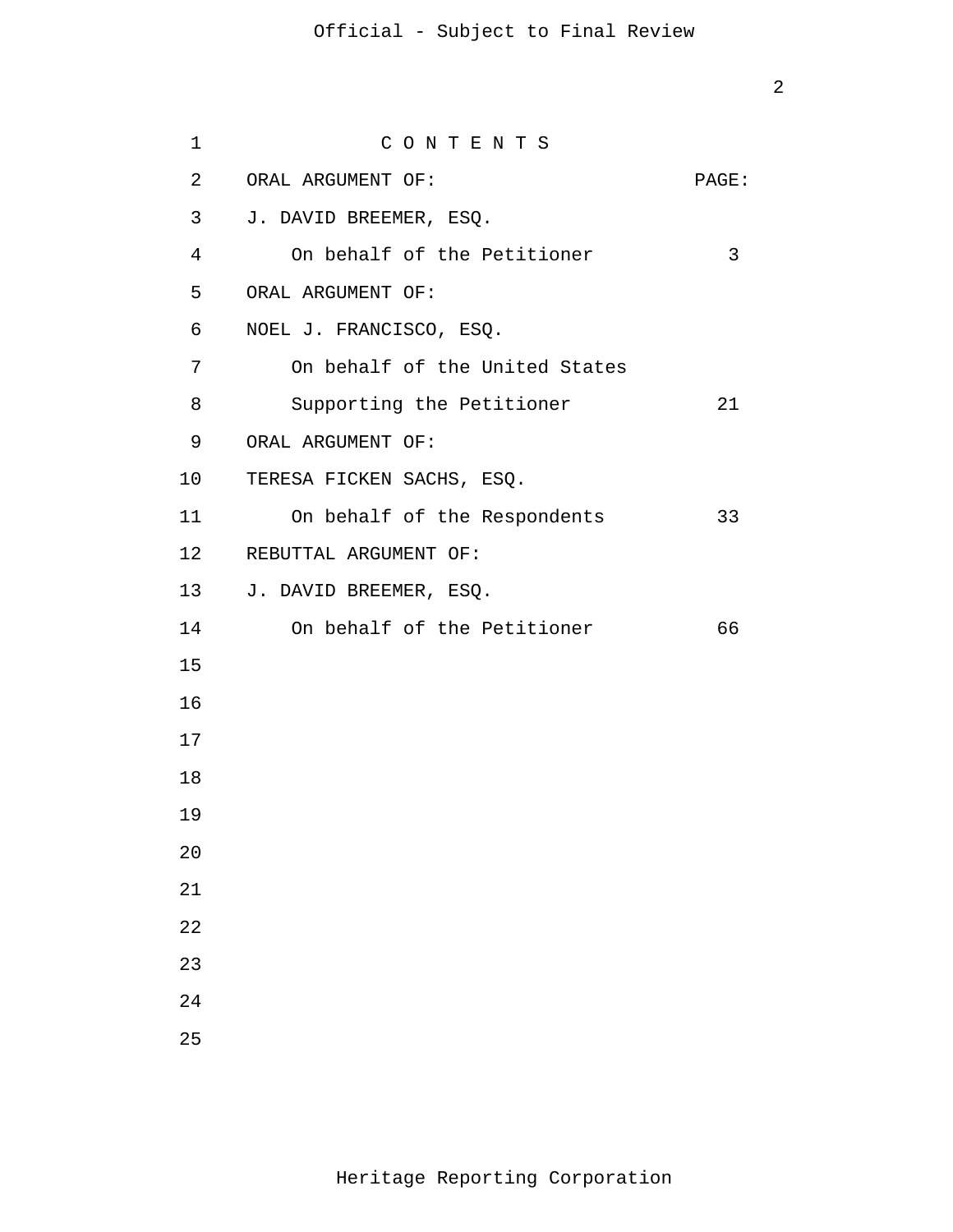3

 1 2 3 4 **5**  $\overline{6}$  7 8 9 10 11 12 13 14 15 16 17 18 19 20 21 22 23 24 25 P R O C E E D I N G S (10:05 a.m.) CHIEF JUSTICE ROBERTS: We'll hear argument first this morning in Case 17-647, Knick versus the Township of Scott, Pennsylvania. Mr. Breemer. ORAL ARGUMENT OF J. DAVID BREEMER ON BEHALF OF THE PETITIONER MR. BREEMER: Mr. Chief Justice, and may it please the Court: Requiring Ms. Knick to prosecute her federal takings claim in state court conflicts with Section 1983 and is incompatible with the nature of her claim. Her claim is not based on the government's failure to compensate. It's based on the township's failure to recognize that the imposition of an access easement is a Fifth Amendment taking that triggers a compensation requirement. Because lack of compensation is not an element of her federal takings claim, state compensation remedies do not bear on the presentation of the claim in federal court. CHIEF JUSTICE ROBERTS: How is it not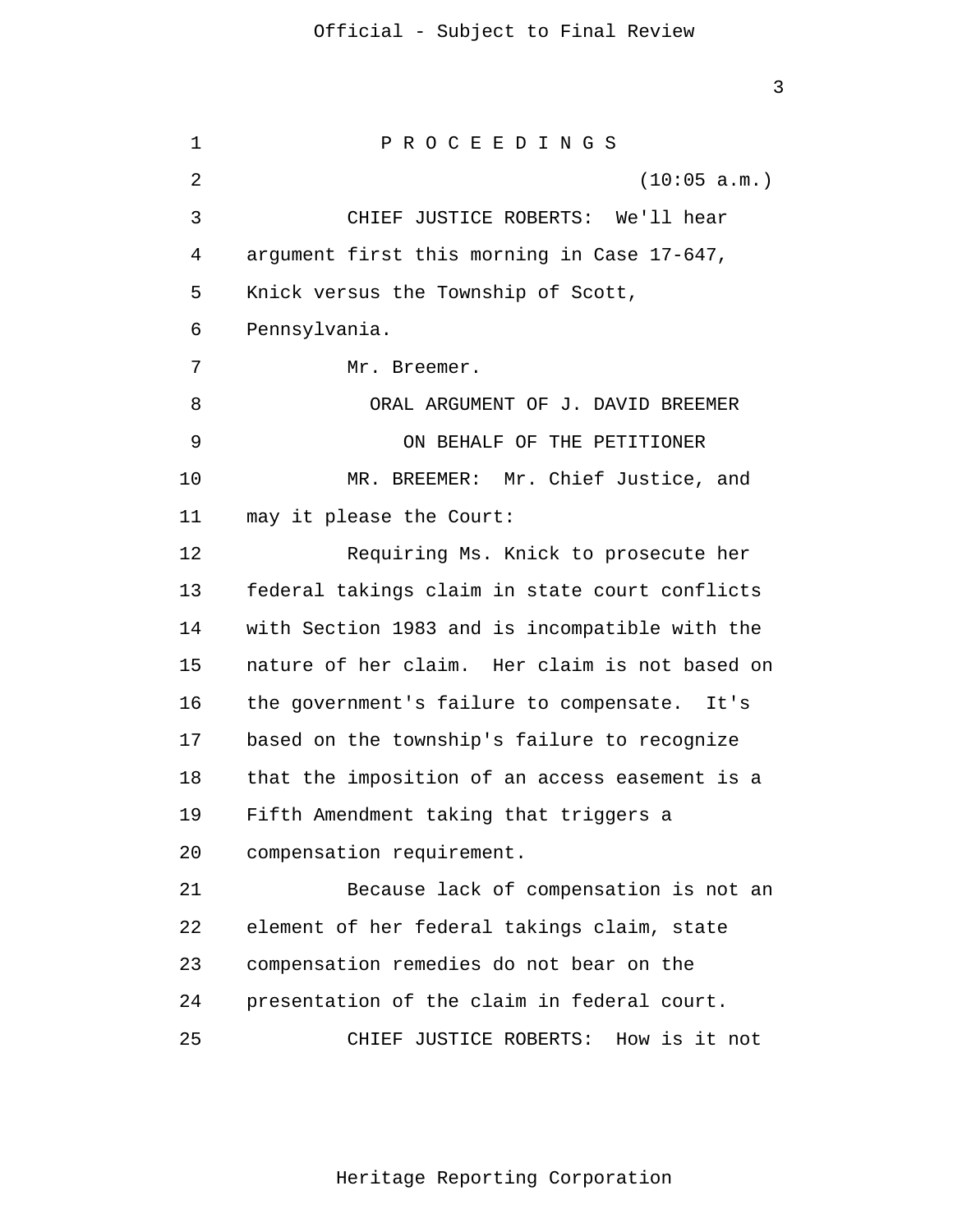1 2 3 4 **5**  $\overline{6}$  7 8 9 10 11 12 13 14 15 16 17 18 19 20 21 22 23 24 25 an element of her claim? There's no violation unless she is denied just compensation? MR. BREEMER: Well, Your Honor, in the inverse condemnation context, the problem is not that the government's violating the Just Compensation Clause by failing to pay. The problem is that it's depriving her of her right to just compensation because it does not recognize that it's -- an invasion of her property is a taking that triggers the entitlement to compensation. CHIEF JUSTICE ROBERTS: Well, I thought that was the whole point of an inverse condemnation. They recognize that they owe her money, and the whole point of the process, which can be fairly elaborate, is that they're just trying to figure out how much. If it's not enough, then she can bring a claim. But it seems to me that it's imposing a considerable burden on the state or the local entities to say you've got to pay right away; in other words, go through some sort of process to figure out what you owe before you can even -- you know, it's -- it's simply a process to figure out how much is due. I don't know why

Heritage Reporting Corporation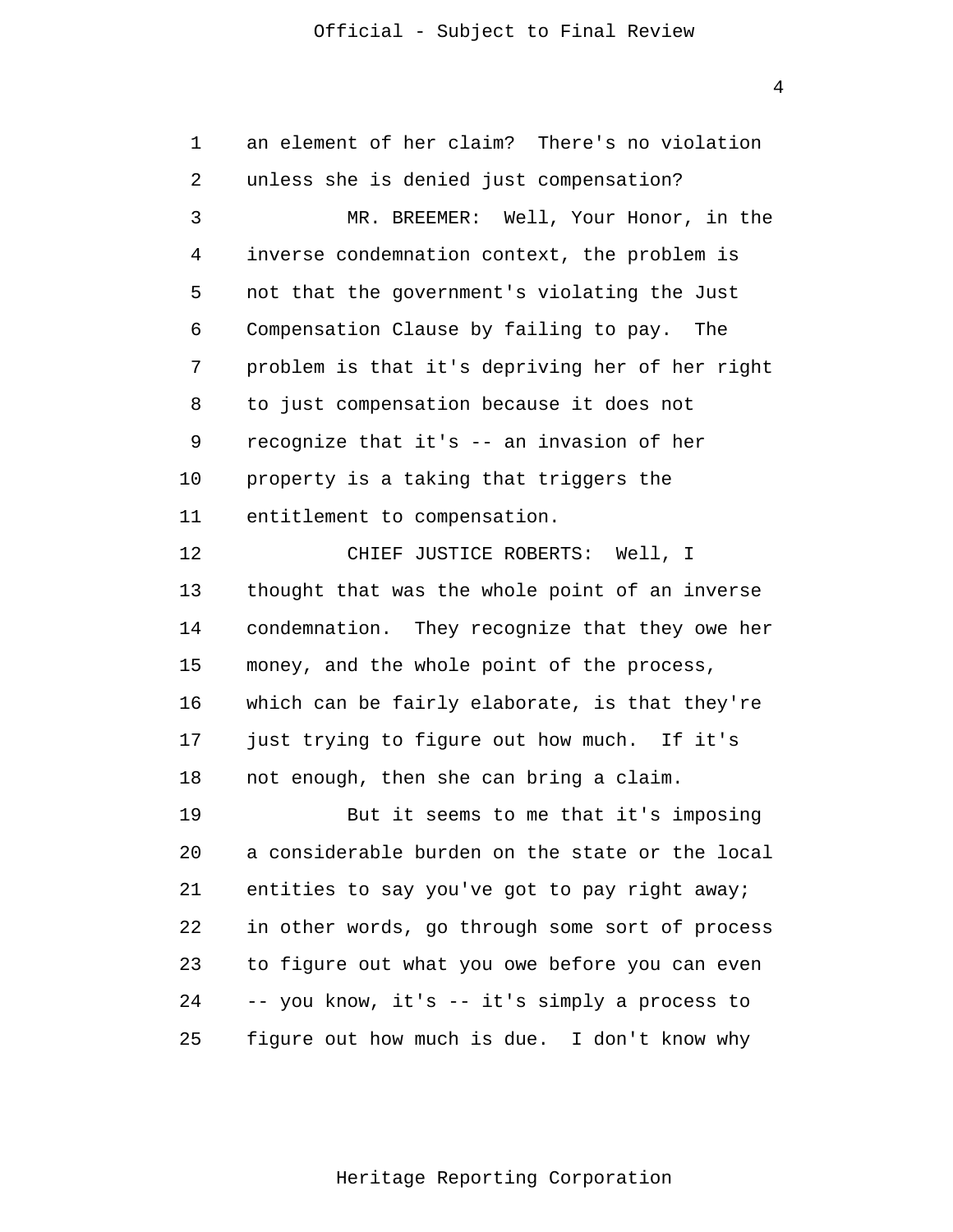1 2 it's such a problem to make her go through that in the initial instance.

 3 4 **5**  $\overline{6}$  7 8 9 10 11 12 13 MR. BREEMER: To -- well, Your Honor, it helps to remember that condemnation and inverse condemnation takings are quite different. In a condemnation case, which corresponds to what you were just describing, the government condemns a property and then it's just a process of -- of figuring out where and how she's going to get her money. But, when the question is whether there is even a constitutional entitlement to compensation, that before -

> 14 15 16 17 18 19 20 21 22 23 JUSTICE SOTOMAYOR: I'm sorry. Isn't that what condemnation, whether it's regular or inverse, does? The first question the court answers is, is there a taking? So it does reach the constitutional question. Even in a -- in a regular condemnation -- condemnation proceeding, they have to decide whether it the government has a public interest or not. That's what makes it constitutional. So I don't understand.

> 24 25 Can I ask another question, however? Assuming that you were right and that you had a

> > Heritage Reporting Corporation

 $\overline{5}$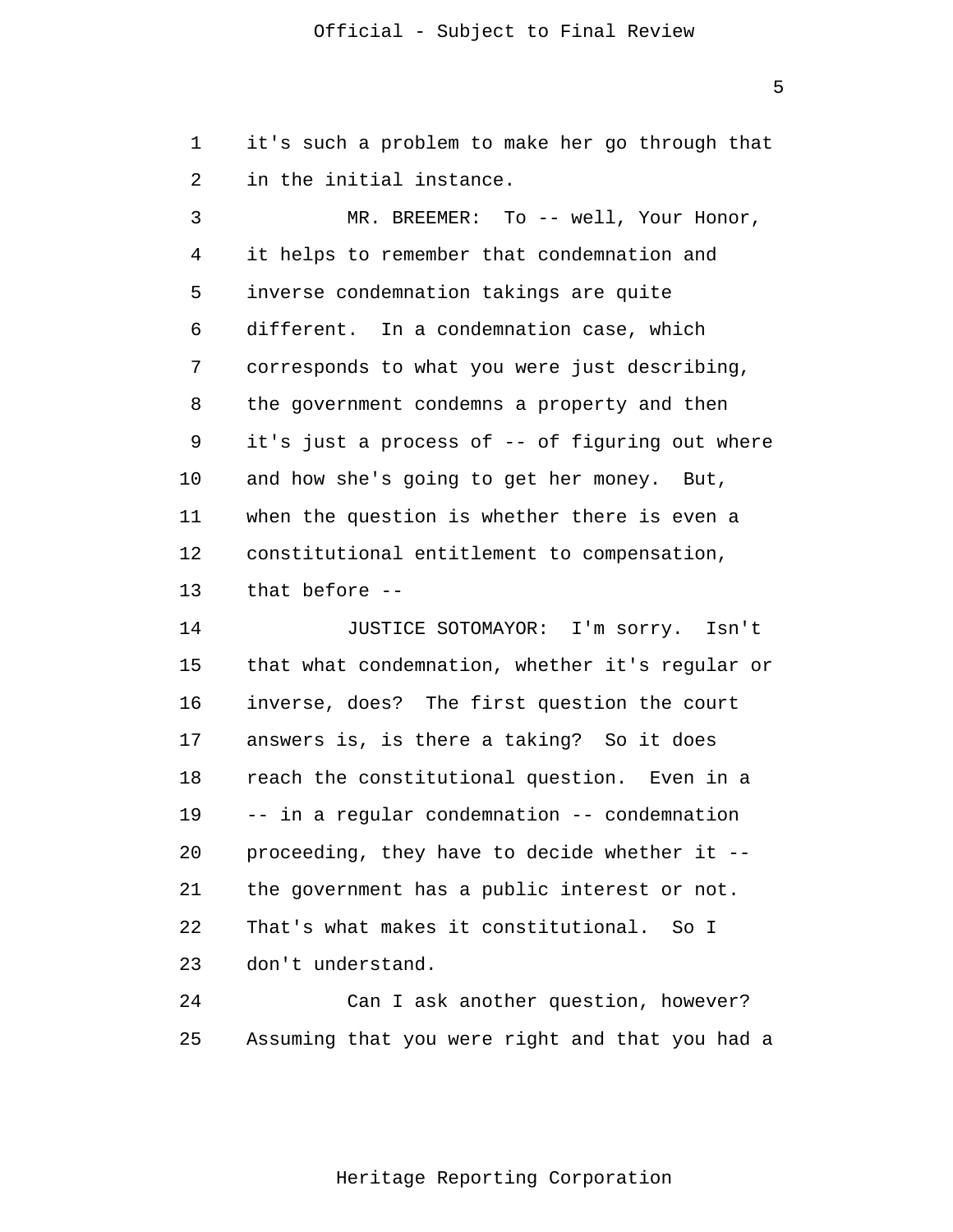$\overline{6}$ 

 1 2 3 4 **5**  $\overline{6}$  7 8 9 10 11 12 13 14 15 16 17 18 19 20 21 22 23 24 25 federal cause of action or should have one under 1983, when this case goes to a federal court, why would a district court be -- abuse its discretion for abstaining under any of the three doctrines, Pullman, Louisiana Power & Light, or Colorado River? All of them say that district courts can abstain when a legal issue involves state law and that state law could obviate the federal proceeding. So one of two things can happen in the state court below. They say no taking, and then there's no taking; or, second, there's a taking, and the inverse condemnation proceeding will provide the remedy. So, in many ways, this obviates the proceeding altogether. MR. BREEMER: Well, if I could -- Your Honor, if I could answer the abstention question first. Williamson County is different than any known abstention doctrine. For instance, in Quackenbush, this Court held that -- a damages claim, that the federal court couldn't abstain from a constitutional claim for damages under Burford. The other abstention doctrines deal when there's an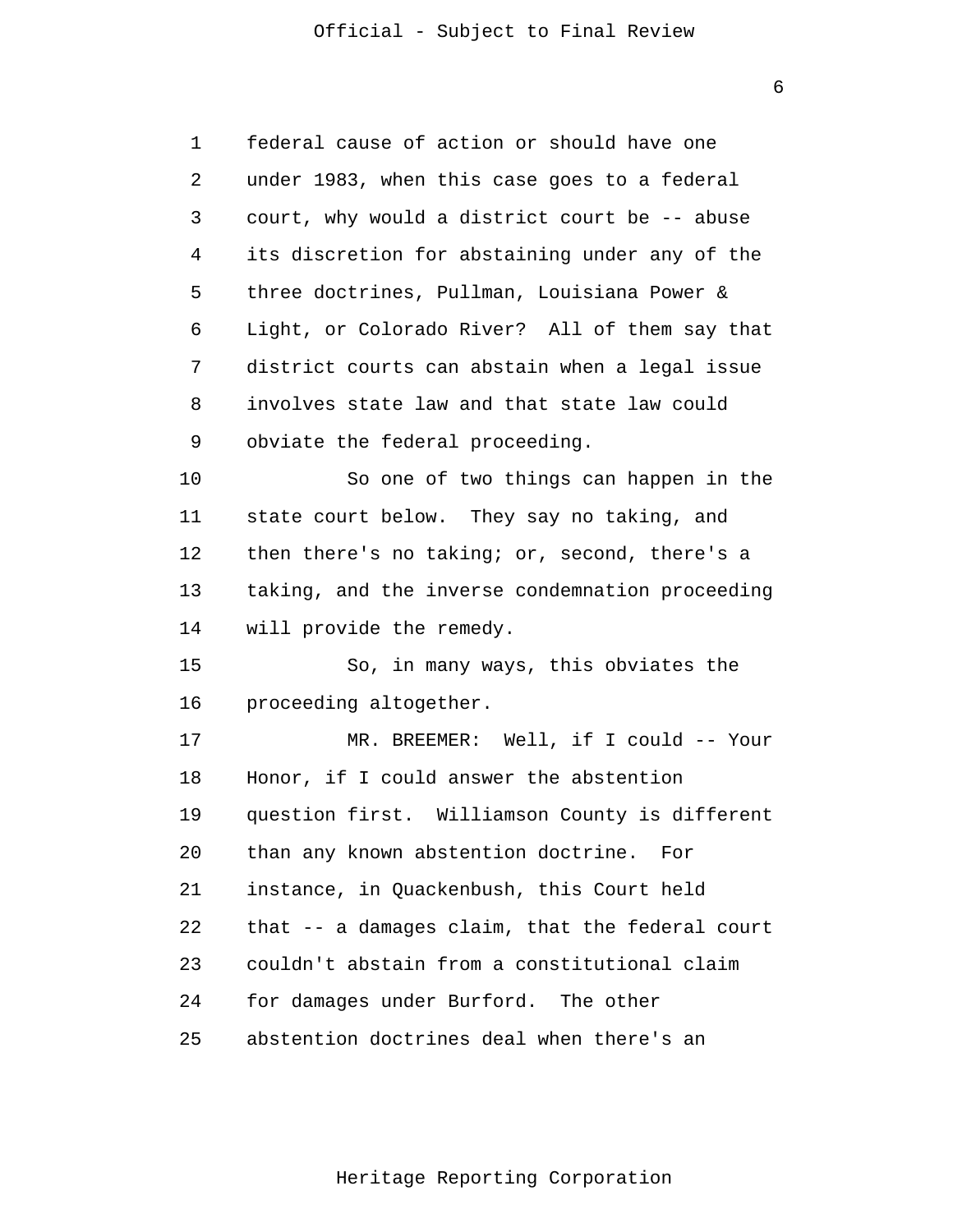1 2 explicit state claim that might resolve the federal part -

 3 4 **5**  $\overline{6}$  7 8 9 10 11 12 13 14 15 16 17 18 19 20 21 JUSTICE SOTOMAYOR: Why isn't - MR. BREEMER: -- but there isn't here. JUSTICE SOTOMAYOR: -- why isn't that the case here? The whole issue is whether this graveyard law is a -- was inherent in the property she took, meaning that's what I understood the legal question was. It's all about the state law rights of landowners vis-a-vis cemeteries. MR. BREEMER: That, Your Honor, is the township's defense. That's a merits defense. The problem here, the question here is whether Ms. Knick must go to the state court with her federal claims. She can't even get in through the courthouse door. That's the fundamental we think  $-$ JUSTICE SOTOMAYOR: I guess my bottom-line question is, if the abstention doctrines apply, which I think they would -

> 22 23 24 25 you've given me no reason why they shouldn't aren't you just inviting now a patchwork of federal and state involvement in cases? Williamson has at least the advantage of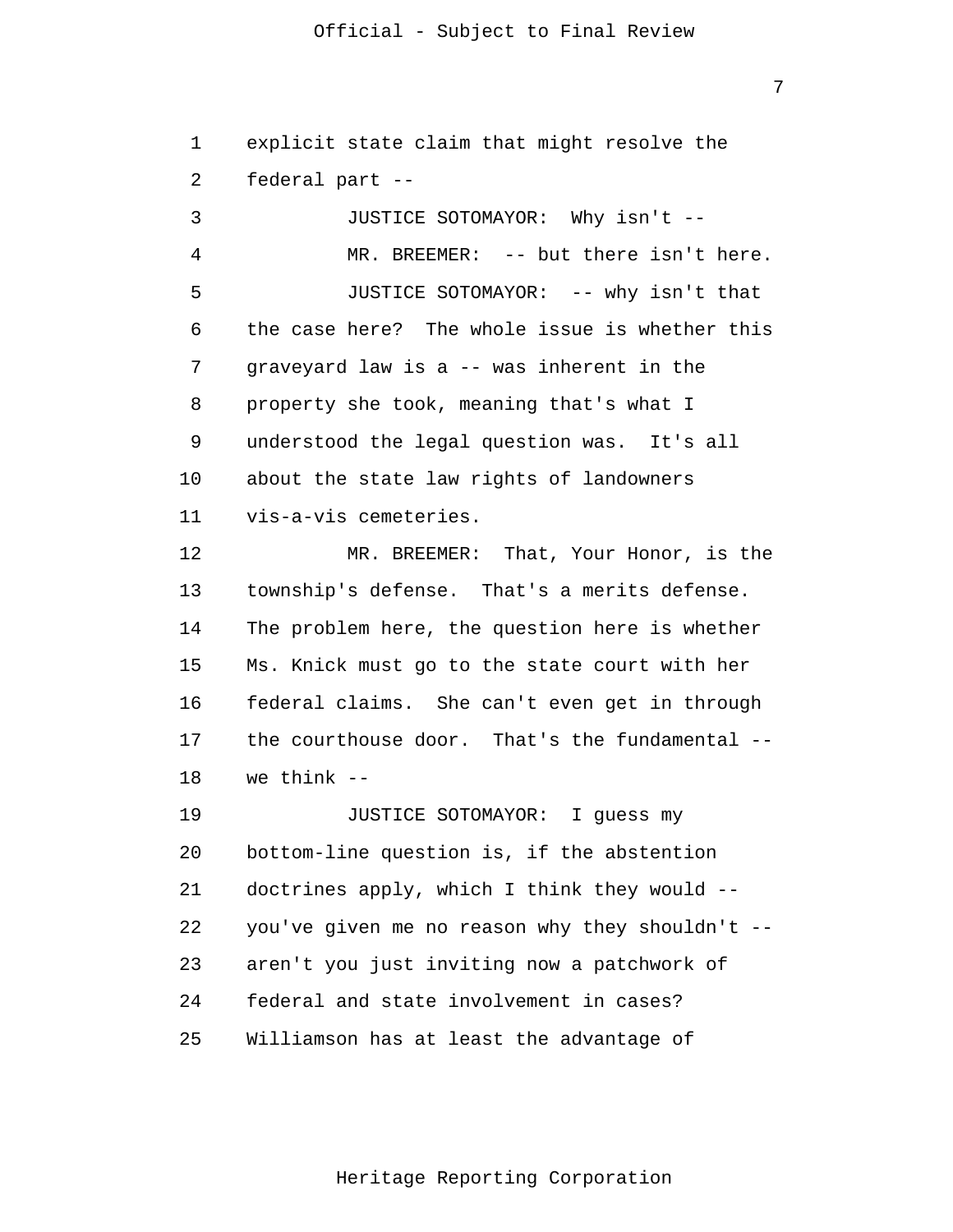1 2 3 4 **5**  6 7 8 9 10 11 12 13 14 15 16 17 18 19 20 21 22 23 24 25 clarifying where people go and how these claims are adjudicated.  $MR$ . BREEMER:  $We11$  --JUSTICE SOTOMAYOR: If we have abstention playing in, you're going to have a patchwork of some state inverse condemnation proceedings, some not, some courts taking cases, others rightfully talking about abstention. MR. BREEMER: Well, I think that's actually, the situation you're describing, is what is happening under Williamson County. There is no predictable forum for adjudicating a Fifth Amendment claim that there's a taking that creates the entitlement to a compensation remedy. Property owners like Ms. Knick for 30 years have had no reasonable way to litigate that federal question. Is there a taking or not a quest -- or not a taking? JUSTICE SOTOMAYOR: Well, why are you claiming that the state courts in an inverse condemnation proceeding are inadequate? MR. BREEMER: I'm not claiming that at all. State courts can deal with many constitutional questions and they do. The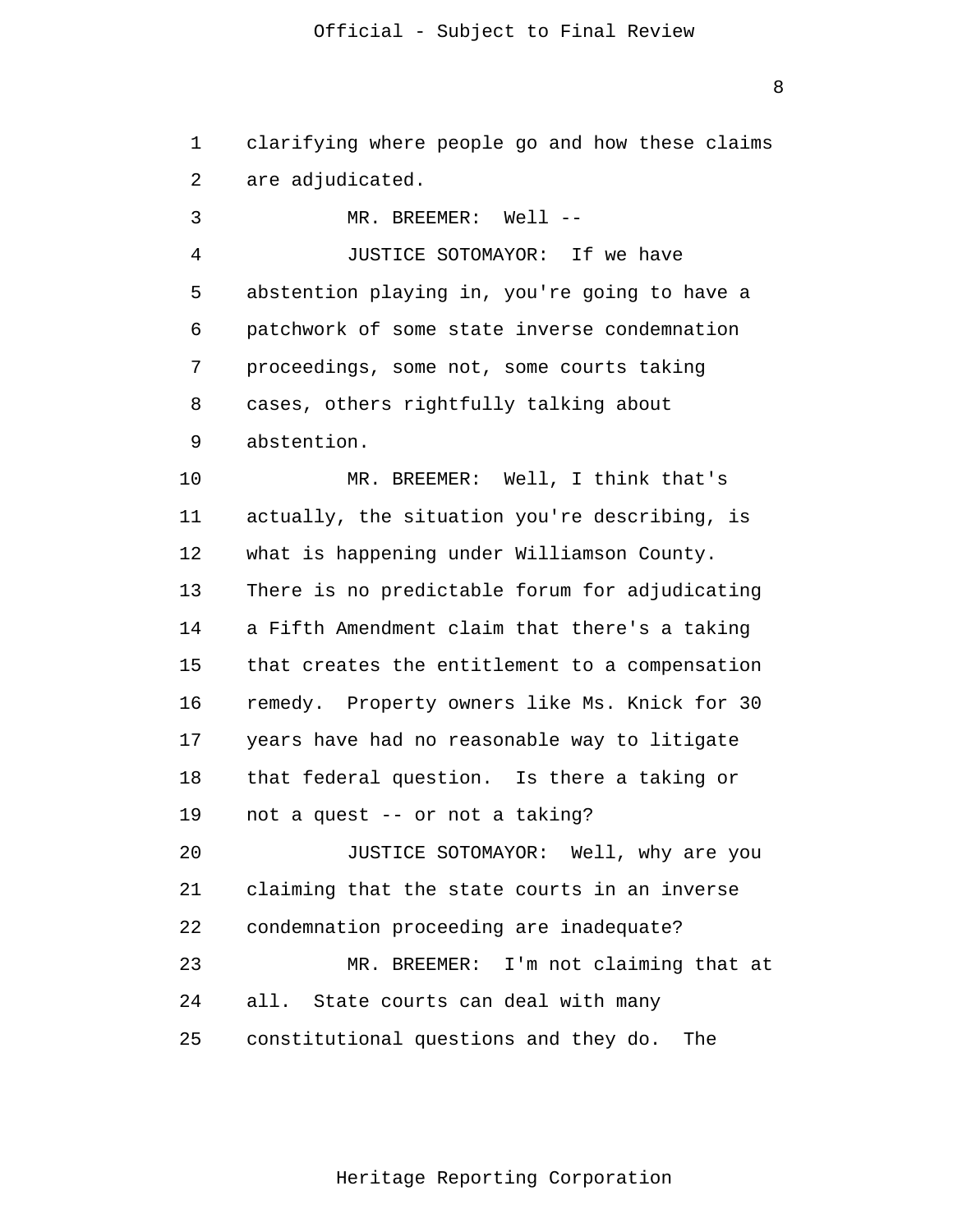1 2 3 4 **5**  6 question here, though, is whether Ms. Knick must go to a state court with her federal takings claim to decide to get the town to recognize that there is a taking within the meaning of the Constitution that creates an entitlement to compensation.

 7 8 9 10 11 12 13 JUSTICE KAGAN: Mr. Breemer, may I get back to this -- the question that you started off with, which is when exactly the violation occurs and why it occurs before the state denies compensation in the inverse condemnation proceeding, which is, I take it, what you're saying.

> 14 15 16 17 18 Is that because -- are you saying that that's because the right to compensation is immediate; in other words, there's a right to compensation contemporaneous with the taking? Is that what your claim is?

> 19 20 21 22 23 24 25 MR. BREEMER: The -- not exactly. There is -- there is a right to compensation as soon as there's a determined that there's -- a determination that there's a taking in the inverse condemnation context. Remember, what we're talking about is an invasion of property. The township, which has the power of

> > Heritage Reporting Corporation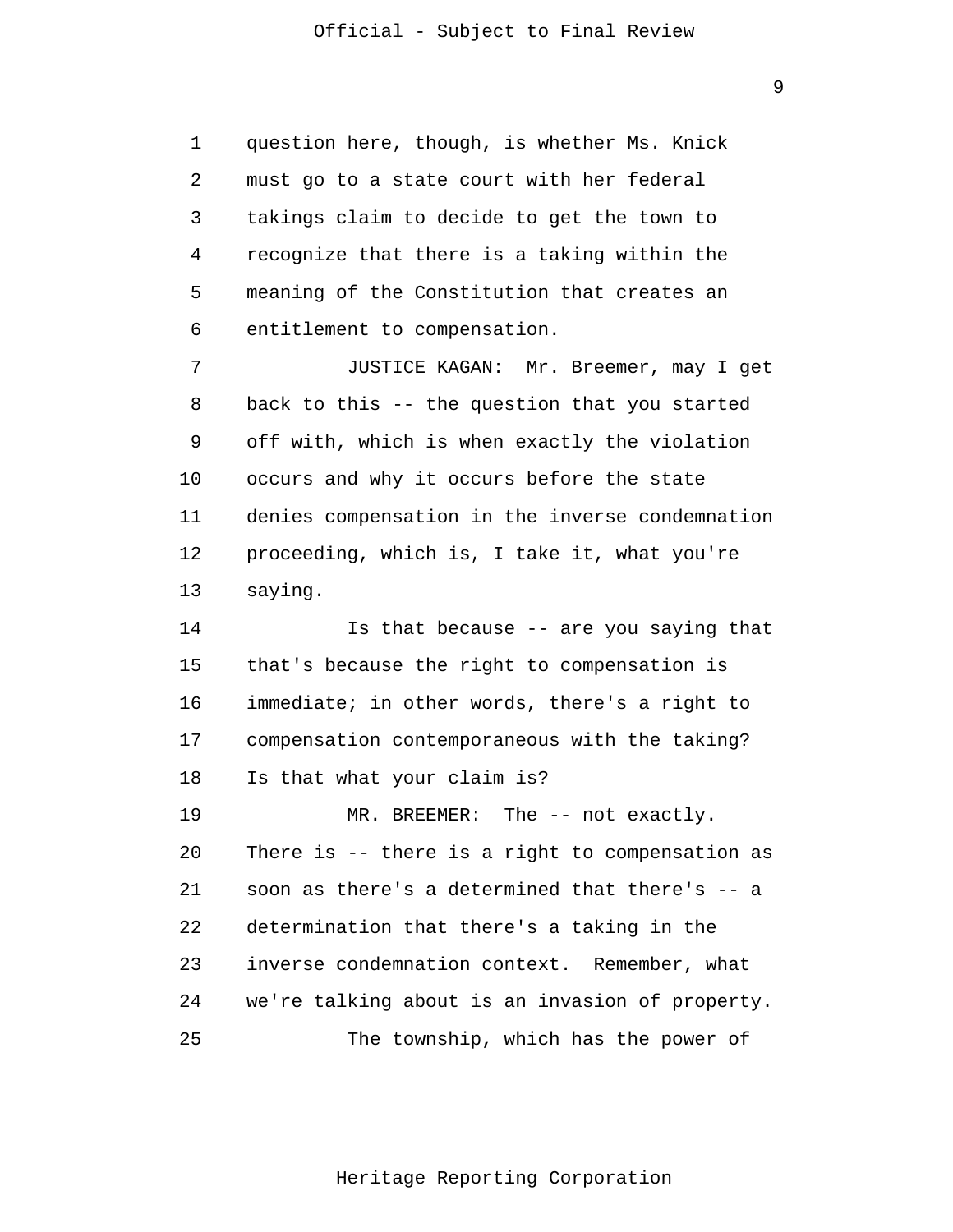10

 1 2 3 4 **5**  6 7 8 9 10 11 12 13 14 15 16 17 18 19 20 21 22 23 24 25 eminent domain, doesn't use the power of eminent domain to take that easement. It just used its regulatory powers. So there's no entitlement to compensation until the property owner, Ms. Knick, goes in and gets a determination that's a taking. After that, compensation issues - JUSTICE GINSBURG: And then - JUSTICE KAGAN: Okay - JUSTICE GINSBURG: -- and then what happens? Then suppose you're right and the -the preliminary question, is there a taking, you can bring in federal court. Then -- and if the answer to that is yes, then the whole inverse condemnation proceeding goes forward in -- in federal court with  $--$ MR. BREEMER: I understand your -your question, Your Honor. Once a takings determination is made, then a federal court would hold a -- a damages proceeding, just like it does in other Section 1983 contexts, unreasonable seizure, due process deprivations. And it -- it would be easier in a takings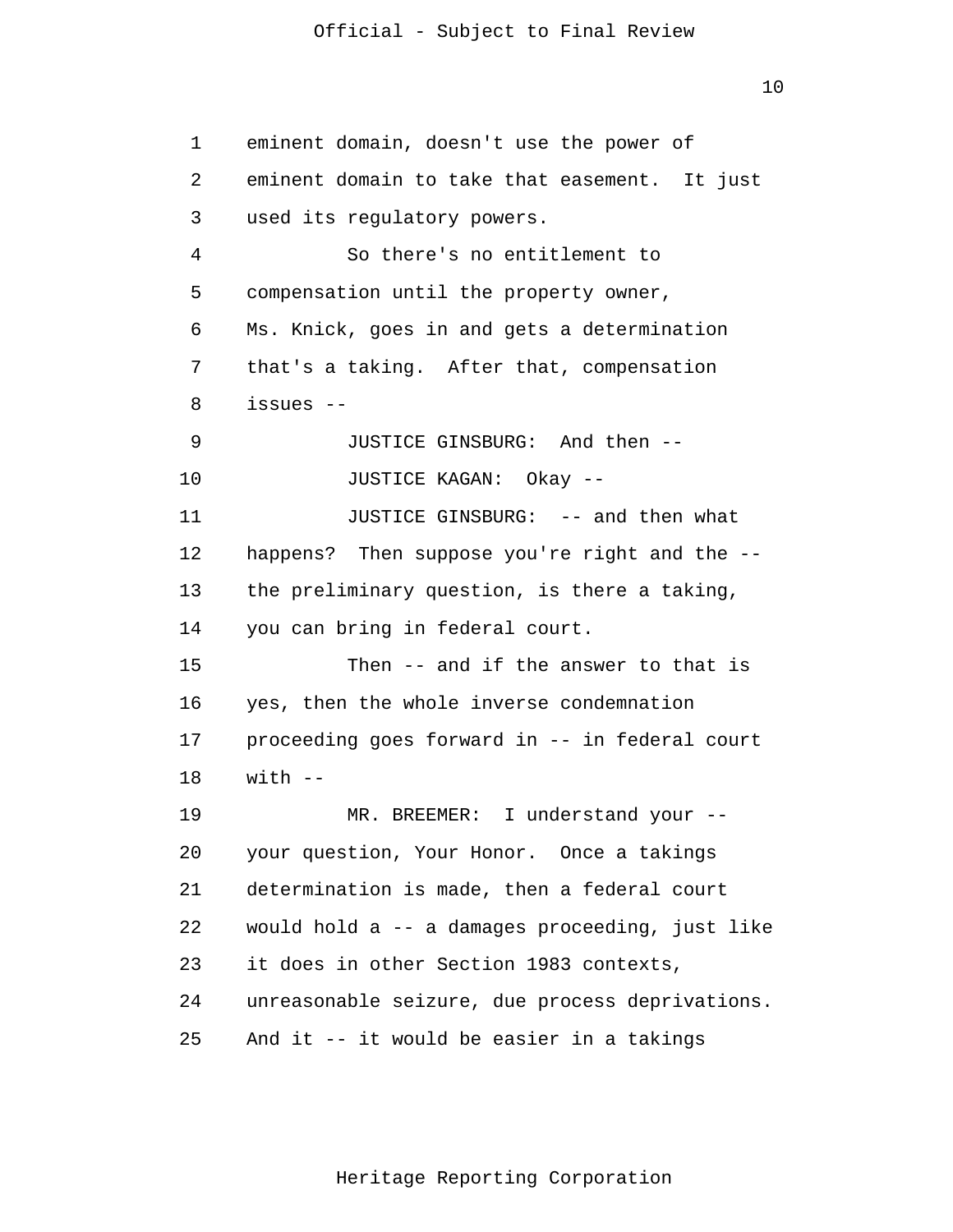| 1       | context than in those other contexts because    |
|---------|-------------------------------------------------|
| 2       | damages for a taking is simply just             |
| 3       | compensation. So a federal court --             |
| 4       | JUSTICE GINSBURG: But how would this            |
| 5       | -- and that's what -- that's what inverse       |
| 6       | condemn -- condemnation is as well. So how --   |
| 7       | how does step $2$ -- step 1, is there a taking? |
| 8       | Yes. Something else happens in federal court.   |
| 9       | How would -- does that something else           |
| $10 \,$ | differ from an inverse condemnation proceeding  |
| 11      | in state court?                                 |
| 12      | MR. BREEMER: It -- it doesn't. It's             |
| 13      | -- it's dual -- the inverse condemnation        |
| 14      | rights. The Fifth Amendment under First         |
| 15      | English incorporates a right of inverse         |
| 16      | condemnation under the federal Constitution.    |
| 17      | The states have also inverse                    |
| 18      | condemnation procedures, but, again, the        |
| 19      | question is when you have a federal claim, when |
| 20      | your claim is that the takings provision in the |
| 21      | Fifth Amendment is violated -- excuse me, not   |
| 22      | violated, when it's implicated so that there's  |
| 23      | a just compensation remedy, do you have to go   |
| 24      | use a state inverse condemnation instead of the |
| 25      | Fifth Amendment's inverse condemnation          |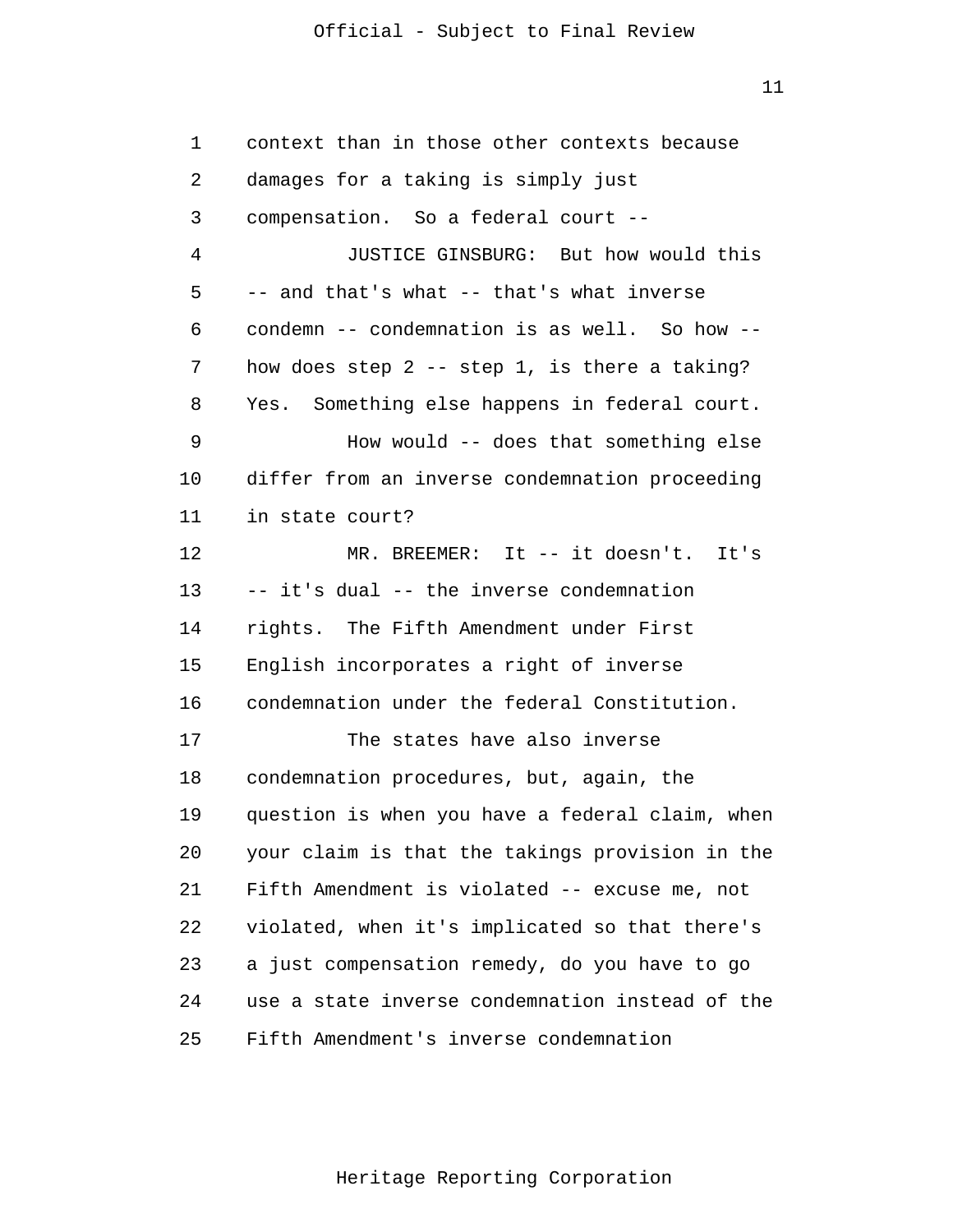$12$ 

 1 2 3 4 **5**  6 7 8 9 10 11 12 13 14 15 16 17 18 19 20 21 22 23 24 25 procedure that's recognized as self-executing. JUSTICE KAGAN: Right. But usually - JUSTICE ALITO: Let me see if I understand your claim, because a little -- some of the questions and the discussion up to this point is a bit confusing to me. I thought your claim was that there is a violation of the takings clause and you can, therefore, bring a suit under 1983 when the state does something that constitutes a taking but at the same time says we're not paying you anything for this. Now it's not a question of when they would have to pay once they've admitted that there's a taking, but when they do something that constitutes a taking, and they say, no, this isn't a taking at all, and, therefore, you're getting zero, which I understand to be your claim here, then you can go directly to federal court and bring an action under 1983. And to require you to go to state court before you do that is essentially to require you to exhaust state remedies before you can bring a 1983 claim, which is never required under 1983. I thought that that was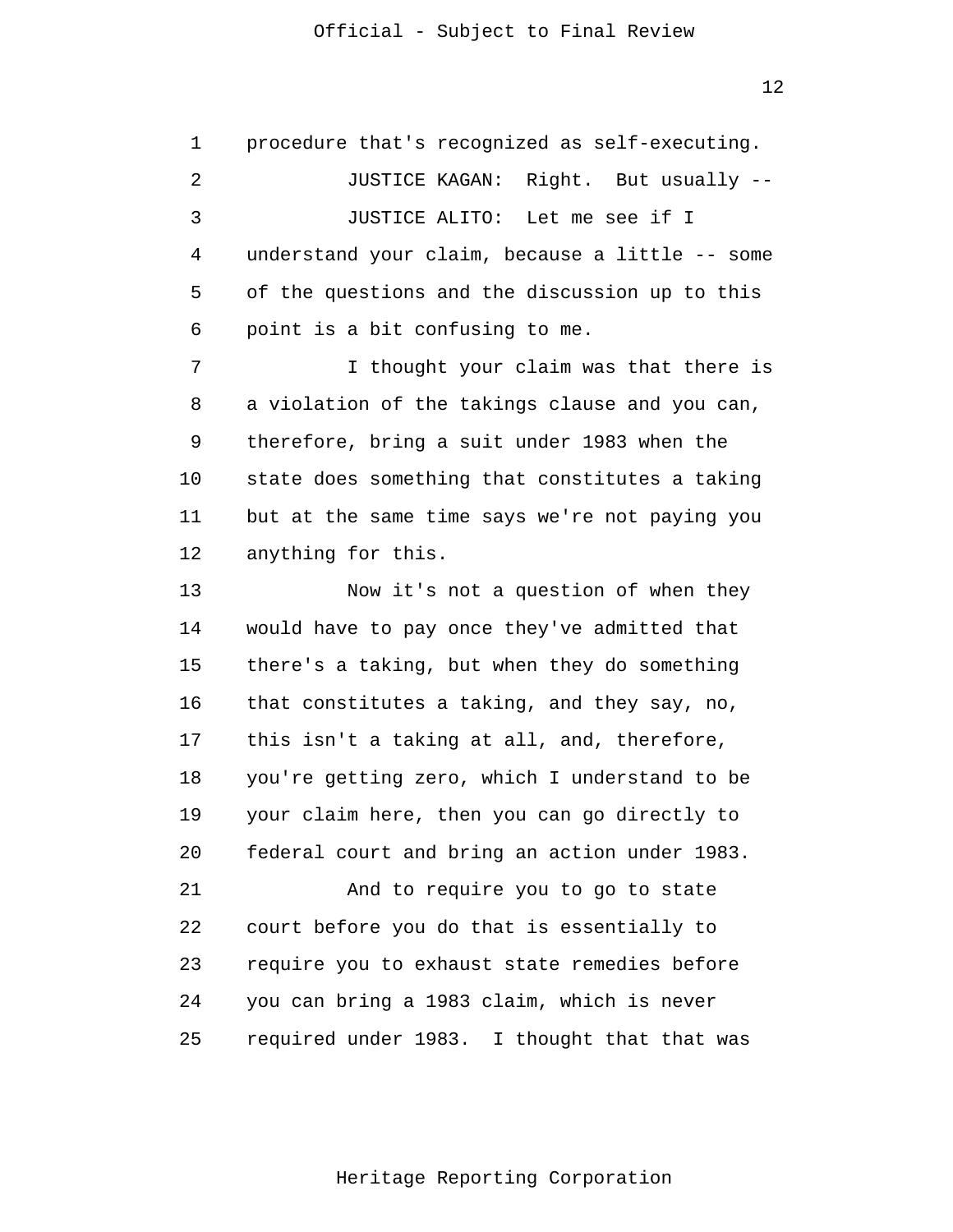1 your argument.

 2 3 4 **5**  6 7 MR. BREEMER: Right. And that is one of our arguments, is that when the government, the township here in this case, invades property without -- without condemning it, it's clear that it's not compensating and that your claim accrues at that -

 8 9 10 11 12 13 14 JUSTICE KAGAN: Well, how is it clear that it's not compensating? In other words, what Justice Alito says clarifies matters considerably, that if the state has already said we're not compensating, then it seems you can claim both that you've had a taking and that the state has refused to compensate.

> 15 16 17 18 19 But I thought that the question here arose from the fact that the state has not said yet that it's not compensating, that, instead, it uses the inverse condemnation proceeding to make that determination. Is that wrong?

> 20 21 22 23 24 MR. BREEMER: Well, yes, in -- in this way: The township is taking her property. The township has imposed an easement on Ms. Knick's property that allows the public in every day of the week, every day of the year.

> 25 It has the power to condemn easements.

> > Heritage Reporting Corporation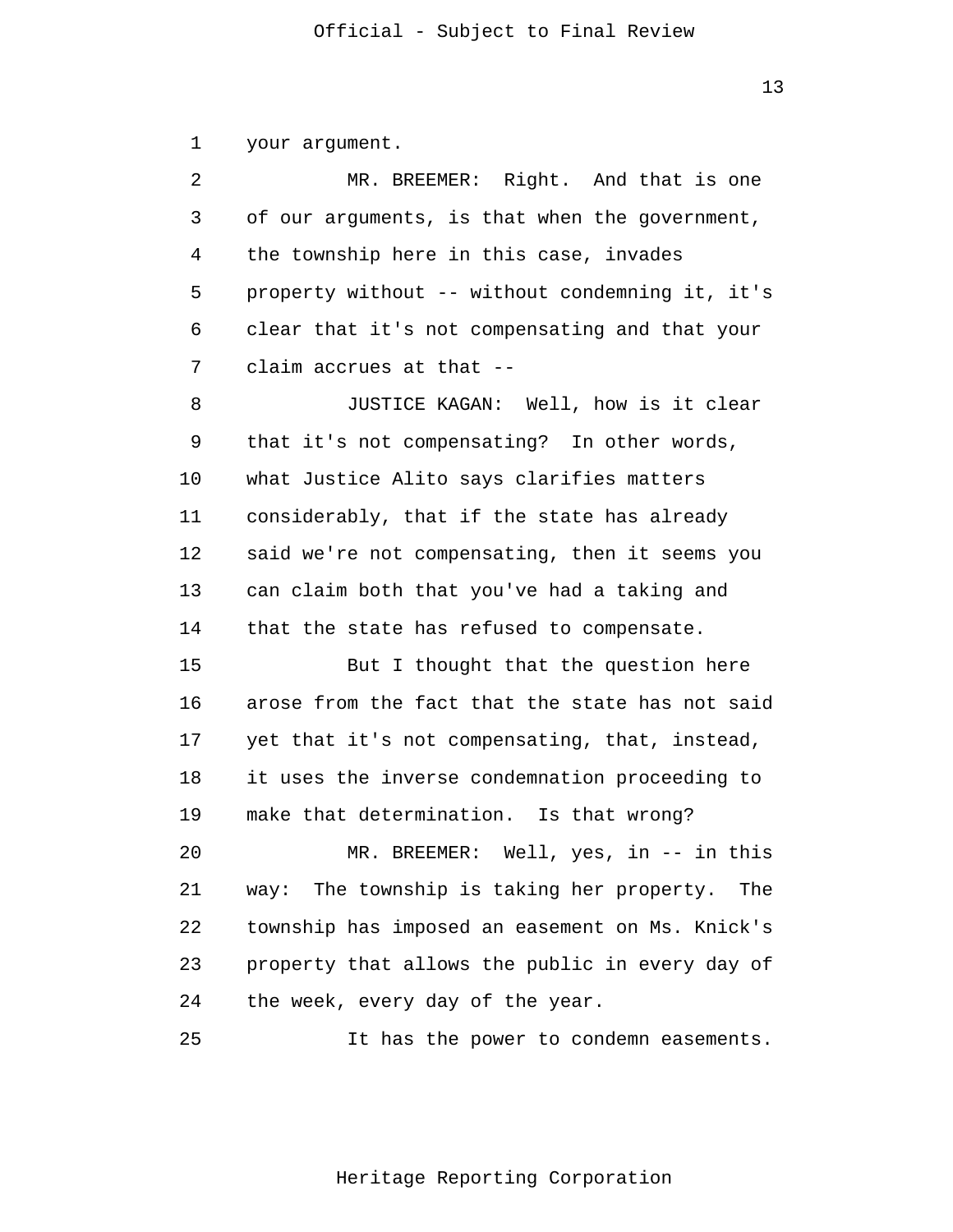14

| 1  | It did not use it. So we know that the          |
|----|-------------------------------------------------|
| 2  | township is not compensating her. It denies     |
| 3  | that there's even a taking. So it's not a       |
| 4  | matter of what the state does. It's a matter    |
| 5  | of what the township, as the -- as the          |
| 6  | defendant that's taking your property, and      |
| 7  | could have used condemnation and declared a     |
| 8  | taking, gone into state court, kept it there,   |
| 9  | but instead used its regulatory power.          |
| 10 | JUSTICE ALITO: And the township has             |
| 11 |                                                 |
| 12 | JUSTICE SOTOMAYOR: How about the town           |
| 13 |                                                 |
| 14 | JUSTICE ALITO: -- the township has              |
| 15 | imposed these restrictions on the property and  |
| 16 | it hasn't said that it will pay anything for    |
| 17 | it. Of course, it hasn't said that if you sue   |
| 18 | us in state court and you win in an inverse     |
| 19 | conver -- inverse condemnation proceeding which |
| 20 | we will resist, we will refuse to pay the       |
| 21 | judgment of the state court. It hasn't said     |
| 22 | that. But it has -- it certainly has not said   |
| 23 | we admit that this is a taking and we owe you   |
| 24 | money, and there -- and you have to go to state |
| 25 | court to determine how much money we owe. Am I  |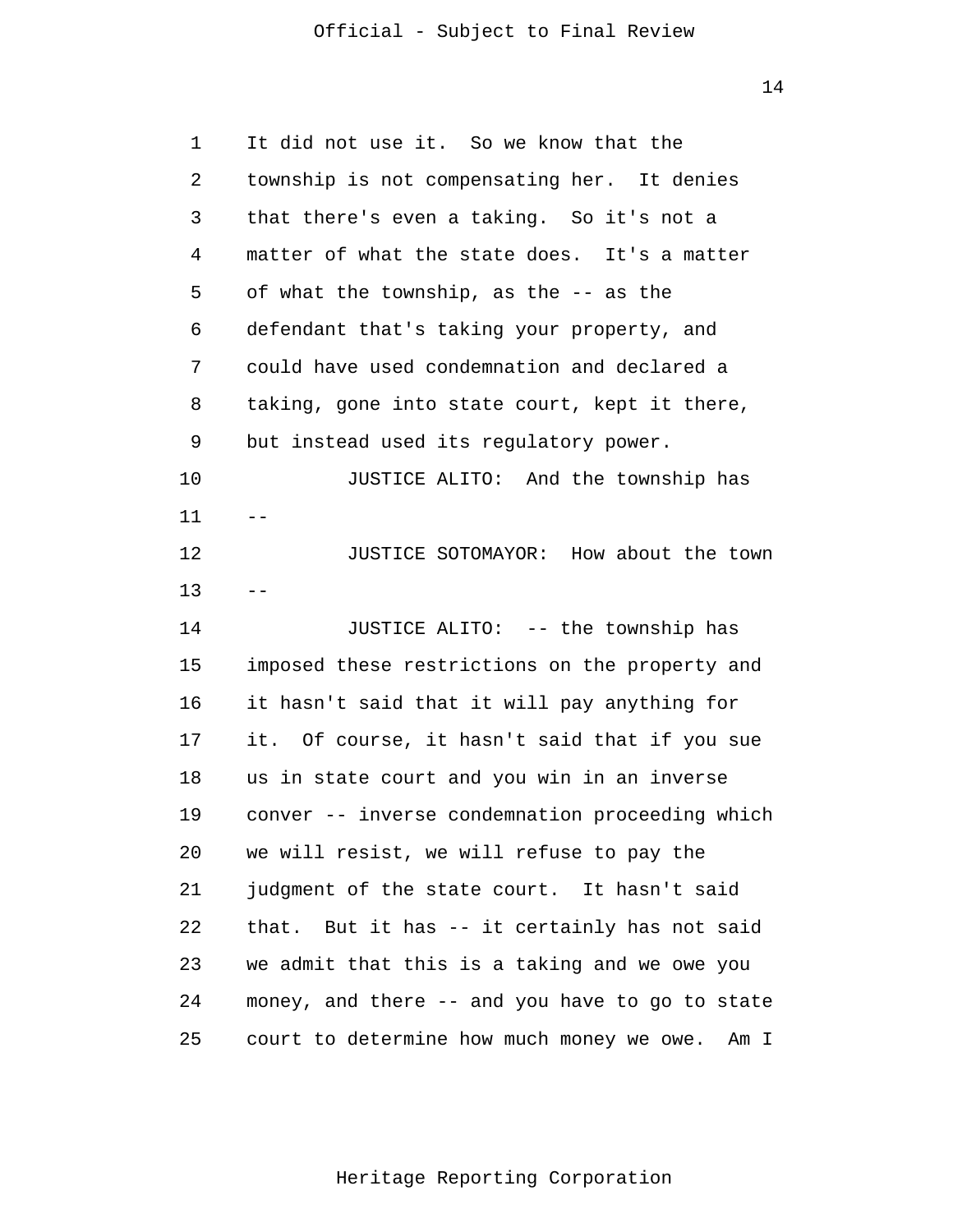15

 1 2 3 4 **5**  6 7 8 9 10 11 12 13 14 15 16 17 18 19 20 21 22 23 24 25 right on that? MR. BREEMER: That's right. And -and the entitle -- that's -- the issue is the entitlement. The township denies that there's an entitlement to compensation. Ms. - JUSTICE KAGAN: But does it? I mean, I -- I'm following Justice Alito's point exactly, except what I'm not understanding is I -- I had thought that in a case like this there had been no determination by the state that there was liability one way or the other. In other words, the state had not denied liability, nor had the state conceded liability. So this isn't  $a$  -- a question where the state has said: Look, we deny any liability. It's -- it's -- the state hasn't said one way or the other. And we're going to find out in the inverse condemnation action whether the state is, in fact, denying all liability or whether the state is going to come in and say: You're right, there is liability here, and now let's talk about how much. MR. BREEMER: Well, we -- we could, but, again, that liability issue arises under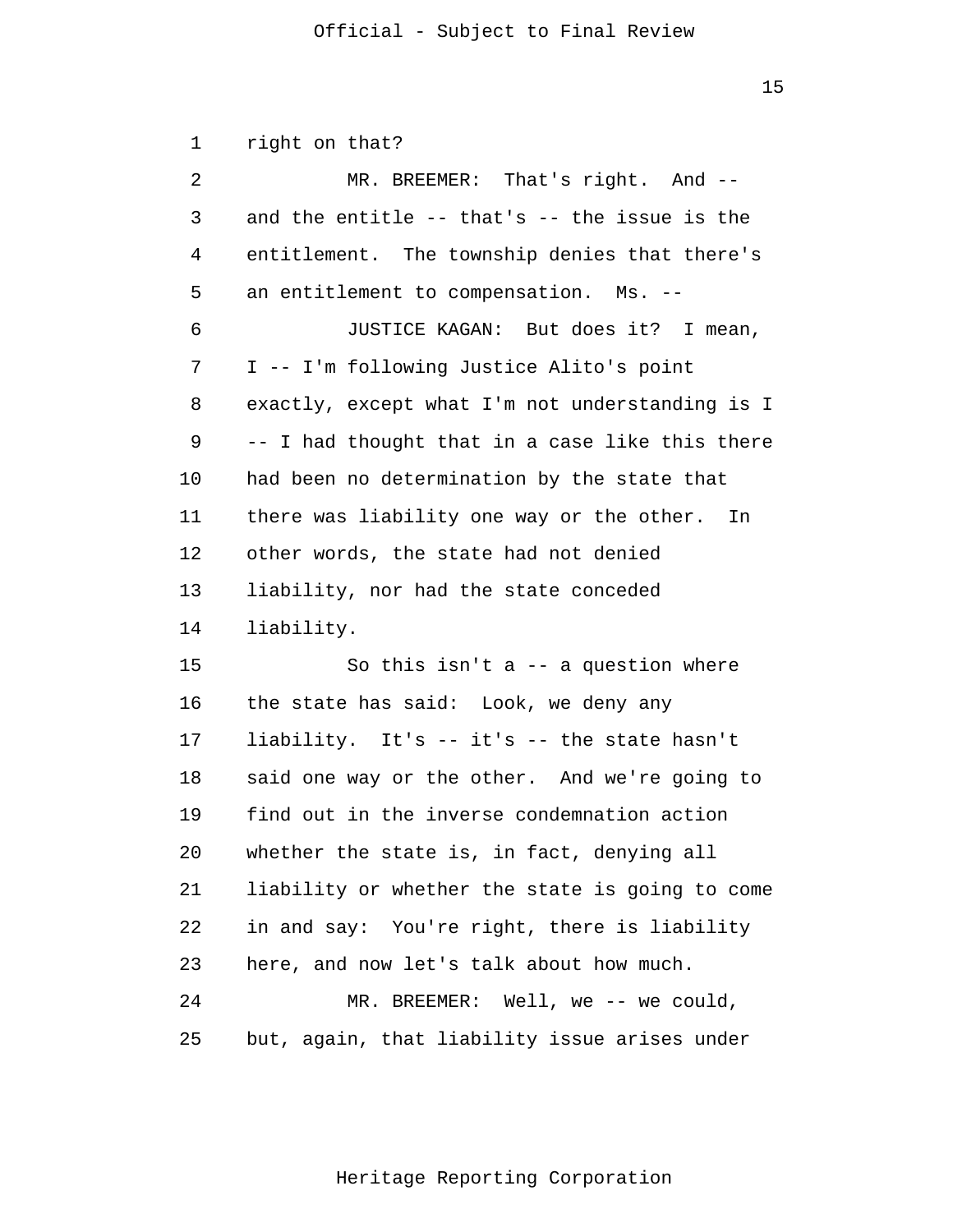16

 1 2 3 4 **5**  $\overline{6}$  7 8 9 10 11 12 13 14 15 16 17 18 19 20 21 22 23 24 25 the Fifth Amendment under the takings provision. So a federal court is capable of deciding that very question, is there liability or not? If there is, there's a compensation remedy ensuring that a de facto taking does not go without compensation if there is, which - JUSTICE KAGAN: Right. But my question is, if the state has not denied liability yet, how do you have a Fifth Amendment claim? If the state has denied liability, if it has said we're refusing to pay, then I take Justice Alito's point exactly. Then you have both your elements of the Fifth Amendment claim. There's been a taking and the state has refused to pay just compensation, allegedly. But if the state has not yet refused to pay, how do you have a Fifth Amendment claim? MR. BREEMER: Because in the inverse condemnation context -- well, let me back up one minute. I think the appropriate actor is the township, but in the inverse condemnation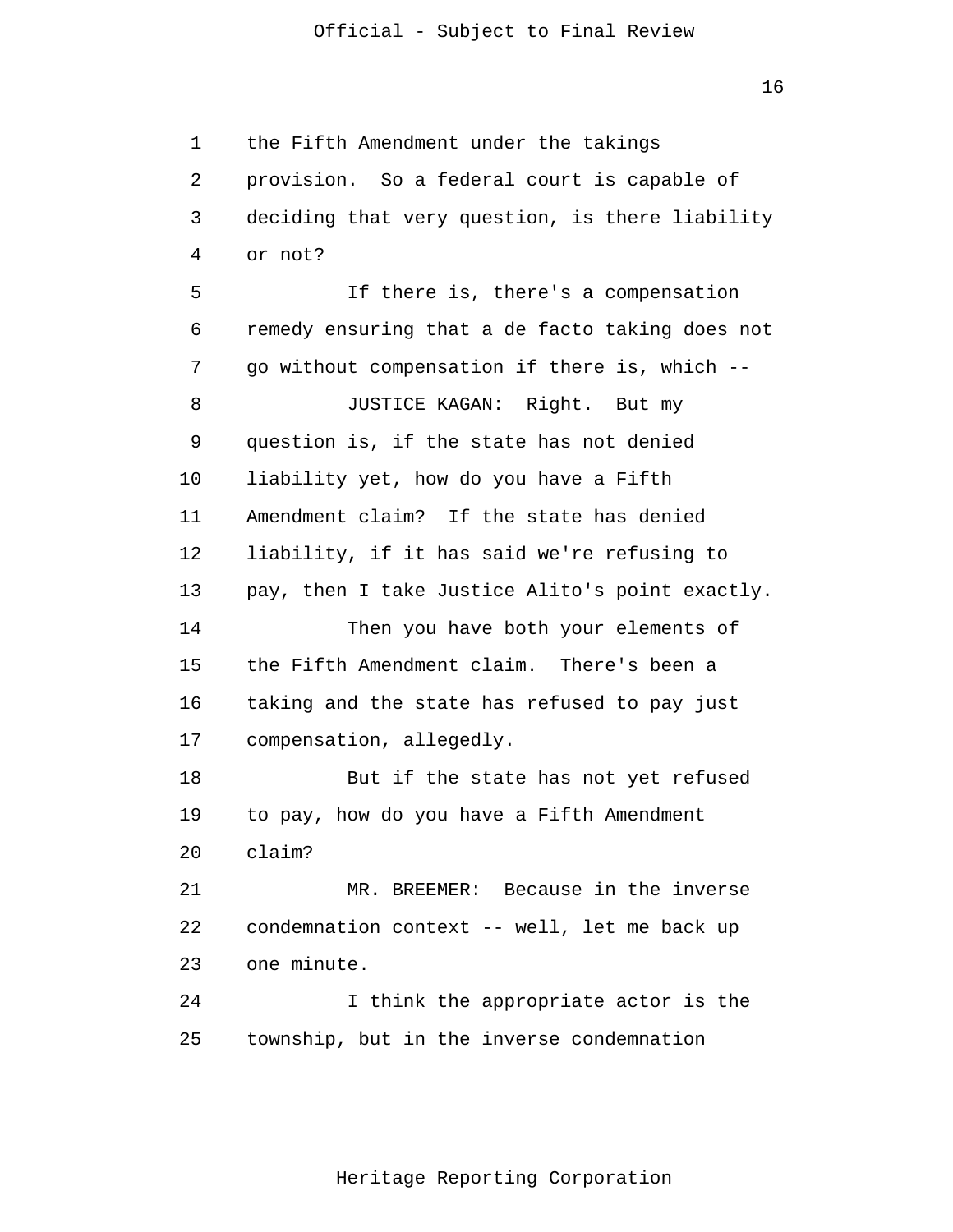17

 1 2 3 4 context, again, the problem is not whether or not the government will pay. It's will it recognize an entitlement because there's been a taking.

**5**  $\overline{6}$  7 8 9 10 Until you get that entitle -- that takings determination made, compensation issues don't play into the equation. And if compensation issues aren't part of the element of the takings dispute, then state remedies are irrelevant to the presentation of claims.

> 11 12 13 14 15 16 17 18 19 20 CHIEF JUSTICE ROBERTS: But this isn't -- this isn't sort of a black or white thing. I assume what the state -- well, I thought what the state had done and will do in -- in many cases is say, look, we don't think we owe you anything, but we have a process for determining whether we do or not. And if -- if it turns out under the inverse condemnation action we do, well, that's what we'll pay. Is  $-$  is  $$ is that what is going on here?

> 21 22 23 24 25 MR. BREEMER: Well, again, Your Honor, I would say this, that the fact that there are state procedures like inverse condemnation doesn't mean that they must be used for a federal claim. That's the question here: Must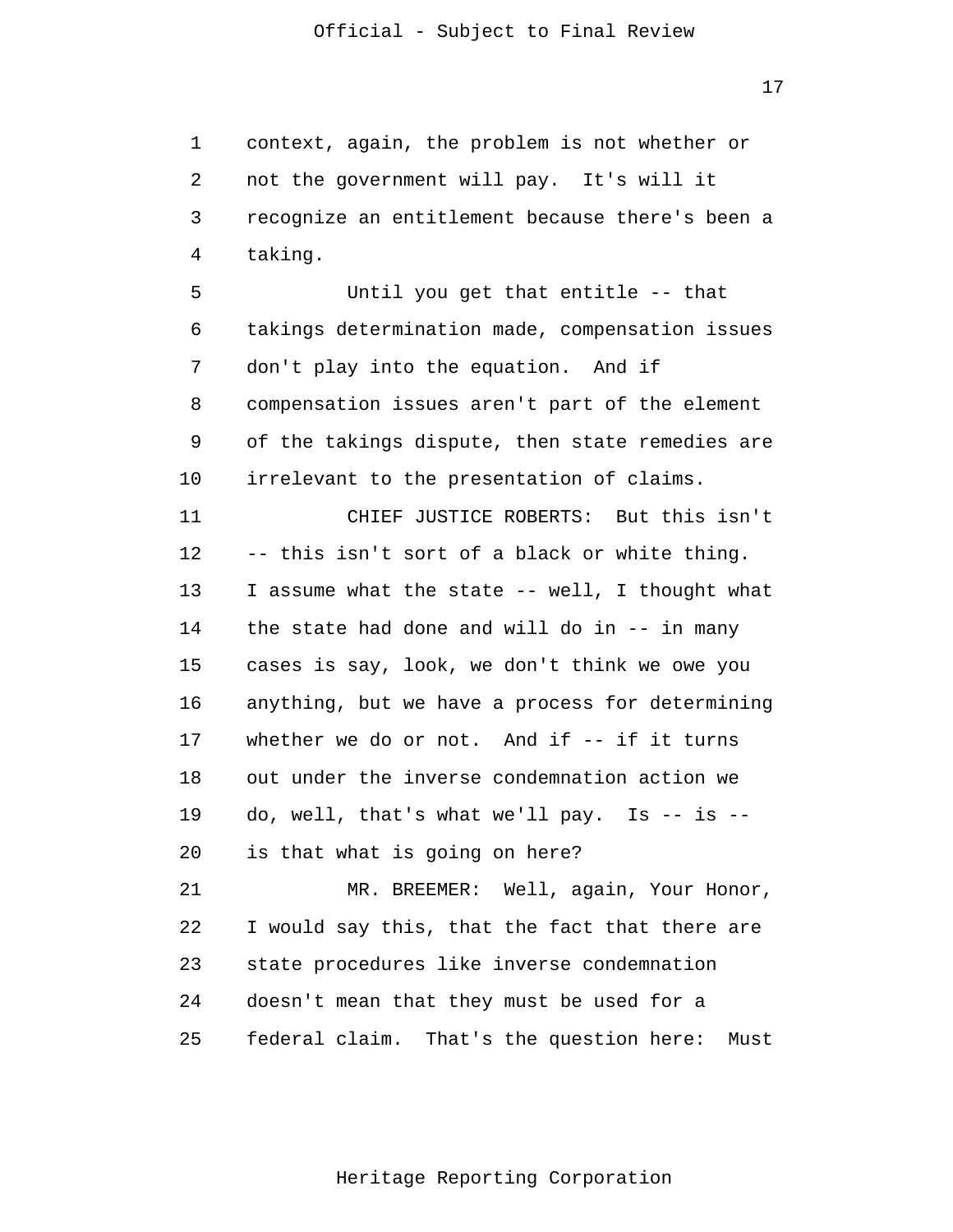18

 1 2 3 4 **5**  $\overline{6}$  7 8 9 10 11 12 13 14 15 16 17 18 19 20 21 22 23 24 25 Ms. Knick use the state inverse condemnation remedies rather than the federal remedy that's under the Fifth Amendment. And Section 1983 would say no, the language and purpose of Section 1983 says no. The history and language and purpose of Section 1331 says no. So what we're asking - JUSTICE GINSBURG: In this case -- in this case, I think the first -- first question was, should the Court overrule Williamson. Are you asking the Court to do that or are you distinguishing the claim that you're making from the claim in Williamson? MR. BREEMER: We're -- we are asking, Your Honor, for the Court to overrule Williamson County to this -- to this extent, the state compensation requirement, because it is inconsistent with Section 1983 and with the nature of a Fifth Amendment inverse condemnation claim. But, again, we're not asking the Court to overrule the entirety of Williamson County. The finality ripeness prong, which is still a difficult hurdle to get by, would remain intact and would keep many claims -- would -- would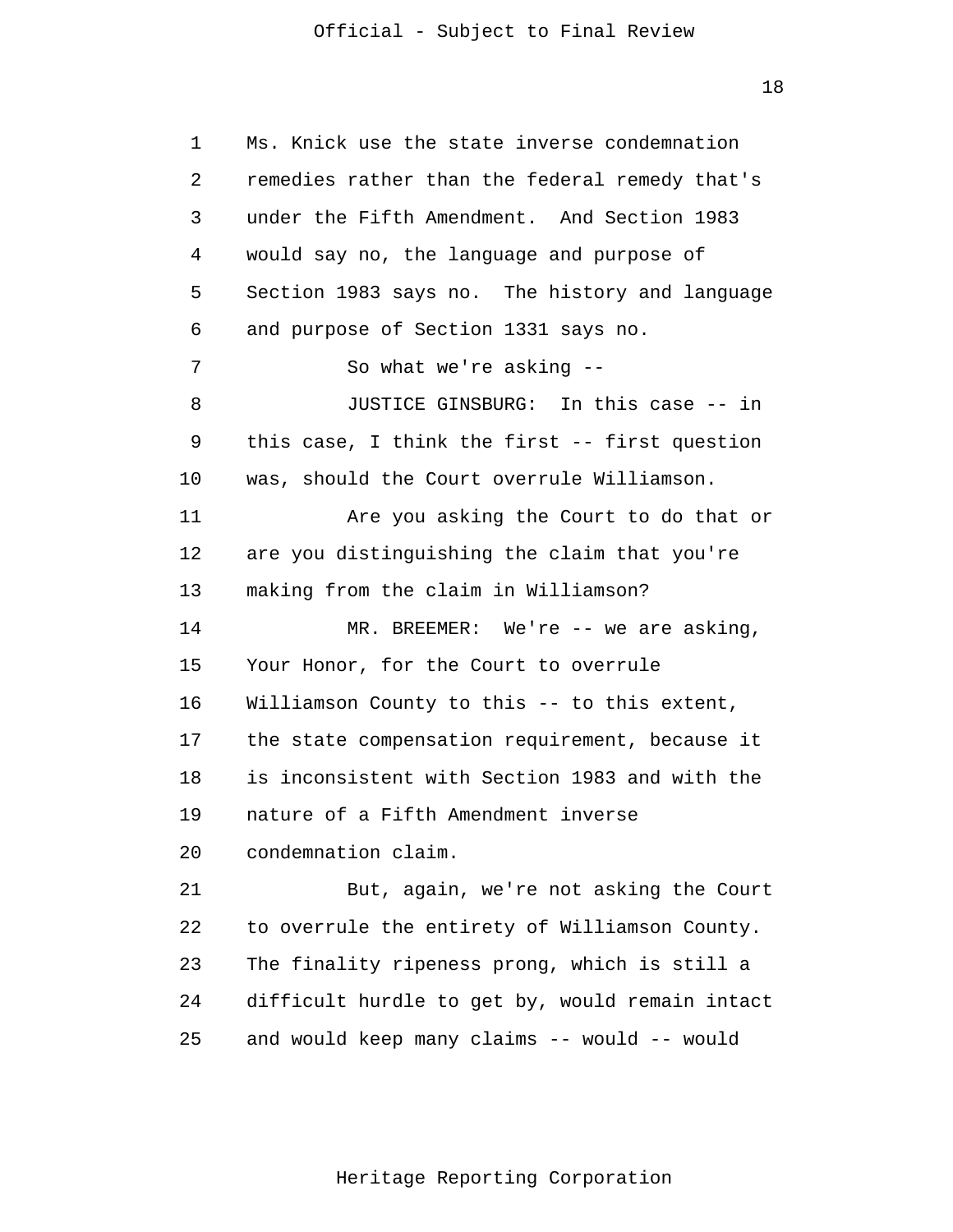19

| $\mathbf 1$ | stop many claims at an early stage. And so     |
|-------------|------------------------------------------------|
| 2           | we're asking the Court to return --            |
| 3           | JUSTICE SOTOMAYOR: Would that mean             |
| 4           | that if the state or the locality says once we |
| 5           | have an administrative law, if you disagree    |
| 6           | with it, you have to go through this           |
| 7           | administrative process and, if we violated     |
| 8           | something, we'll pay for it. Would that be     |
| 9           | okay?                                          |
| 10          | MR. BREEMER: No, Your Honor, it would          |
| 11          | not, for two reasons, and then I'd like to     |
| 12          | reserve the rest of my time. That would raise  |
| 13          | the same res judicata and issue preclusion     |
| 14          | problems that Williamson County already        |
| 15          | generates because administrative procedures in |
| 16          | Pennsylvania and many places elsewhere are res |
| 17          | judicata and issue preclusion in court.        |
| 18          | And, secondly, as this Court --                |
| 19          | JUSTICE SOTOMAYOR: So -- but wait a            |
| 20          | minute. What you're saying is a state passes a |
| 21          | law, it says at the bottom of the law we don't |
| 22          | think this is a condemnation, but, if it is,   |
| 23          | follow this administrative process.            |
| 24          | So it's basically saying we'll pay you         |
| 25          | if you're right. You're saying they don't have |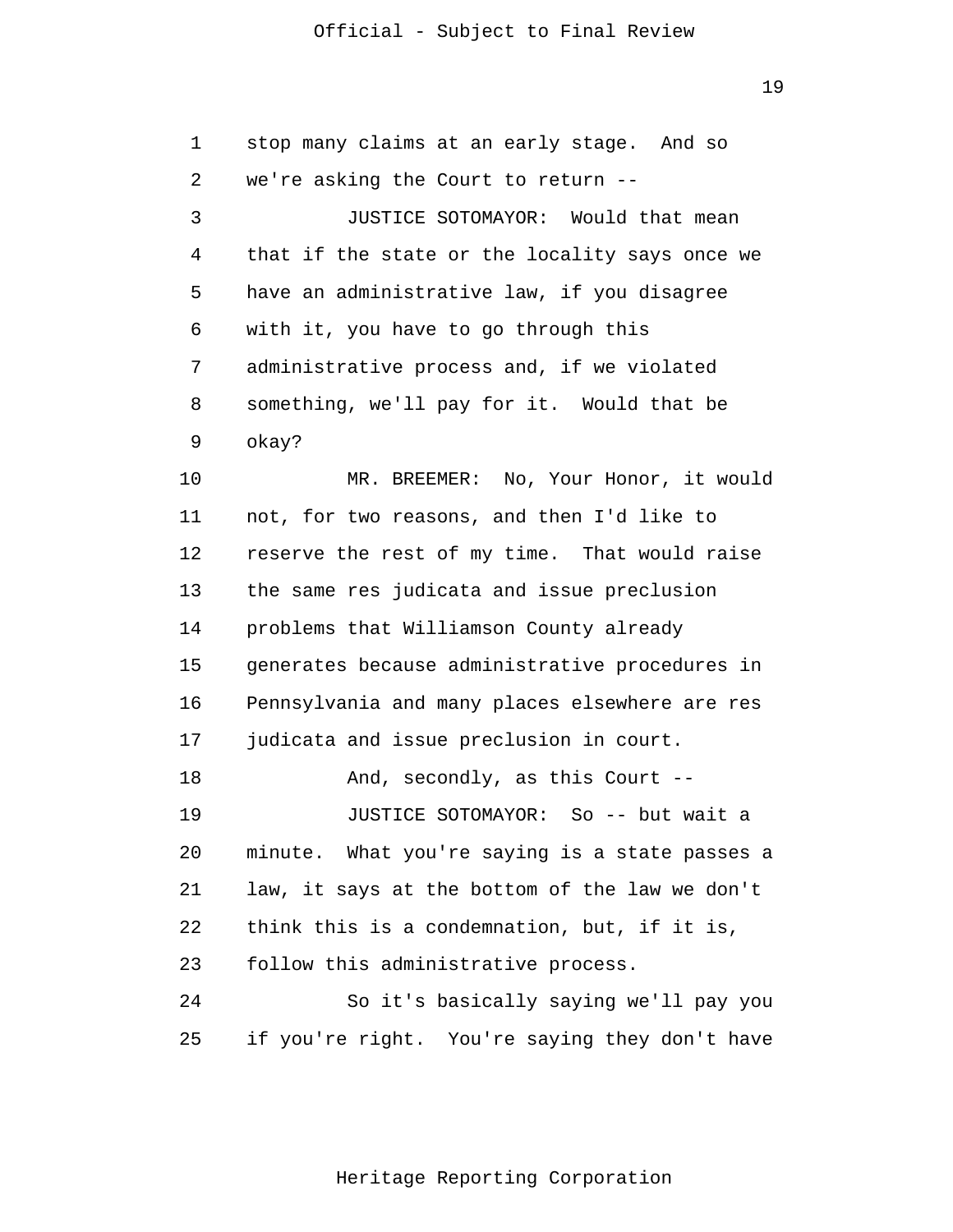1 2 3 4 **5**  6 7 8 9 10 11 12 13 14 15 to exhaust that administrative process even? MR. BREEMER: If I understand correctly, if you're -- you're saying that if a court, a federal court found a taking that maybe a property owner should go - JUSTICE SOTOMAYOR: No, no. MR. BREEMER: Okay. That's what I --JUSTICE SOTOMAYOR: I'm saying they pass an administrative law that puts -- that recognizes some sort of easement, whether it's historical or not I'm not going to get into. There's a dispute as to whether it  $-$ - you took title to that property with that easement or not. Do you say that if the state or the

 16 17 18 19 20 21 22 city or whatever says you have to follow this administrative process to determine whether this law is right or not, that you don't have to exhaust that administrative process? MR. BREEMER: No, you wouldn't have to, Your Honor, because that would require you to prove a taking at an administrative level.

 23 And as the Court said in Thunder Basin,

 24 administrative agencies are -

 25 JUSTICE SOTOMAYOR: So there's no hope

Heritage Reporting Corporation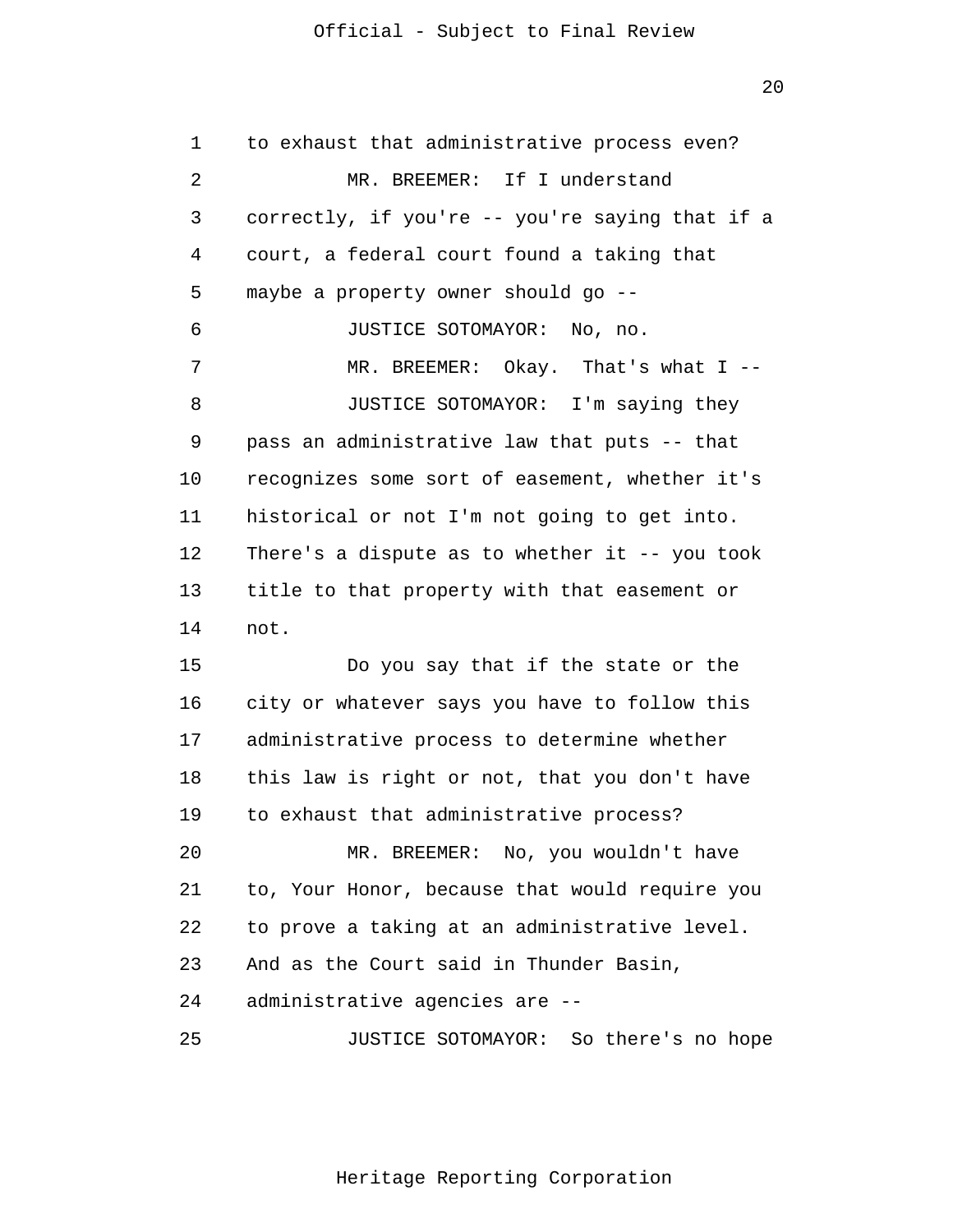21

 1 2 3 4 **5**  $\overline{6}$  7 8 9 10 11 12 13 14 15 16 17 18 19 20 21 22 23 24 25 for states. They're going to be in federal court all of the time on every administrative law that they pass? MR. BREEMER: May I answer the question? CHIEF JUSTICE ROBERTS: You can answer briefly. You'll be able to reserve some time. MR. BREEMER: These cases, takings cases, will get spread out across state and federal courts just like other constitutional claims, and the existing ripeness, the traditional ripeness for rule of finality will ensure that -- that many of these cases don't make it very far in federal court. CHIEF JUSTICE ROBERTS: Thank you, counsel. General Francisco. ORAL ARGUMENT OF NOEL J. FRANCISCO ON BEHALF OF THE UNITED STATES, AS AMICUS CURIAE, SUPPORTING THE PETITIONER GENERAL FRANCISCO: Mr. Chief Justice, and may -- may it please the Court: I'd like to address two basic points that I think are relevant to the discussion that we've been having here.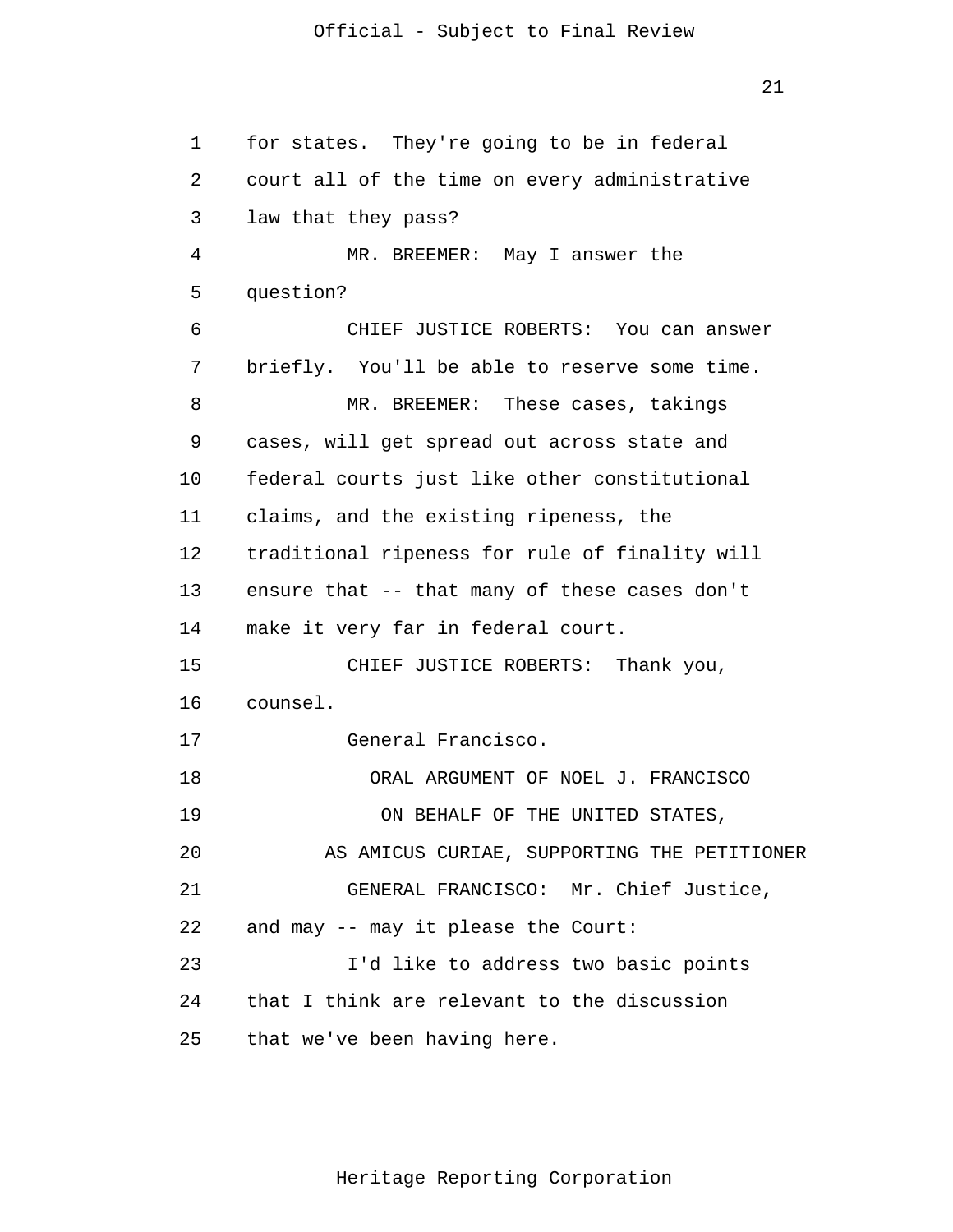22

| 1  | First, Williamson County's premise was          |
|----|-------------------------------------------------|
| 2  | correct. The government doesn't violate the     |
| 3  | takings clause if it provides just compensation |
| 4  | after the fact. But it erred in assuming that   |
| 5  | Section 1983 is only available to address       |
| 6  | constitutional violations. Instead, it's        |
| 7  | available to enforce the deprivation of all     |
| 8  | constitutional rights, and there's no basis for |
| 9  | concluding that the right to just compensation  |
| 10 | is the only right that Section 1983 doesn't     |
| 11 | cover.                                          |
| 12 | But, second, I think you can                    |
| 13 | effectively reach the same result under Section |
| 14 | 1331 because, as this Court held in             |
| 15 | International College of Surgeons, is -- if a   |
| 16 | state cause of action asserts a federal takings |
| 17 | claim as such, then that state cause of action  |
| 18 | arises under the Constitution for purposes of   |
| 19 | Section 1331, and so the property owner falls   |
| 20 | within the district court's original            |
| 21 | jurisdiction and you don't have to address      |
| 22 | whether Williamson County was rightly or        |
| 23 | wrongly decided at all.                         |
| 24 | JUSTICE KAGAN: Has that ever been               |
| 25 | considered before? Because it seems a -- a way  |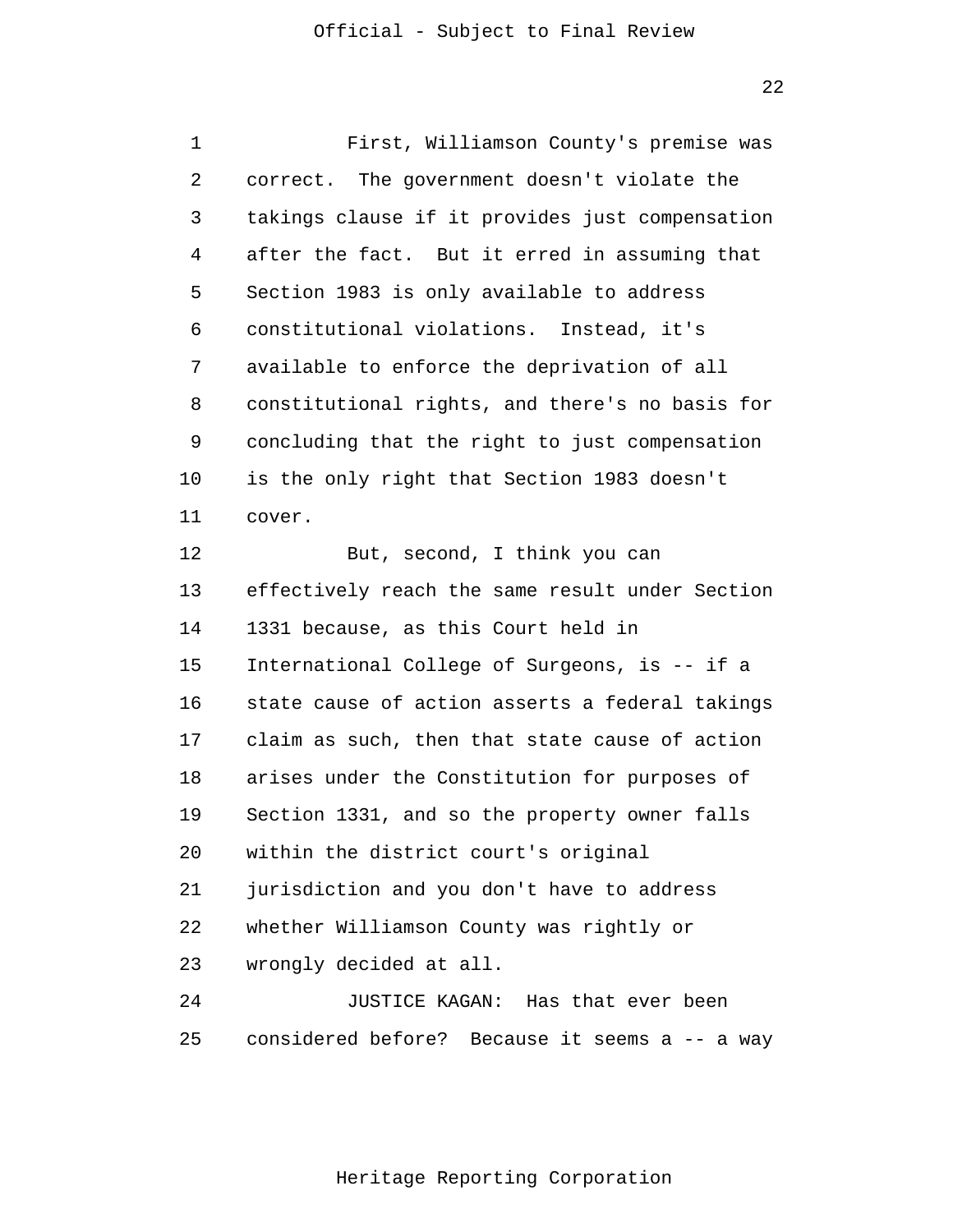1 2 3 4 **5**  $\overline{6}$  7 8 9 10 11 12 13 14 15 16 17 18 19 20 21 22 23 24 25 out of this difficulty. Has anybody ever addressed it? GENERAL FRANCISCO: Your Honor, I think the only thing that I can point you to is International College of Surgeons itself, but, no, no court has addressed it in the context of Williamson County. CHIEF JUSTICE ROBERTS: Well, you - GENERAL FRANCISCO: But - CHIEF JUSTICE ROBERTS: -- you can answer the letters that we're going to get from district court judges around the country who are not going to be very happy learning that they now have to adjudicate state inverse condemnation actions, which can be fairly elaborate. You know, the judge appoints a special master. They go out and evaluate it. It's -you know, it's like arbitration. It's -- it's a very intensive procedure that seems more suited for state court than federal court. GENERAL FRANCISCO: Well, Your Honor, I -- I think the Court crossed that bridge in International College of Surgeons when it really in a factually analogous case. In that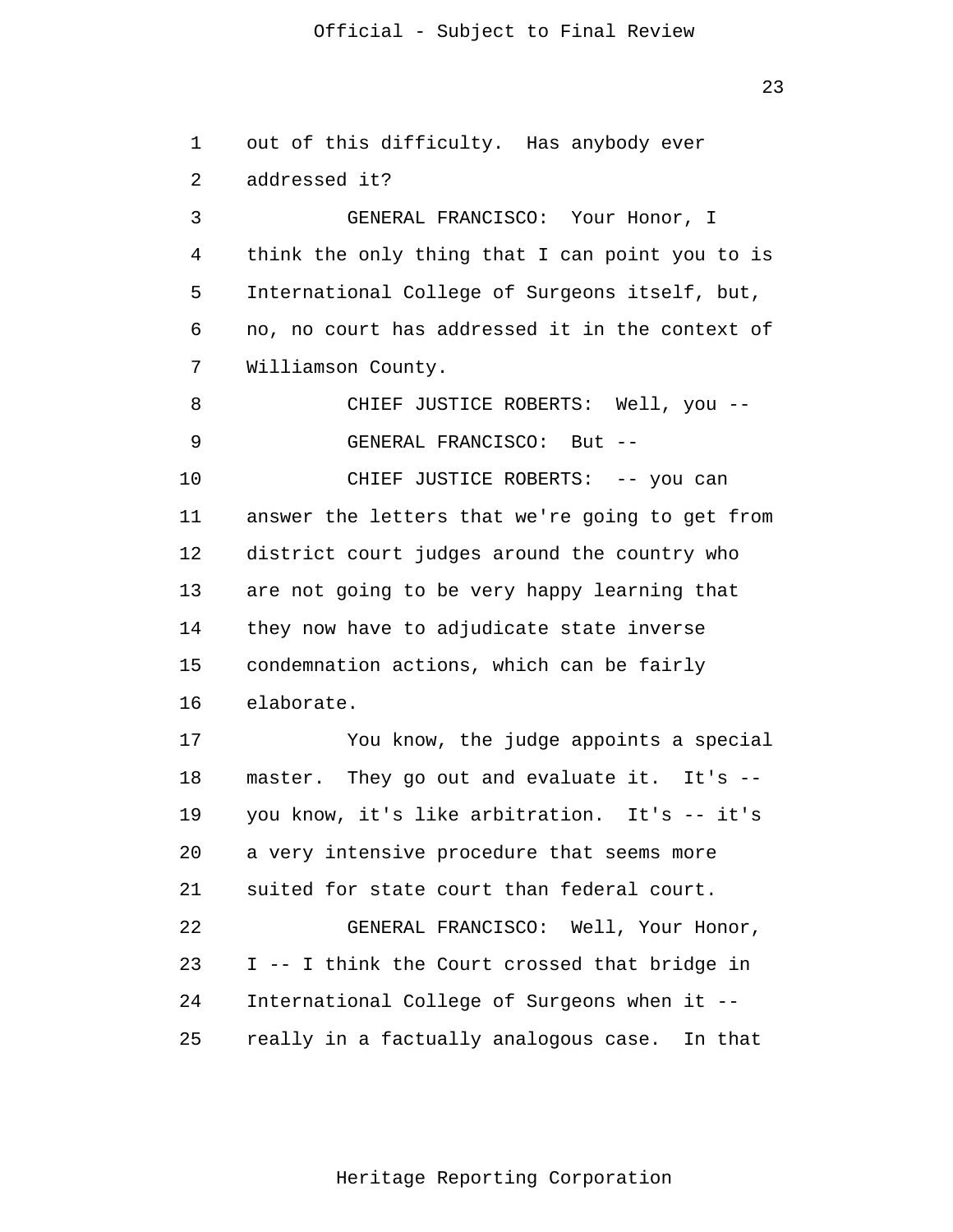24

 1 2 3 4 **5**  $\overline{6}$  7 8 9 10 11 12 13 14 15 16 17 18 19 20 21 22 23 24 25 case, Illinois's landmarks law applied to buildings owned by the International College of Surgeons, and they asserted in a state cause of action that the application of that law constituted a federal taking. And this Court held that it was within federal jurisdiction. I agree that there are going to be Erie issues that courts are going to have to confront, but I don't think they'd be particularly problematic. Take, for example, affirmative condemnation proceedings, state eminent domain proceedings that are brought in federal court because of diversity jurisdiction. The federal rules, Federal Rule 71.1(k), I think it is, already provide for federal courts to apply the state procedural rules for assessing the amount of compensation in that context. So, yes, they will have to confront those types of state law questions, but I don't think it would be particularly problematic. It's something that courts do in diversity cases all the time, and in cases -- other cases that raise federal questions all the time,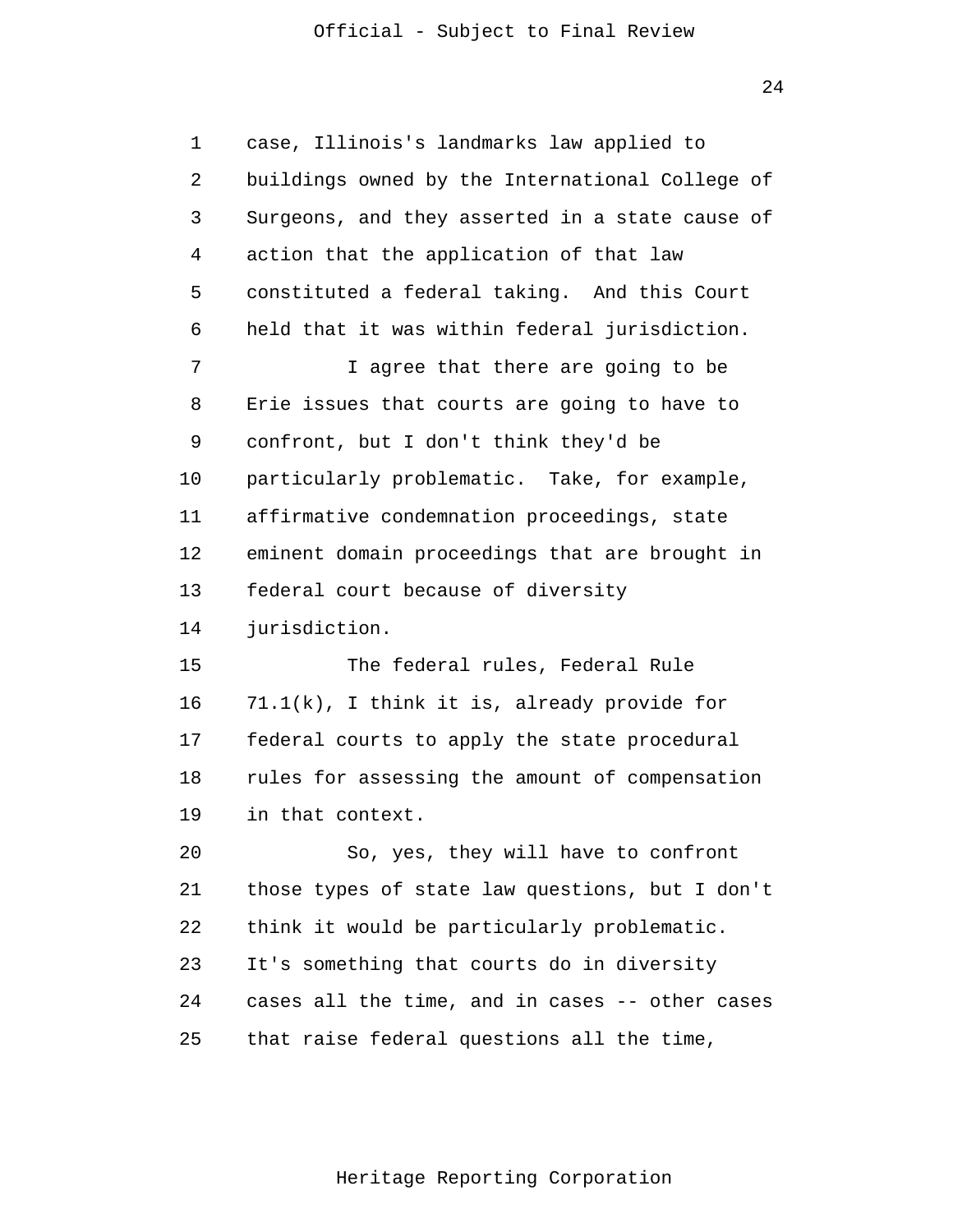1 2 3 4 **5**  $\overline{6}$  7 8 9 10 11 12 13 14 15 16 17 18 19 20 21 22 23 24 like - JUSTICE BREYER: General, my -- my question is I can see his point, that you could say a state that says our regulation doesn't take anything, and they dispute it. And you could say a state that acts that way is a state that isn't going to pay you any money and, therefore, it is complete, the violation. Or you could say we don't know about the second answer yet, so we'll see. Or you could say sometimes the one, sometimes the other. GENERAL FRANCISCO: Right. JUSTICE BREYER: Or we could go into 1331. But Williamson was decided 32 years ago. This is a very complicated area of law. Why not let sleeping dogs lie? It's called stare decisis. GENERAL FRANCISCO: And, Your Honor - JUSTICE BREYER: There is one harm, the harm of the person who tries to remove and then gets kicked out of court. GENERAL FRANCISCO: Right. JUSTICE BREYER: We could write a

> 25 sentence saying that's wrong, you've waived it.

<u>25 and 25 and 25 and 25 and 25 and 25 and 25 and 25 and 25 and 25 and 25 and 25 and 25 and 25 and 25 and 25 and 25 and 25 and 25 and 25 and 25 and 25 and 25 and 25 and 25 and 26 and 26 and 26 and 26 and 26 and 26 and 26 a</u>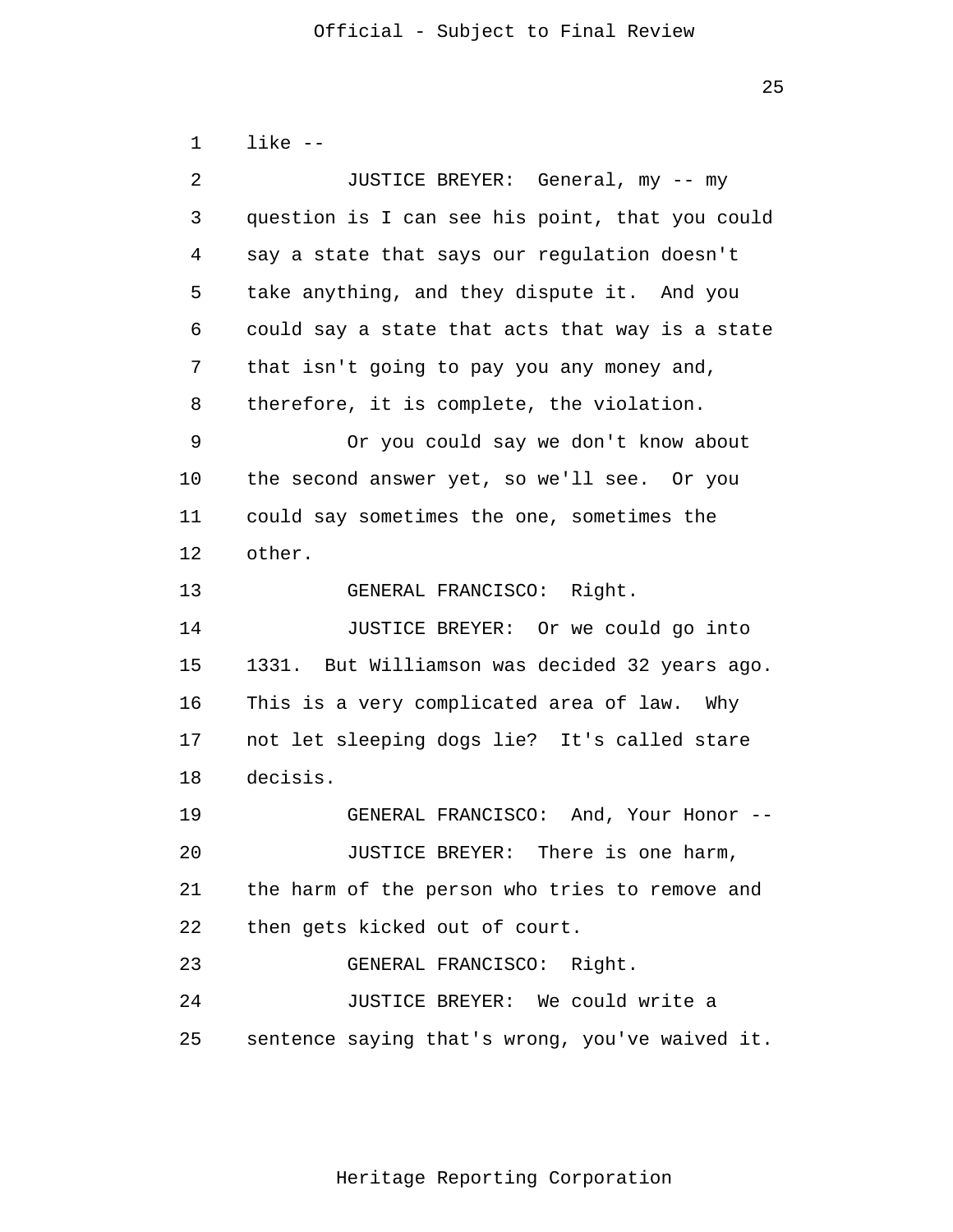26

```
 1 
 2 
 3 
 4 
5
\overline{6} 7 
 8 
 9 
            10 
            11 
            12 
            13 
            14 
            15 
            16 
            17 
            18 
            19 
            20 
            21 
            22 
            23 
            24 
            25 
                All right. But I couldn't find in any of these
                briefs any serious harm that would, in fact -
                your 1331 point can be tried out by somebody -
                but any serious point that right now provides a
                strong reason for overturning a case that's
                been on the books in a complex area for 32
                years.
                         GENERAL FRANCISCO: So a couple of
                responses, Your Honor. I think our 1331
                argument doesn't require you to overturn
                Williamson County.
                         JUSTICE BREYER: It doesn't.
                         GENERAL FRANCISCO: I think it exists
                very nicely alongside of Williamson County.
                         JUSTICE GINSBURG: It wasn't raised
                below. Thirteen -- the 1331 theory was not
                raised below.
                         GENERAL FRANCISCO: No, Your Honor,
                but we think it is well within the question
                presented. The Court -
                         JUSTICE SOTOMAYOR: Was it raised by 
                the parties? 
                         GENERAL FRANCISCO: That's correct, 
                Your Honor, but I think it's well within the
                question presented because this Court granted
```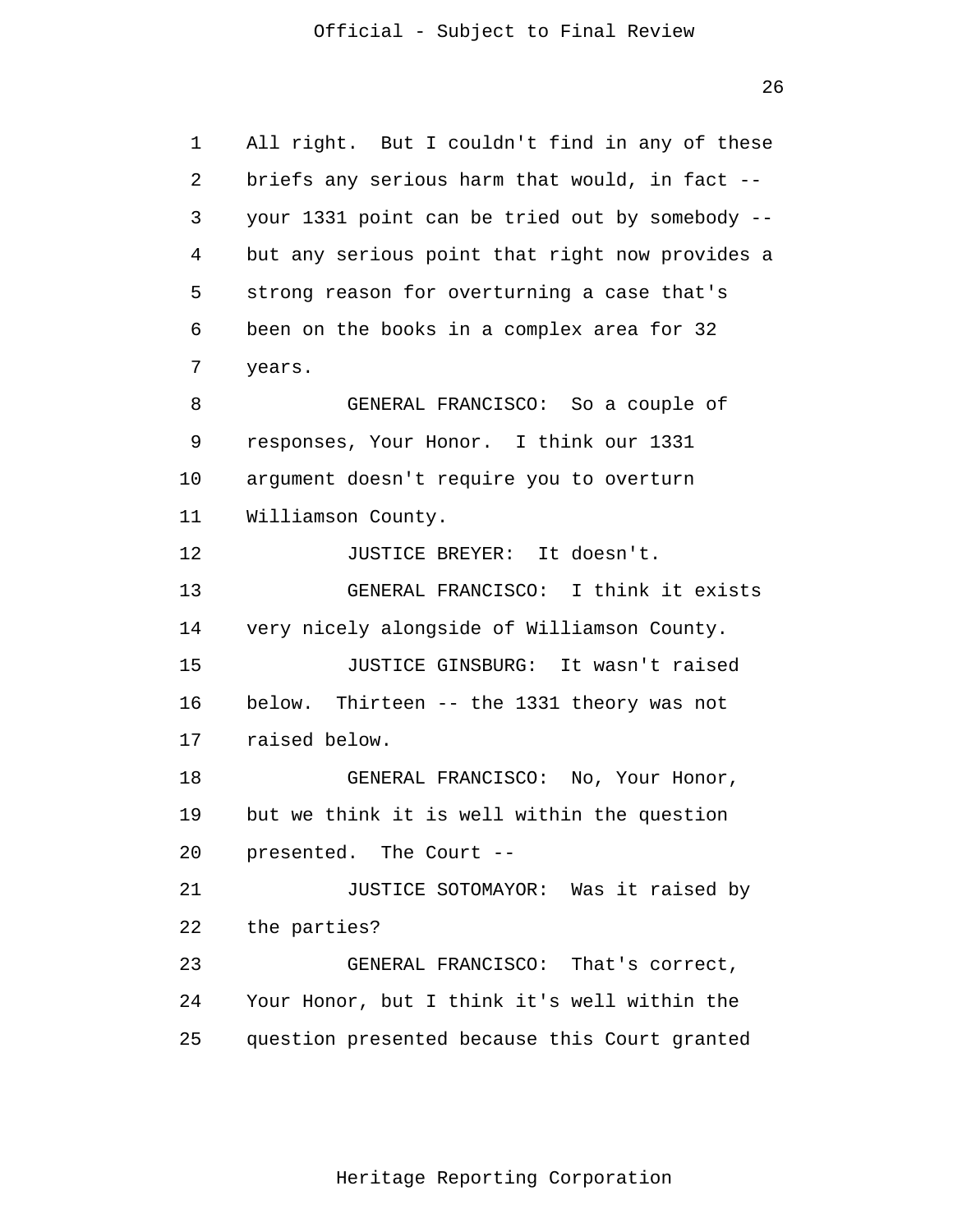27

| 1  | certiorari on whether or not to overrule        |
|----|-------------------------------------------------|
| 2  | Williamson County. The principal criticism of   |
| 3  | Williamson County is that it closes the federal |
| 4  | courthouse doors to an entire category of       |
| 5  | takings litigants. And I think that our         |
| 6  | alternative argument is directly relevant to    |
| 7  | whether Williamson County does, in fact, close  |
| 8  | the federal courthouse doors to an entire       |
| 9  | category of takings litigants.                  |
| 10 | I'd also note that Williamson County            |
| 11 | itself -- the parties below didn't raise the    |
| 12 | issue that we are here talking about before the |
| 13 | Court. So I think --                            |
| 14 | JUSTICE BREYER: But this is a theory            |
| 15 | -- a pretty -- there's no reason in history     |
| 16 | that federal courts have to be open to every    |
| 17 | federal claim. I mean, sometimes they are.      |
| 18 | Sometimes they're not.                          |
| 19 | GENERAL FRANCISCO: That's --                    |
| 20 | JUSTICE BREYER: So, therefore, state            |
| 21 | courts can litigate too. Okay. So -- so why     |
| 22 | do it? My question is, why not simply say, law  |
| 23 | for 32 years, end of this case, stare decisis,  |
| 24 | solicitor general raises a very interesting     |
| 25 | point, not litigated here.                      |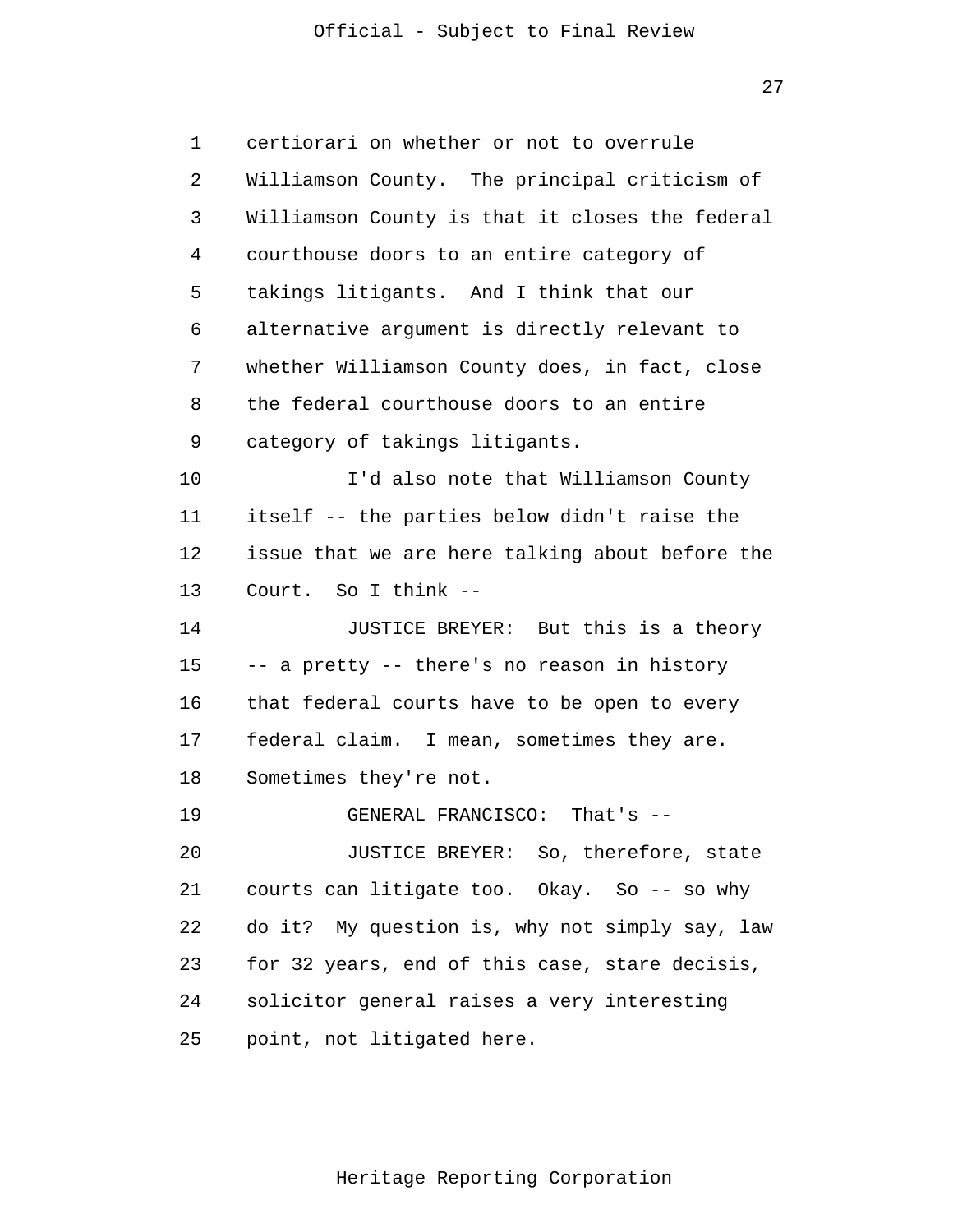28

 1 2 3 4 **5**  $\overline{6}$  7 8 9 10 11 12 13 14 15 16 17 18 19 20 21 22 23 24 25 GENERAL FRANCISCO: Right. JUSTICE BREYER: We'll see what happens. If it's - GENERAL FRANCISCO: Well, look, I'll put my 1331 argument to the side because I think, as -- as I've -- I've explained, that exists alongside Williamson County. But let me take on your question directly, why should the Court consider overturning Williamson County? And we think that the principal reason, if you decide to get there, and we don't think you have to decide to get there, but if you decide to get there, it's because Williamson County's rationale has never actually been explained. And as a result, it has been understood by the lower courts to produce this unintended consequence of essentially closing the courthouse -- federal courthouse doors to a class of takings litigants. We - JUSTICE SOTOMAYOR: I'm sorry, the courthouse doors are closed to people on tax issues, even though there's constitutional claims. So there's a class that we have both for -- for doctrinal reasons and -- and comity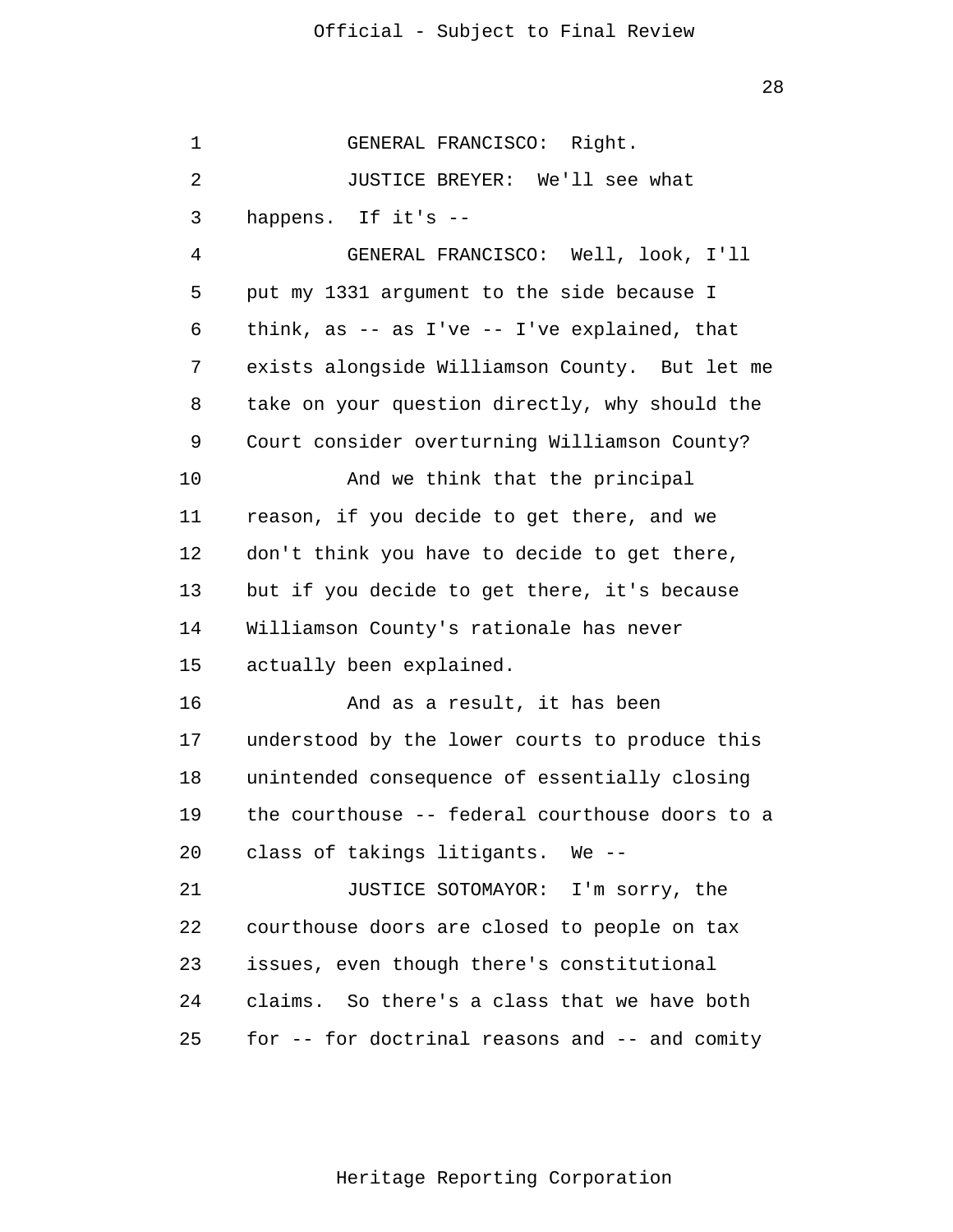1 2 3 4 **5**  $\overline{6}$  7 8 9 10 11 12 13 14 15 16 17 18 19 20 21 22 23 24 25 issues and a lot of other reasons, we've closed the courthouse doors. We've closed them to people claiming that they had an unreasonable search and seizure. If they litigated in state court under the Fourth Amendment, claim in state court, they can't come to federal court afterwards. So it's not as if our courthouse doors are open uniformly to everybody anytime. There -- there are all sorts of doctrines that preclude people - GENERAL FRANCISCO: Right. JUSTICE SOTOMAYOR: -- from coming to federal court once they've been issue-precluded in state court. GENERAL FRANCISCO: Right. And that's the key, I think, once they've been issue-precluded in state court. None of those doctrines, with the exception of the tax doctrine, which I'll address in a moment, actually close the federal courthouse doors when there's not a pending state court proceeding, because I think the criminal cases you're talking about are the Younger doctrine.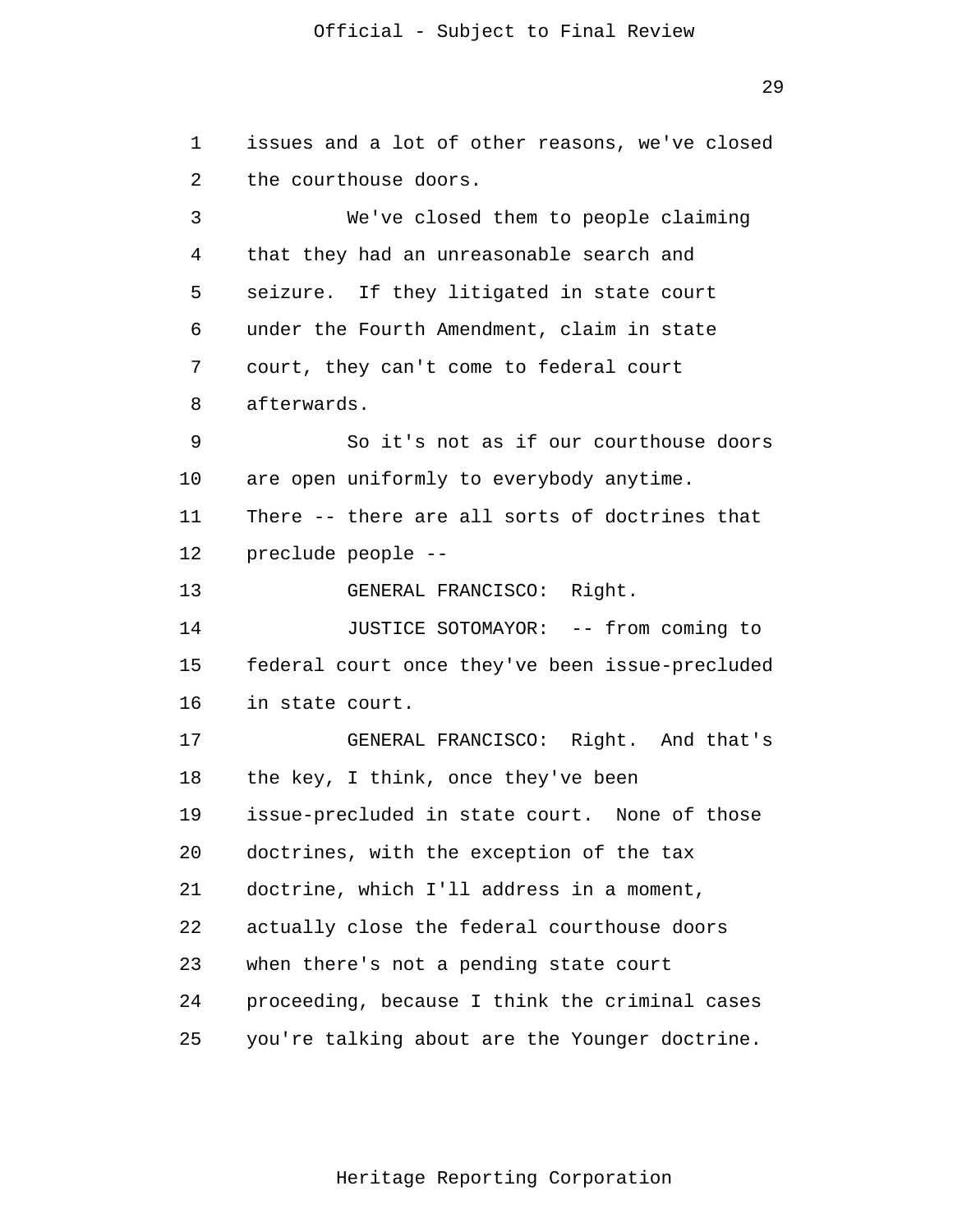| 1  | When it comes to the tax laws, that's          |
|----|------------------------------------------------|
| 2  | a very tax-specific rule -- rule that doesn't  |
| 3  | just apply to property claims; it applies      |
| 4  | across the board and bars any constitutional   |
| 5  | challenge in federal courts to state or local  |
| 6  | tax laws. There's no comparable rule that      |
| 7  | applies across the board to property claims.   |
| 8  | After all, courts --                           |
| 9  | JUSTICE SOTOMAYOR: Well, except                |
| 10 | Williamson, which basically says there's no    |
| 11 | taking. And you don't -- you're not            |
| 12 | encouraging us to believe that compensation is |
| 13 | due the minute there's a taking, is it?        |
| 14 | GENERAL FRANCISCO: We don't think --           |
| 15 | JUSTICE SOTOMAYOR: That it has to be           |
| 16 | -- happen before the taking?                   |
| 17 | GENERAL FRANCISCO: We certainly don't          |
| 18 | think you violate the clause if you provide    |
| 19 | compensation after the taking, but to go       |
| 20 | directly to your question, under the First     |
| 21 | Amendment and the Fourteenth Amendment, courts |
| 22 | regularly entertain challenges to state        |
| 23 | property laws. Think of cases like City of     |
| 24 | Cleburne or City of Renton against Playtime    |
| 25 | Theatres.                                      |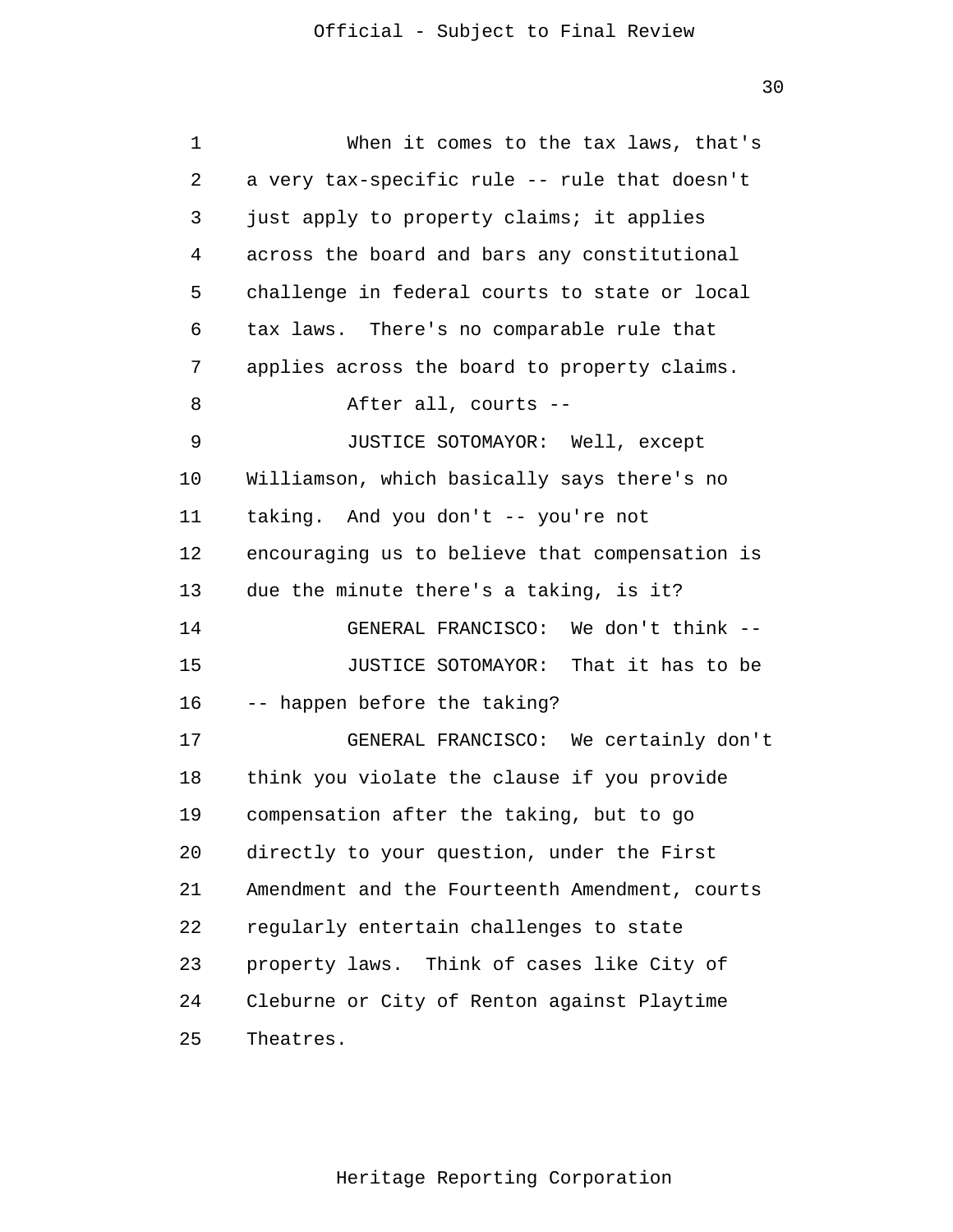1 2 3 4 **5**  $\overline{6}$  7 There's no general rule that bars all federal claims, all claims in federal court to state and local property laws, other than Williamson County, I agree. And I don't think that there's any basis for treating the takings clause any differently than the other parts of the Constitution.

 8 9 10 11 JUSTICE KAGAN: General, I assume we wouldn't have a problem here if we didn't have preclusive effect of the state action. Is that correct in your view?

> 12 13 14 15 16 17 18 19 20 21 22 23 24 25 GENERAL FRANCISCO: Your Honor, no, I don't think it is correct in my view. I think that highlights one of the unintended consequences of Williamson County, but we believe that, properly construed, Section 1983 was meant to provide a remedy for the deprivation of all constitutional rights, including the right to just compensation. And that's a right that vests the moment the property is taken. You don't violate it if you pay after the fact, but the right, in fact, vests the moment the property is taken, which is why you're actually entitled to interest from the moment of the taking until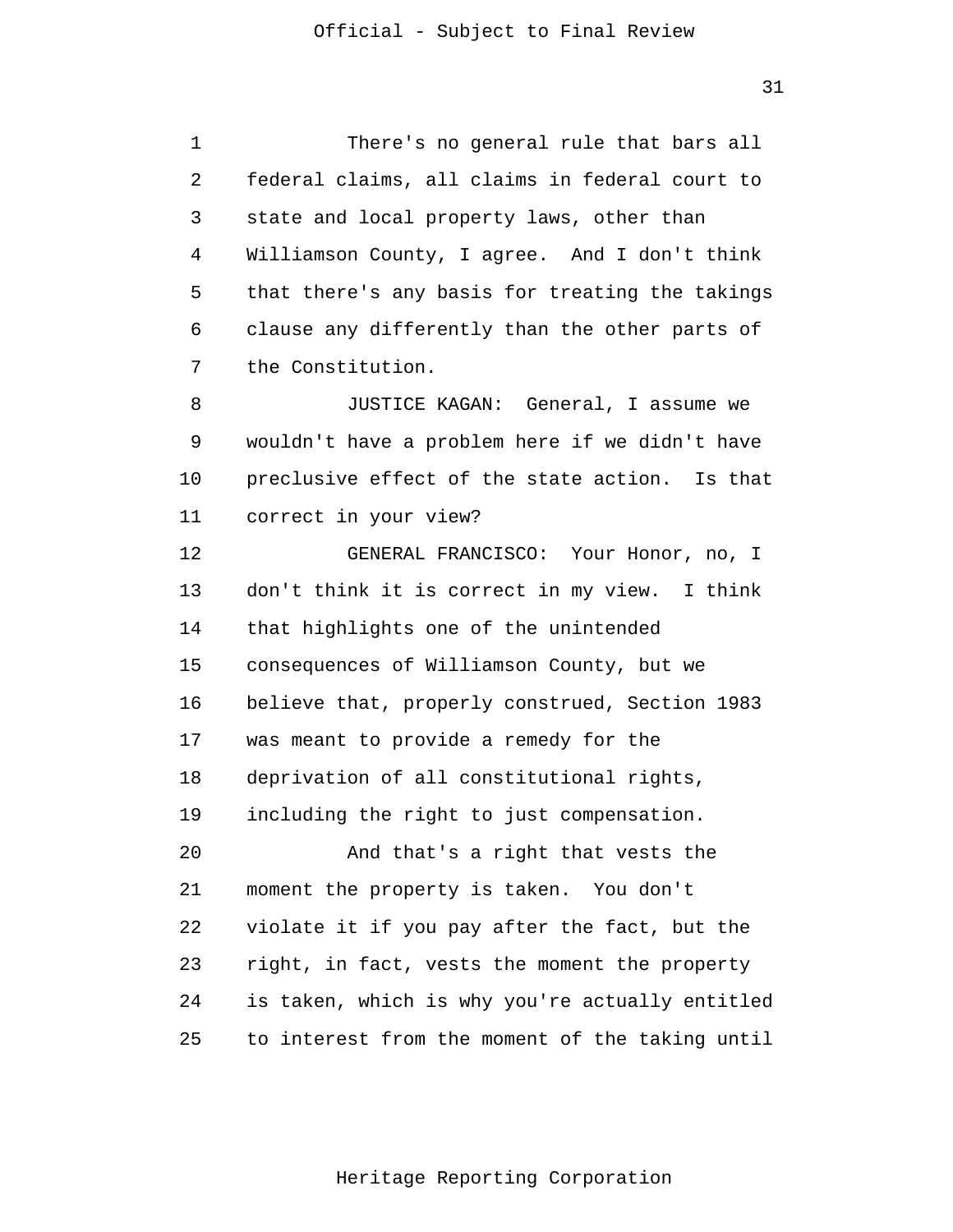1 2 3 4 **5**  $\overline{6}$  7 8 9 10 11 12 13 14 15 16 17 18 19 20 21 22 23 24 25 you get paid. So, under Section 1983, we think quite literally that a property owner is being deprived of the right to just compensation at the moment the government engages in the lawful act of taking their property without payment. That's why we think that the error in Williamson County was the --JUSTICE KAGAN: General, I -- you know, I read those pages in your brief a couple of times, and I have -- I have to say that they're -- it's just going over my head a little bit, how it is that you can say that there's a deprivation of a right when you simultaneously say that there's been no violation - GENERAL FRANCISCO: Right. JUSTICE KAGAN: -- even though the government hasn't paid yet. GENERAL FRANCISCO: Right. And for most constitutional provisions, there's no difference. So, under the First Amendment, you don't deprive somebody of their free speech rights unless you violate their free speech rights. But the takings clause is meaningfully

Heritage Reporting Corporation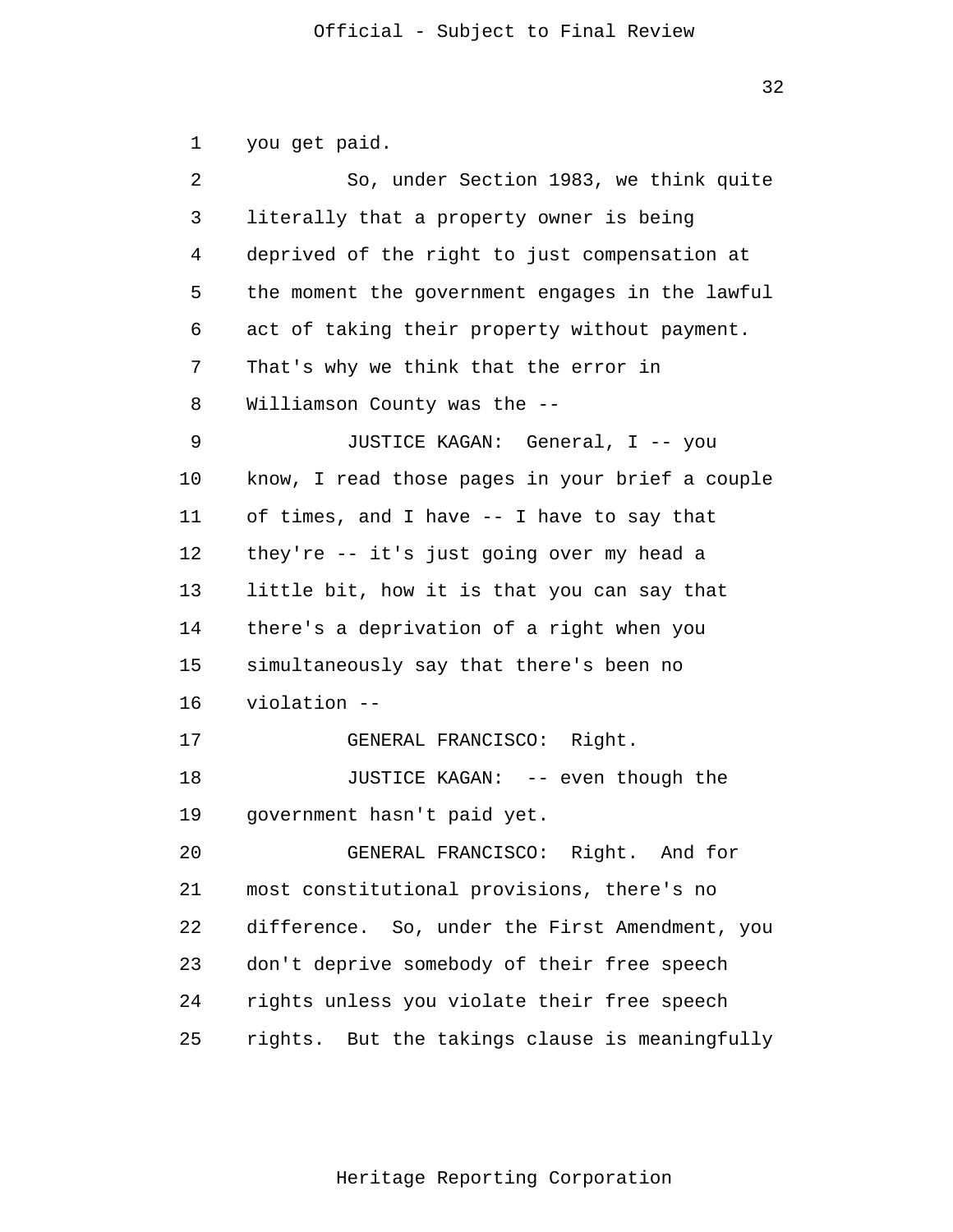33

 1 2 3 4 **5**  $\overline{6}$  7 8 9 10 11 12 13 14 15 16 17 18 19 20 21 22 23 24 25 different because the right to just compensation vests only when the government acts lawfully. It's at the moment of the government's lawful action in taking your property that your right to just compensation vests, which is why you get interest. And I'll just finish up. And so we think that, quite literally, the property owner is deprived of their right to just compensation from the moment the government acts lawfully to take their property until the property owner is paid. Thank you, Mr. Chief Justice. CHIEF JUSTICE ROBERTS: Thank you, General. Ms. Sachs? ORAL ARGUMENT OF TERESA FICKEN SACHS ON BEHALF OF THE RESPONDENTS MS. SACHS: Mr. Chief Justice, and may it please the Court: The reinterpretations proposed here as to both Section 1983 and also what we've heard about a possible interpretation of Section 1331 would create federal jurisdiction over every local land use planning decision made in the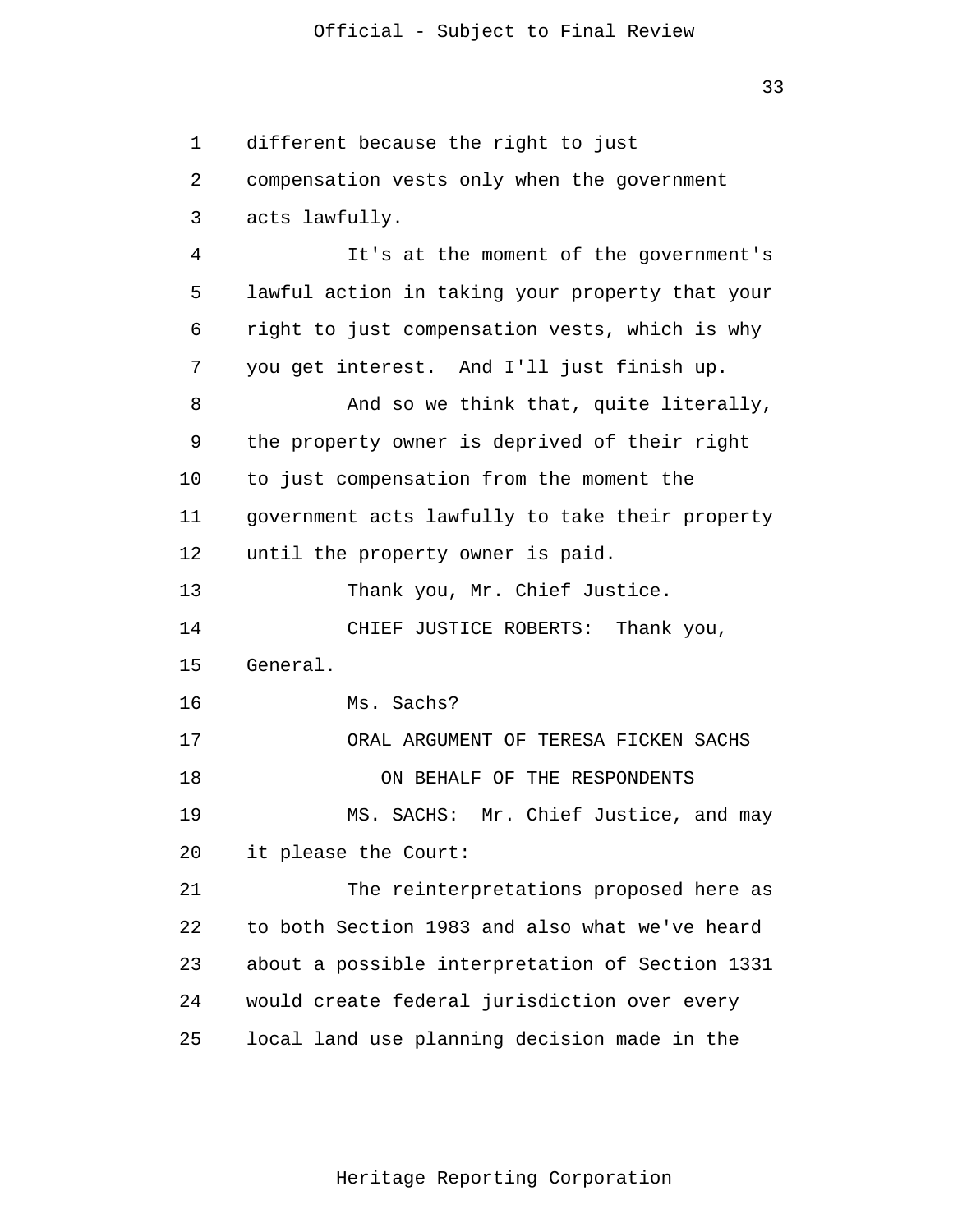34

 1 2 3 4 **5**  $\overline{6}$  7 8 9 10 11 12 13 14 15 16 17 18 19 20 21 22 23 24 25 39,000 plus jurisdictions across the country. We ask that this Court affirm Williamson County because it was correct then and it is correct now in this case. What this Court held in Williamson County was that a claimant can't come to federal court under Section 1983 claiming that their constitutional right to just compensation has been violated, when the state provides a reasonable, certain, and adequate means to obtain just compensation, and Petitioner - CHIEF JUSTICE ROBERTS: Well, I think it was clear in Williamson County, because they used terms of ripeness and -- and -- and the like that I don't think the court contemplated the later decision in San Remo, that by sending it to state court, they were effectively taking the federal courts out of the whole business of adjudicating these claims because of the preclusive effect of the state -- state remedy. MS. SACHS: Well, first of all, Your Honor, if I may, the -- the court did use terms like ripeness, and at that time, ripeness perhaps was not as closely associated with jurisdictional considerations as it is today.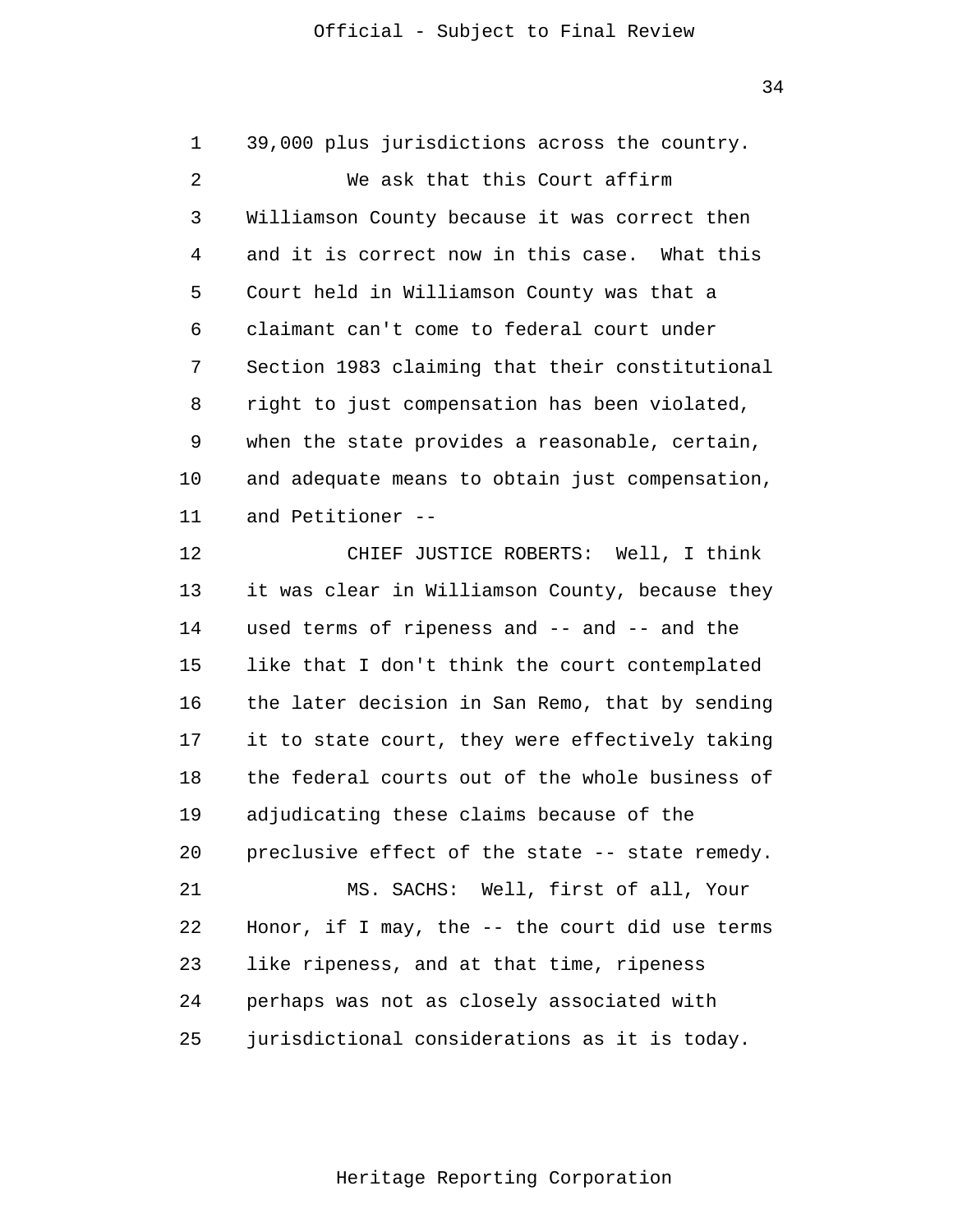35

| $\mathbf 1$ | It was not a jurisdictional decision                |
|-------------|-----------------------------------------------------|
| 2           | and that the court could certainly clarify that     |
| 3           | Williamson County was not jurisdictional.<br>In     |
| 4           | Williamson County, an element of the Section        |
| 5           | 1983 cause of action was missing, for the same      |
| 6           | reason in this case. The only claim raised was      |
| 7           | a Section 1983 that the -- the Petitioner's         |
| 8           | rights to just compensation had been violated.      |
| 9           | And yet we know from 130 years of this              |
| 10          | Court's jurisprudence that there is no              |
| 11          | violation of the just compensation clause if        |
| 12          | that reasonable, certain, and adequate              |
| 13          | provision exists at the time of the taking.         |
| 14          | JUSTICE KAGAN: But I think what the                 |
| 15          |                                                     |
| 16          | CHIEF JUSTICE ROBERTS: You -- you                   |
| 17          | agree -- you agree that the compensation that       |
| 18          | is due runs from the moment of the taking?<br>In    |
| 19          | other words, if it takes you six months to          |
| 20          | adjudicate the -- the claim and you say, well,      |
| 21          | this is how much you owe, you owe interest          |
| 22          | going all the way back to the point at which        |
| 23          | the property was taken, correct?                    |
| 24          | MS. SACHS: Well, yes, this Court has                |
| 25          | certainly $--$ the $--$ that $--$ the $--$ the fact |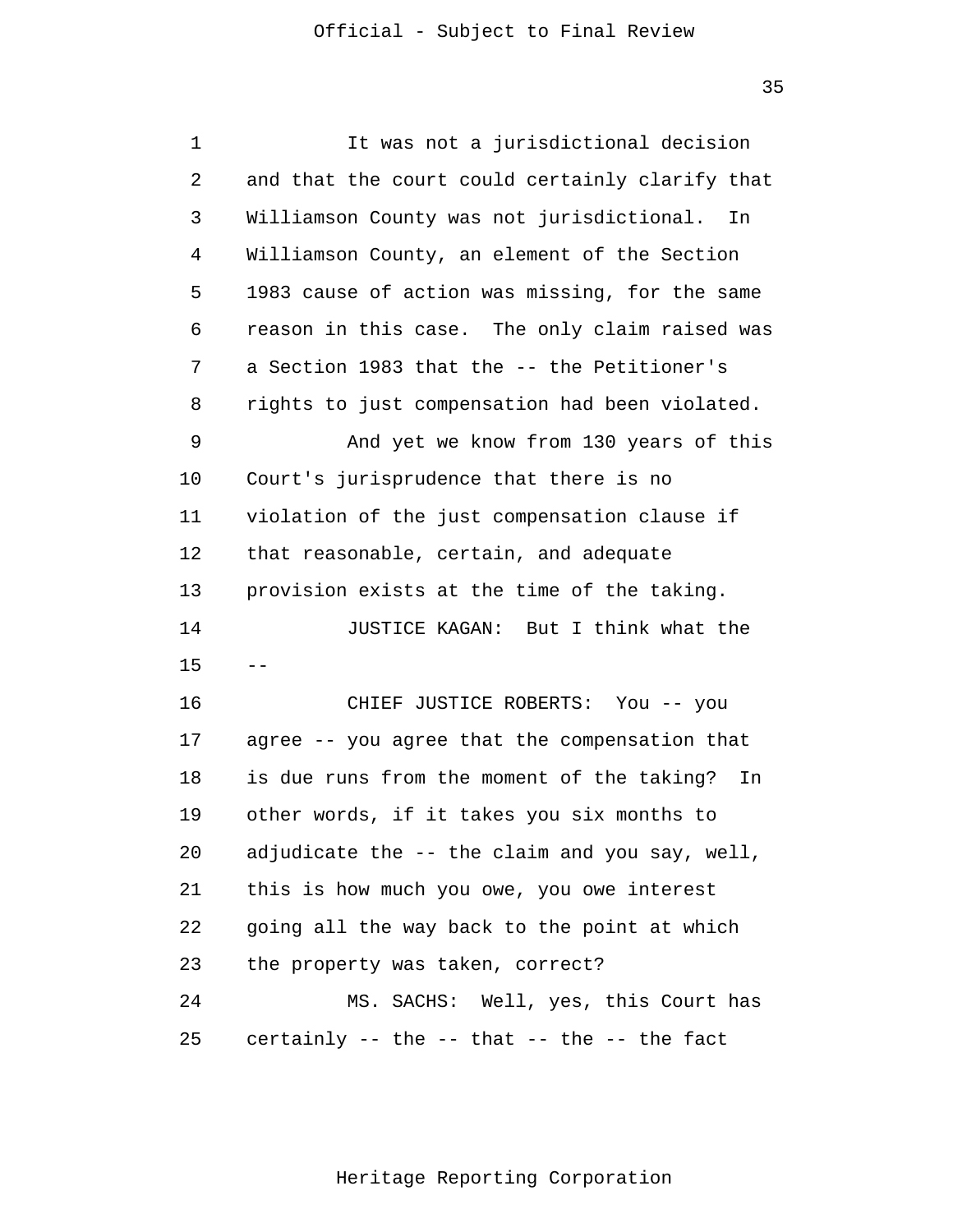36

```
 1 
 2 
 3 
4 --
5
 6 
 7 
 8 
 9 
            10 
            11 
            12 
            13 
            14 
            15 
            16 
            17 
            18 
            19 
            20 
            21 
            22 
            23 
            24 
            25 
                that in the interest begins to run is another
                reason why the time is -
                         CHIEF JUSTICE ROBERTS: And it must be
                        MS. SACHS: -- the time to pursue the
                inverse condemnation action, means that there
                has not been any deprivation of a
                constitutional right in the interim.
                         CHIEF JUSTICE ROBERTS: Well, it turns
                out there was a violation of the constitutional
                right at the moment of the taking, right?
                That's the whole point of interest.
                        MS. SACHS: No.
                         CHIEF JUSTICE ROBERTS: Why, if there
                hasn't been a violation, why do you owe
                interest -
                        MS. SACHS: That just -
                         CHIEF JUSTICE ROBERTS: -- from the
                moment of the taking?
                         MS. SACHS: -- because it's a -- the
                -- the post-deprivation process has been
                determined to be appropriate here, as well as
                in other situations, because there -- there's a
                circumstance, particularly a regulatory
                circumstance, where it's impossible to
```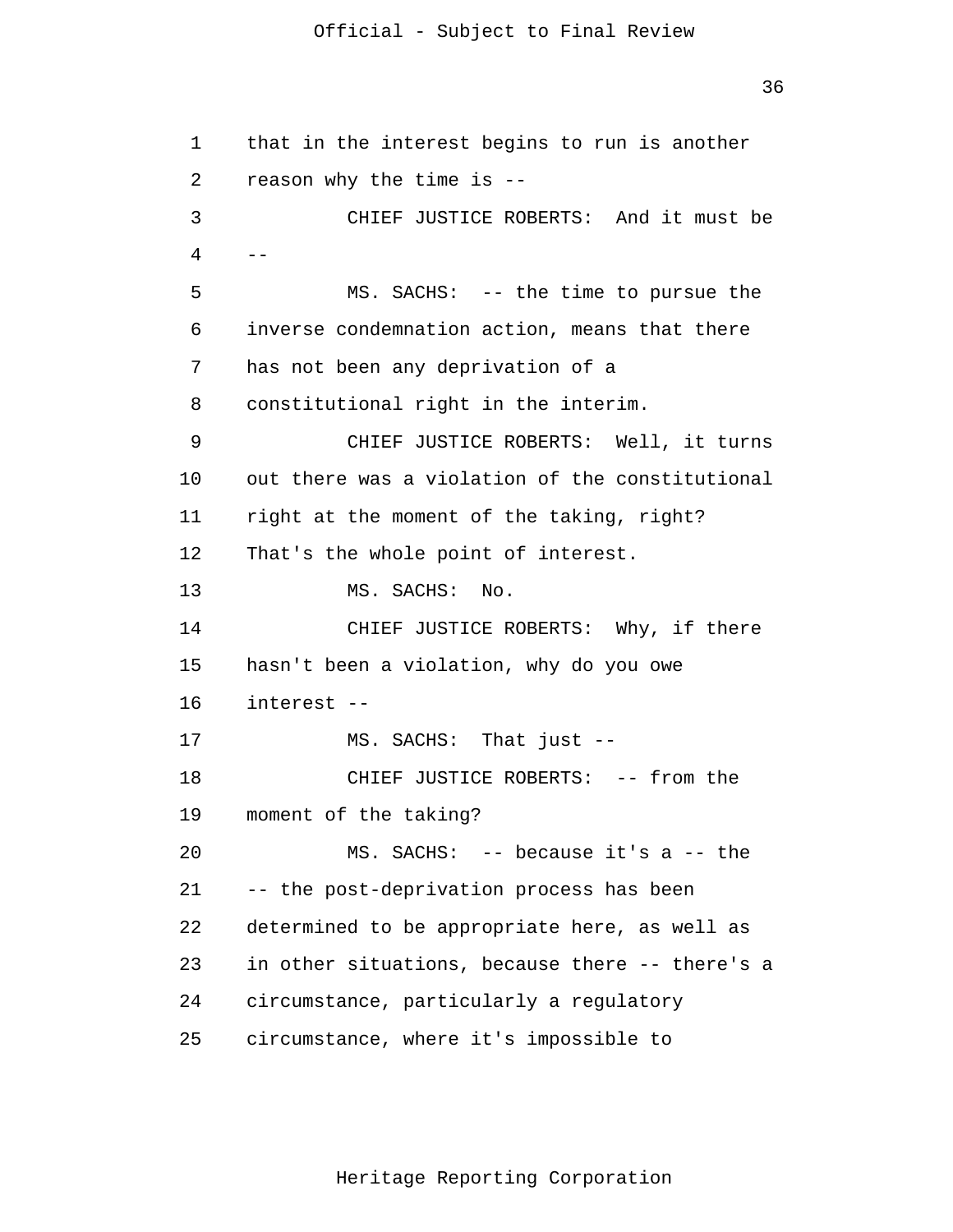37

 1 2 3 4 **5**  $\overline{6}$  7 8 9 10 11 12 13 14 15 16 17 18 19 20 21 22 23 24 25 determine in advance, given the, as this Court has said, the myriad ways that regulations can affect property and whether or not any of them will ultimately end up being considered to be a taking. JUSTICE ALITO: Does the township owe  $-$ MS. SACHS: It' s appropriate - JUSTICE ALITO: -- does the township owe Ms. Knick any money, any compensation? MS. SACHS: That has yet to be determined, Your Honor. JUSTICE ALITO: You can't -- well, have you made any -- you don't know whether you owe her any money? MS. SACHS: The reason that --JUSTICE ALITO: Are you going to go back to your office and -- and think about that, and then send her a letter saying whether you owe her any money? If she does absolutely nothing, what will you do? MS. SACHS: Your Honor, what she is supposed to do in -- in this situation to find out the answer to Your Honor's question is pursue the Pennsylvania procedure that has been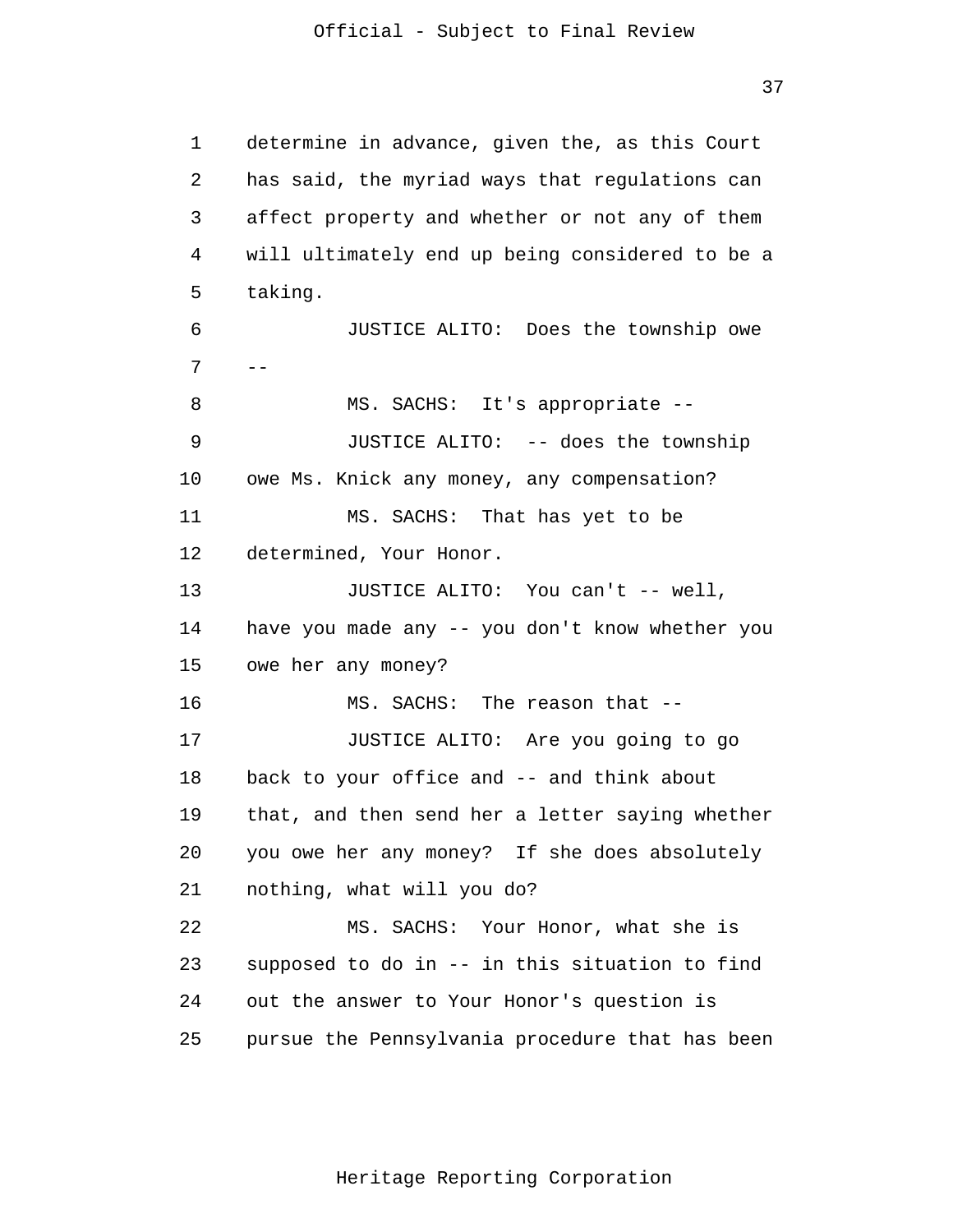1 2 3 4 **5**  $\overline{6}$  7 8 9 10 11 12 13 14 15 16 17 18 19 20 21 22 23 24 in effect for some 300 years. JUSTICE ALITO: You can't tell me whether you owe her any money? MS. SACHS: The state has to tell her whether we owe her any money, Your Honor. JUSTICE ALITO: You are the state. You represent the township. The township is part of the state. So what is before us here is the Commonwealth of Pennsylvania. Does the township owe her any money? Yes or no. I don't see how you cannot have an answer to that question. MS. SACHS: Your Honor, I cannot -- I can't have an answer to that question because that is why inverse condemnation exists. That's why the proceeding, as you recall - JUSTICE ALITO: All right. If she files an inverse condemnation proceeding, are you going to -- are you going to confess that you owe her money, at the outset? MS. SACHS: The first step in a Pennsylvania inverse condemnation proceeding would not involve that. The first question is for the court. The court determines in an

 25 inverse condemnation proceeding whether there

38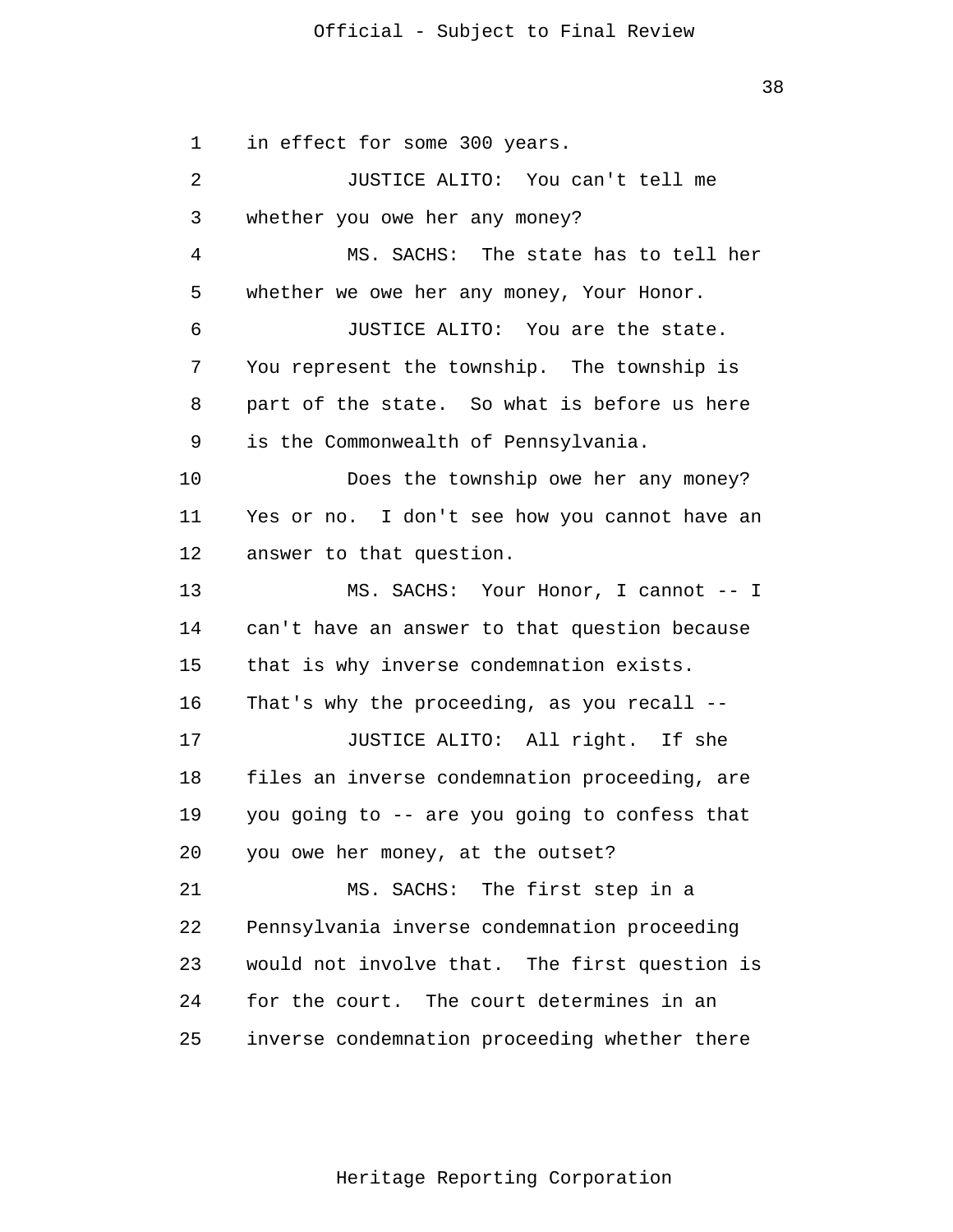```
 1 
 2 
 3 
 4 
5
\overline{6} 7 
 8 
 9 
            10 
            11 
            12 
            13 
            14 
            15 
            16 
            17 
            18 
            19 
            20 
            21 
            22 
            23 
            24 
            25 
                has been a taking.
                         We as the township --
                         JUSTICE ALITO: What will your
                position be?
                         JUSTICE BREYER: His point is that -
                         JUSTICE ALITO: What will your
                position be?
                         JUSTICE BREYER: That's right.
                         MS. SACHS: What would the position
                be?
                         JUSTICE ALITO: Yes, what will the
                position of the township be?
                         MS. SACHS: In this particular case, I
                think the township would say there has been no
                taking.
                         JUSTICE ALITO: Therefore, if you have
                taken her property, you have taken her property
                and you have denied her compensation. Why is
                that not a violation of the takings clause? It
                is a taking without compensation.
                         MS. SACHS: Because we do not agree
                that we have taken anything, Your Honor.
                         JUSTICE ALITO: Well, that's fine.
                That's a merits issue. That can be decided in
                a 1983 action.
```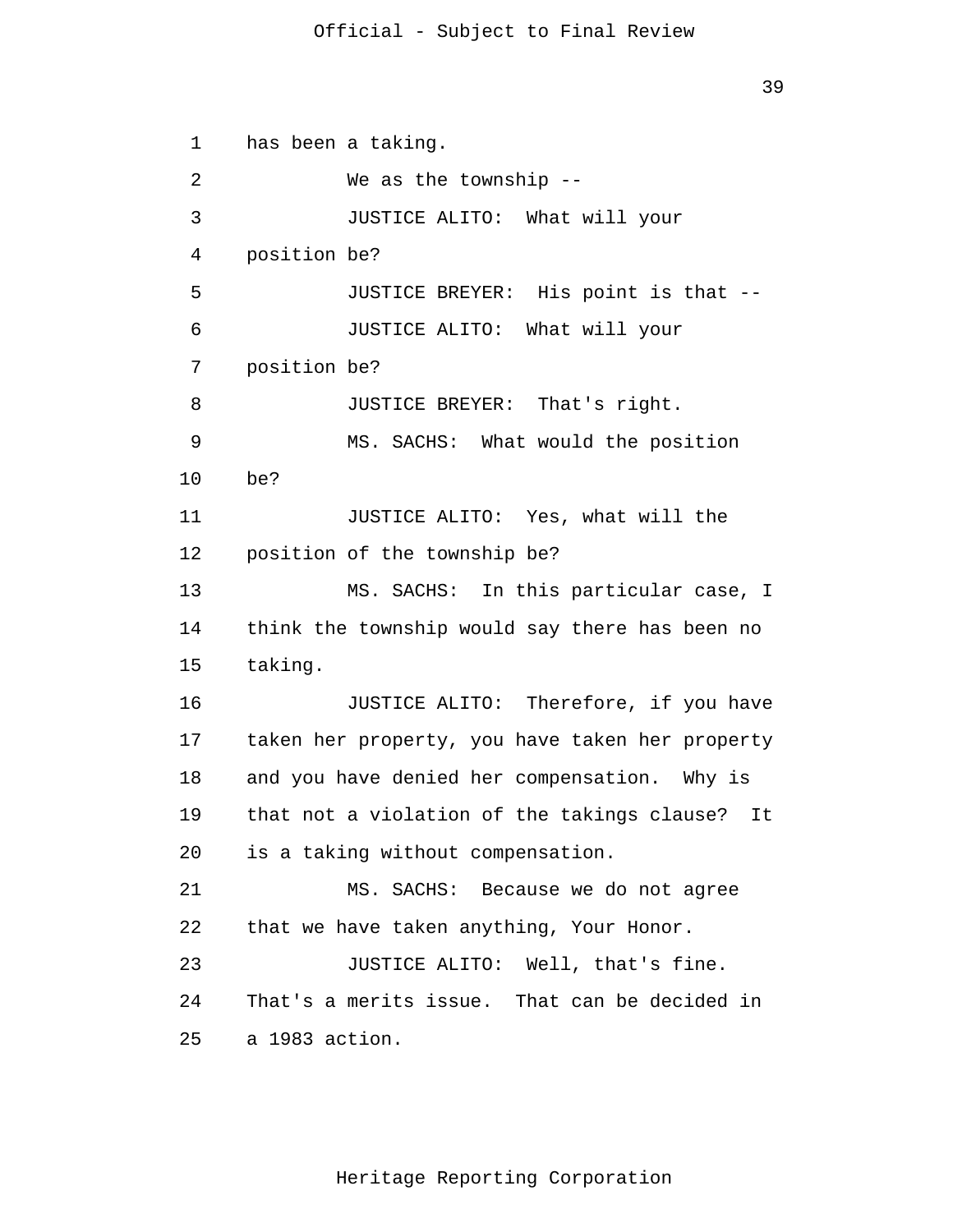1 2 3 4 **5**  $\overline{6}$  7 8 MS. SACHS: But, under 1983, there is no violation. Her right to just compensation is what Section 1983 protects. And, of course, because the Fifth Amendment provides the right to compensation, and the Fourteenth Amendment prohibits a state from denying that right, we have not denied that right. JUSTICE GORSUCH: Counsel, I -- I --

 9 10 11 12 13 14 15 16 JUSTICE KAGAN: Can I go back - JUSTICE GORSUCH: -- I think this gets back to Justice Breyer's question a little bit, which is you could say that the violation is complete upon the taking of the property with the denial of compensation, as Justice Alito just alluded to, and you've just denied that any compensation is due.

> 17 18 19 20 21 22 23 24 25 Or you could say it should wait until a state litigation process has exhausted itself. And maybe it makes sense to wait when the state has acknowledged a duty to pay, and we can say the state's probably good for it. And that's where those cases originally came from, Cherokee and some of the early ones. But maybe -- maybe it doesn't make sense when the state has denied any obligation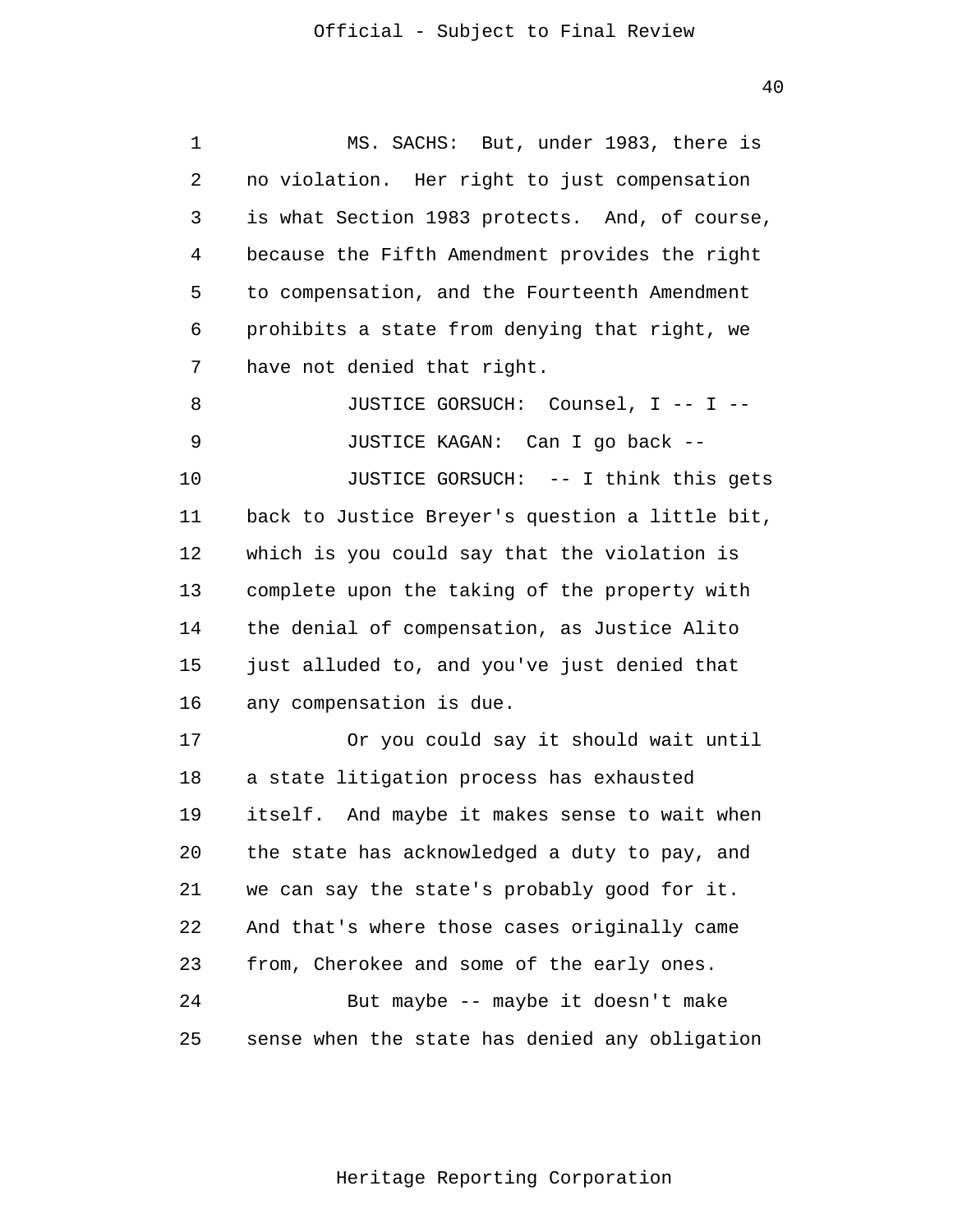41

 1 2 3 4 **5**  $\overline{6}$  7 8 to pay. Maybe -- maybe it makes -- maybe it is different when it's an inverse condemnation, because when we look at other -- other constitutional rights, we don't say that a First Amendment violation isn't complete until someone has litigated that claim in state court under state processes or a Fourth Amendment claim.

 9 10 11 12 13 14 And when you look at the history of inverse condemnation suits, they originated in common law under trespass. It's a simple claim against the state for trespass. That's what an inverse condemnation suit is. Nothing more, nothing less.

> 15 16 17 18 19 20 21 22 23 So why should we single out the this particular right, the takings clause, for such disfavored treatment to wait to exhaust state remedies that wind up in this ripeness world to yield a moot federal claim? MS. SACHS: A -- a couple of answers to that question, Your Honor. Number one, we are not giving disfavored treatment to property rights. The

 25 Constitution does not protect the right to hold onto your property when the government has a

24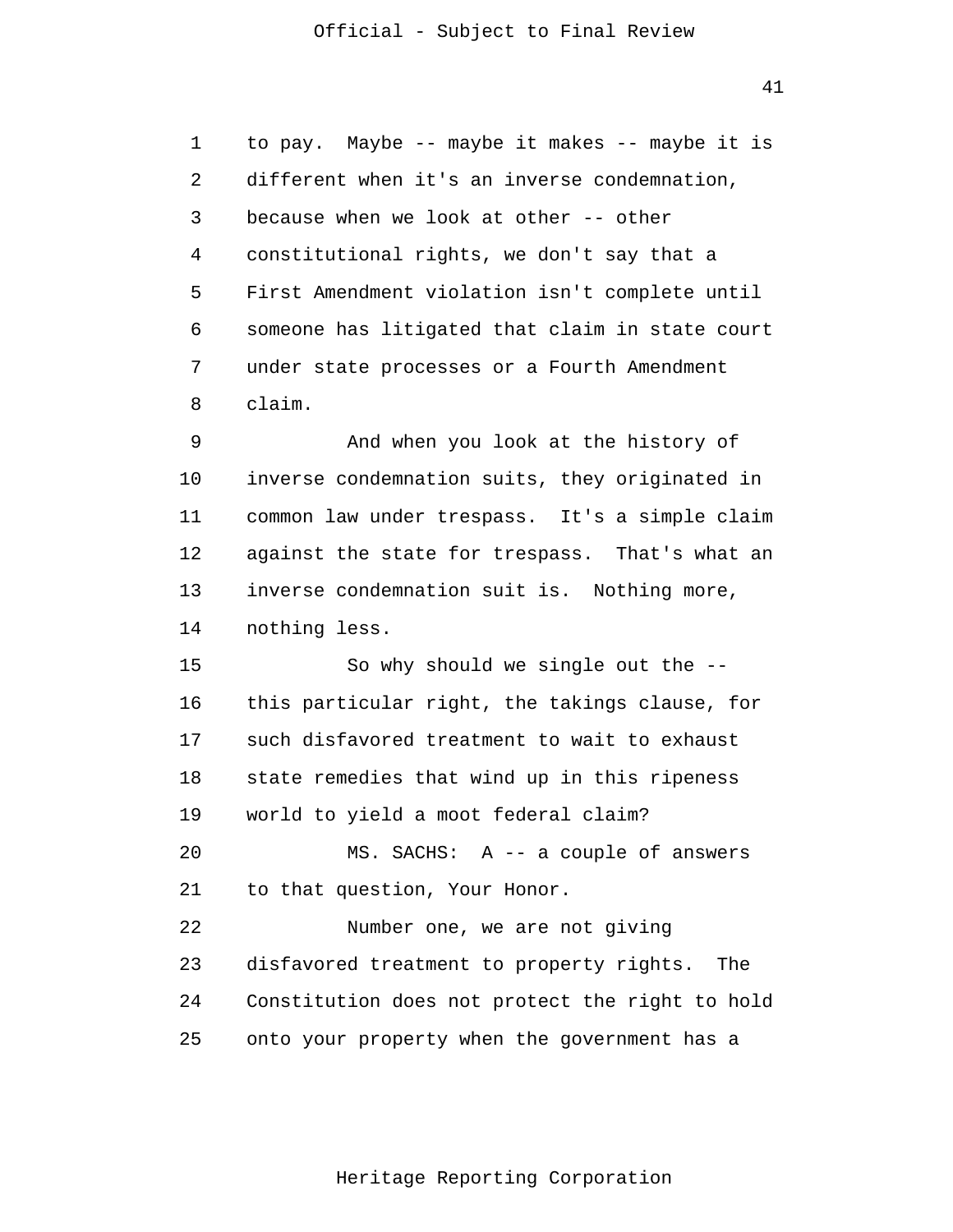42

1 just reason to take it.

| 2  | And the -- what the Constitution                |
|----|-------------------------------------------------|
| 3  | protects is the right to get just compensation  |
| 4  | for that. And this Court since, I think, 1895,  |
| 5  | has specifically said inverse condemnation is   |
| 6  | an appropriate form of -- of providing that     |
| 7  | reasonable, certain, and adequate compensation. |
| 8  | JUSTICE GORSUCH: But we could say the           |
| 9  | exact same thing with a Fourth Amendment claim  |
| 10 | or a First Amendment claim. There are a lot of  |
| 11 | great state judges out there, every bit as good |
| 12 | as any federal judge. And there are a lot of    |
| 13 | state tort claims that are available equivalent |
| 14 | to the trespass claim of an inverse             |
| 15 | condemnation suit.                              |
| 16 | Why don't we wait to see how they               |
| 17 | adjudicate a Fourth Amendment violation by a    |
| 18 | police officer who's engaged in excessive       |
| 19 | force? Why don't we wait for -- when the        |
| 20 | prosecutor's engaged in malicious prosecution?  |
| 21 | We don't because 1983 says you don't have to    |
| 22 | wait.<br>Why not here?                          |
| 23 | MS. SACHS: Actually, with malicious             |
| 24 | prosecution, Your Honor, we do. And that's one  |
| 25 | example of times when we do require litigants   |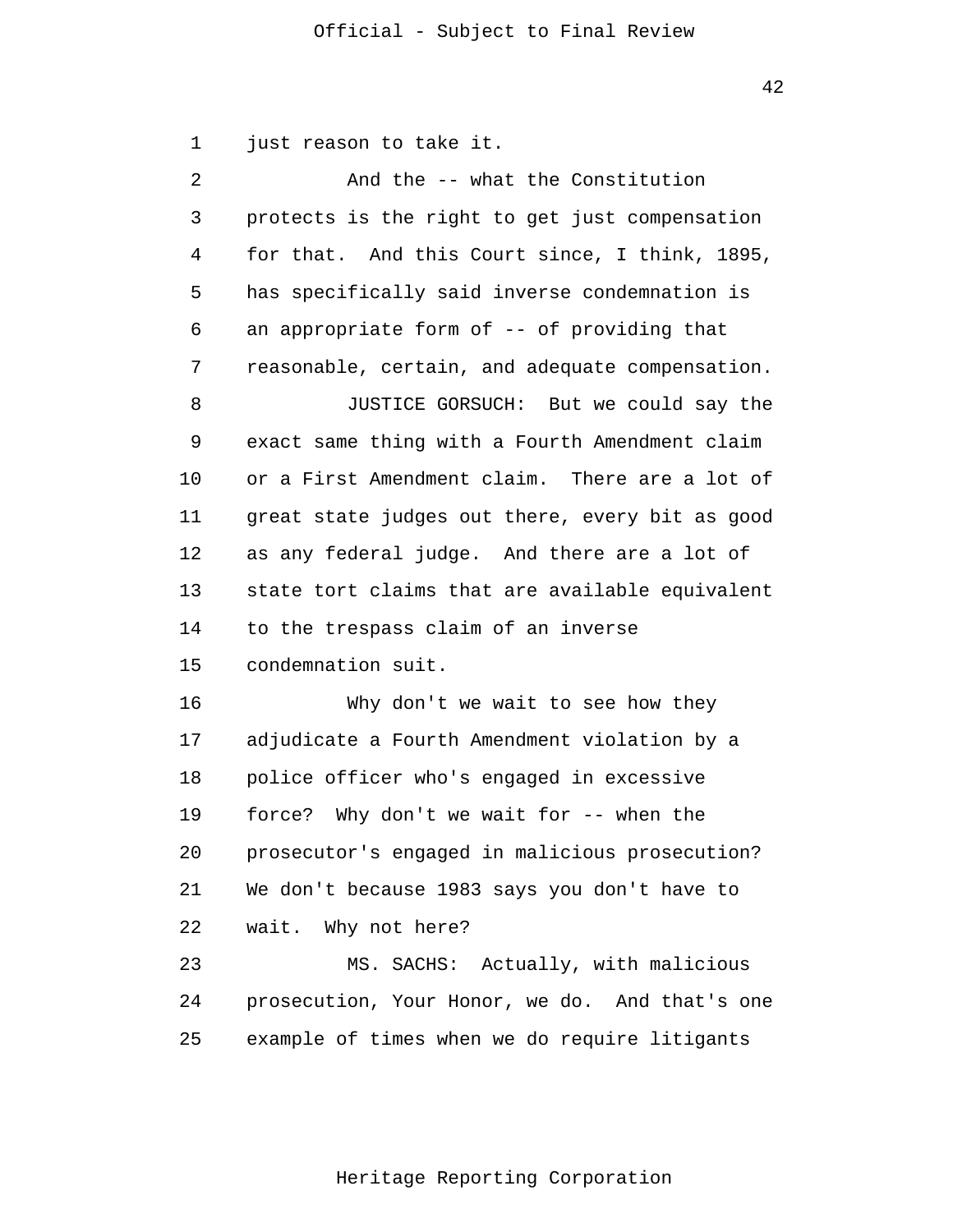1 2 3 4 **5**  $\overline{6}$  7 8 9 10 11 12 13 14 15 16 17 18 19 20 21 22 23 24 25 to have -- have completed their state process. And here, that  $-$ - we are not suggesting that there isn't a right to seek compensation. The question is, has Congress created a basis in federal court to seek compensation? The suggestion that this is a federal takings claim is not where this claim -- case - JUSTICE KAGAN: Well, Ms. - MS. SACHS: -- started or where Williamson County started. JUSTICE KAGAN: -- Ms. Sachs, I -- I think you have a pretty good argument that there's no Fifth Amendment violation until both the taking has been accomplished and there's been a denial of just compensation. And until both of those things happen, there's no claim. But I think the problem is, and the Chief Justice referred to this, the way that rule combines with the preclusion principles in such a way that it prevents somebody from getting into federal court at all. In other words, does -- and I don't think Williams really understood that this would happen, that saying, well, look, you have to go through the state process for determining just

43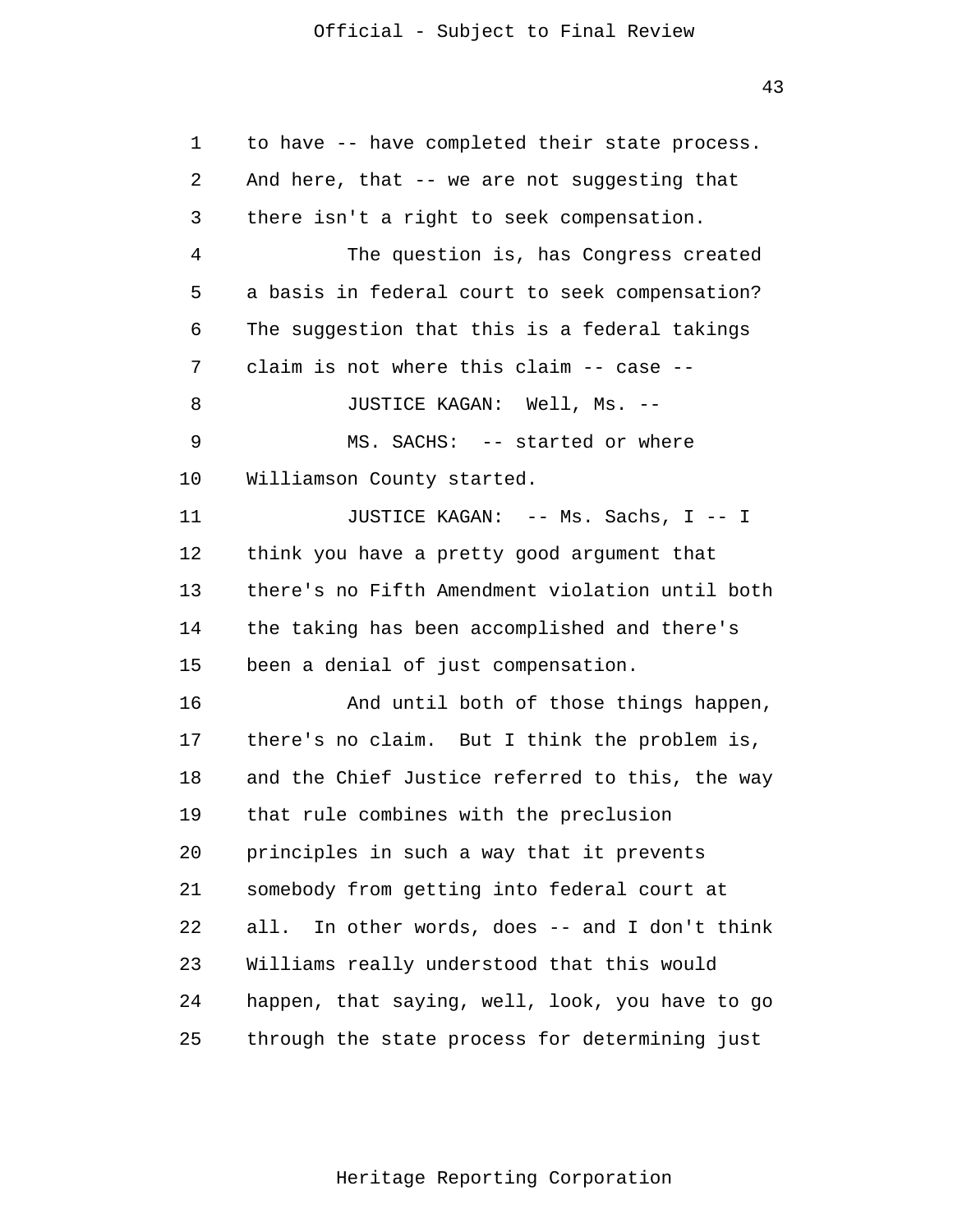44

 1 2 3 4 **5**  6 compensation before you can bring a federal claim, I don't think Williams understood that the result of going through the state process for determining just compensation was that you were never going to be able to bring a Fifth Amendment claim.

 7 8 9 And -- and that seems to me an issue, and one that I'm trying to find my way around. And I'm wondering whether there is one.

> 10 11 12 13 14 15 MS. SACHS: Well, I think, when you go back and look at Williamson County, Williamson County was, again, in terms of a 1983 cause of action, whether there had been a violation. So we're talking about establishing whether there has been a violation.

> 16 17 18 19 20 21 22 23 24 25 And with respect to the -- the full faith and credit aspect, in Williamson County, the -- the Court specifically cites the Migra case, which the Court had decided one year earlier and which specifically turned on exactly that point, that adjudication - JUSTICE BREYER: You don't have to the problem -- the problem -- I mean, you could say what Justice Gorsuch said, couldn't you? The state says: No, we're not going to pay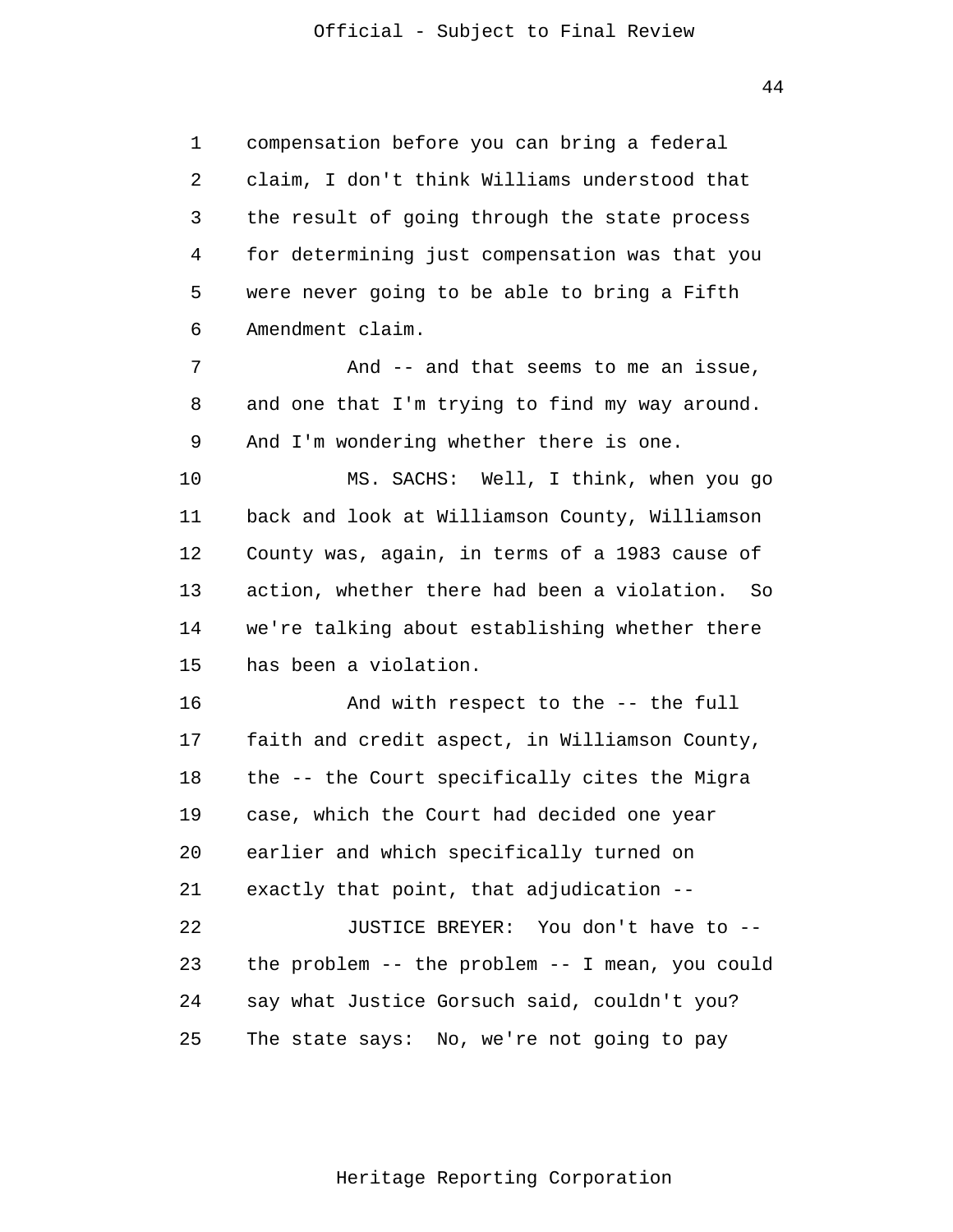45

| 1       | you. Ha, because there's no compensation --     |
|---------|-------------------------------------------------|
| 2       | there's no taking. Ha.                          |
| 3       | And we could say that's a final                 |
| 4       | decision not to take it. We could. I mean, I    |
| 5       | don't see any logic. But Williamson didn't.     |
| 6       | So I thought: Well, why let the sleeping        |
| 7       | dog -- let it lie? And -- and then one thing,   |
| 8       | however, they have a good point and what do you |
| 9       | think of that? Their point is there's surely    |
| $10 \,$ | no reason for the defendant in the state case,  |
| 11      | where you can do so, remove it to federal       |
| 12      | court, and then, once he's in federal court,    |
| 13      | they won't decide it because it wasn't in state |
| 14      | court.                                          |
| 15      | You agree that we should -- no matter           |
| 16      | what we do, we should write a sentence which    |
| 17      | says that's wrong?                              |
| 18      | MS. SACHS: Yes, Your Honor. And --              |
| 19      | and to -- to put that in context, I think of    |
| 20      | all of the cases that have been raised as       |
| 21      | supposedly illustrating this dramatic problem   |
| 22      | created by Williamson County, there were only   |
| 23      | three situations that we could identify where   |
| 24      | an actual takings -- an actual inverse          |
| 25      | condemnation claim had been pursued properly in |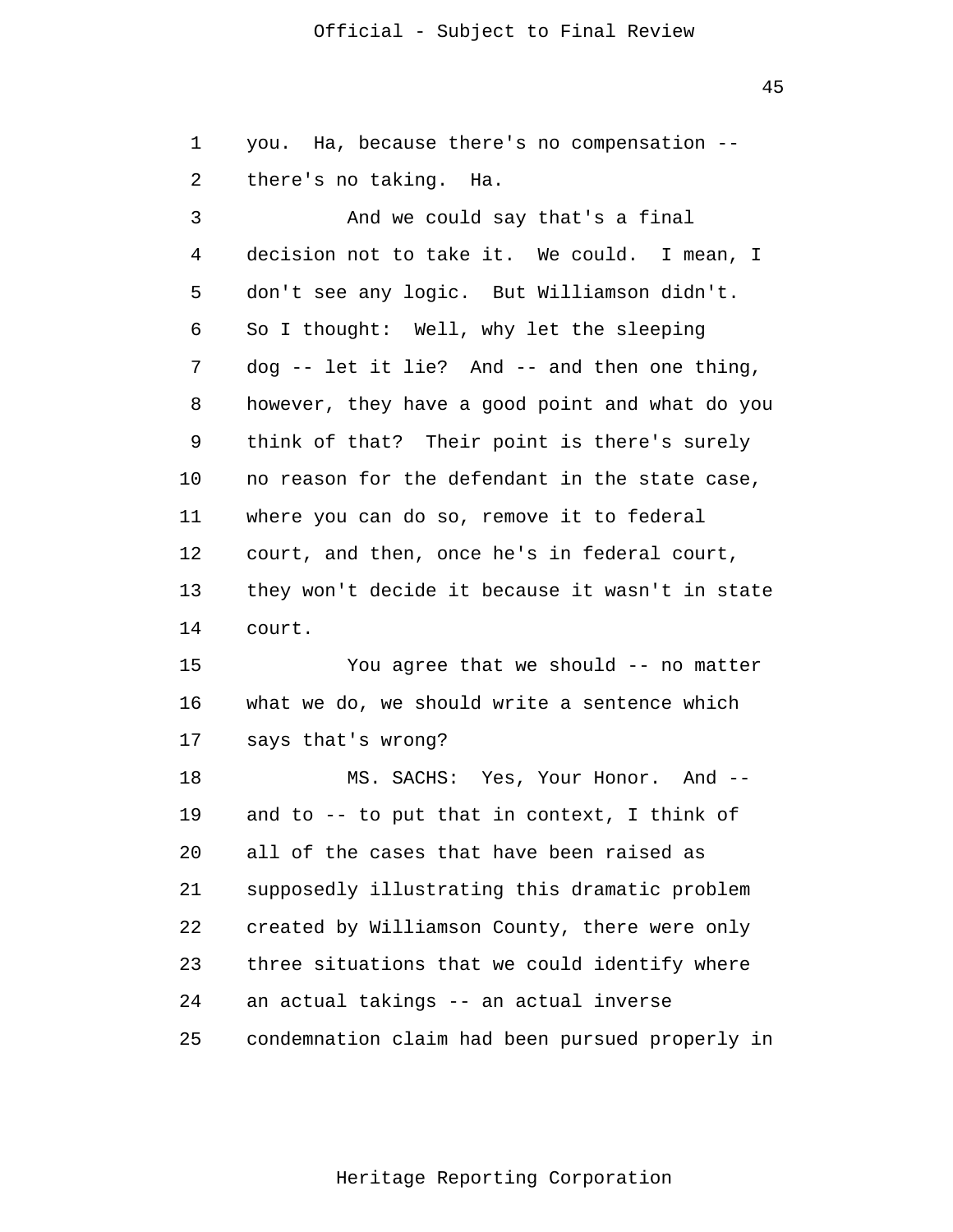1 2 3 4 **5**  6 7 8 9 10 11 12 13 14 15 16 17 18 19 20 21 22 23 24 state court and then was dismissed when it was removed. And we agree, no one advocates for for not having property owners have their appropriate day in court. JUSTICE BREYER: How does it work? How does it work? I just -- I should know this, but I don't. A group of people would like to demonstrate in the park next Thursday. To do that in the city, you have to have a permit. They go to the city authorities. And they say we do not want you to demonstrate in park, and we won't give you a permit. Can the person who wants to demonstrate then and there bring a suit in federal court and -- saying that violates my First Amendment right? MS. SACHS: Well, if -- if that is a complete -- yeah, I - JUSTICE BREYER: I should know. I don't know. MS. SACHS: Your Honor, I would say that that might be an example of one of the many situations where the -- the -- the state

Heritage Reporting Corporation

doesn't have the right to violate anyone's

25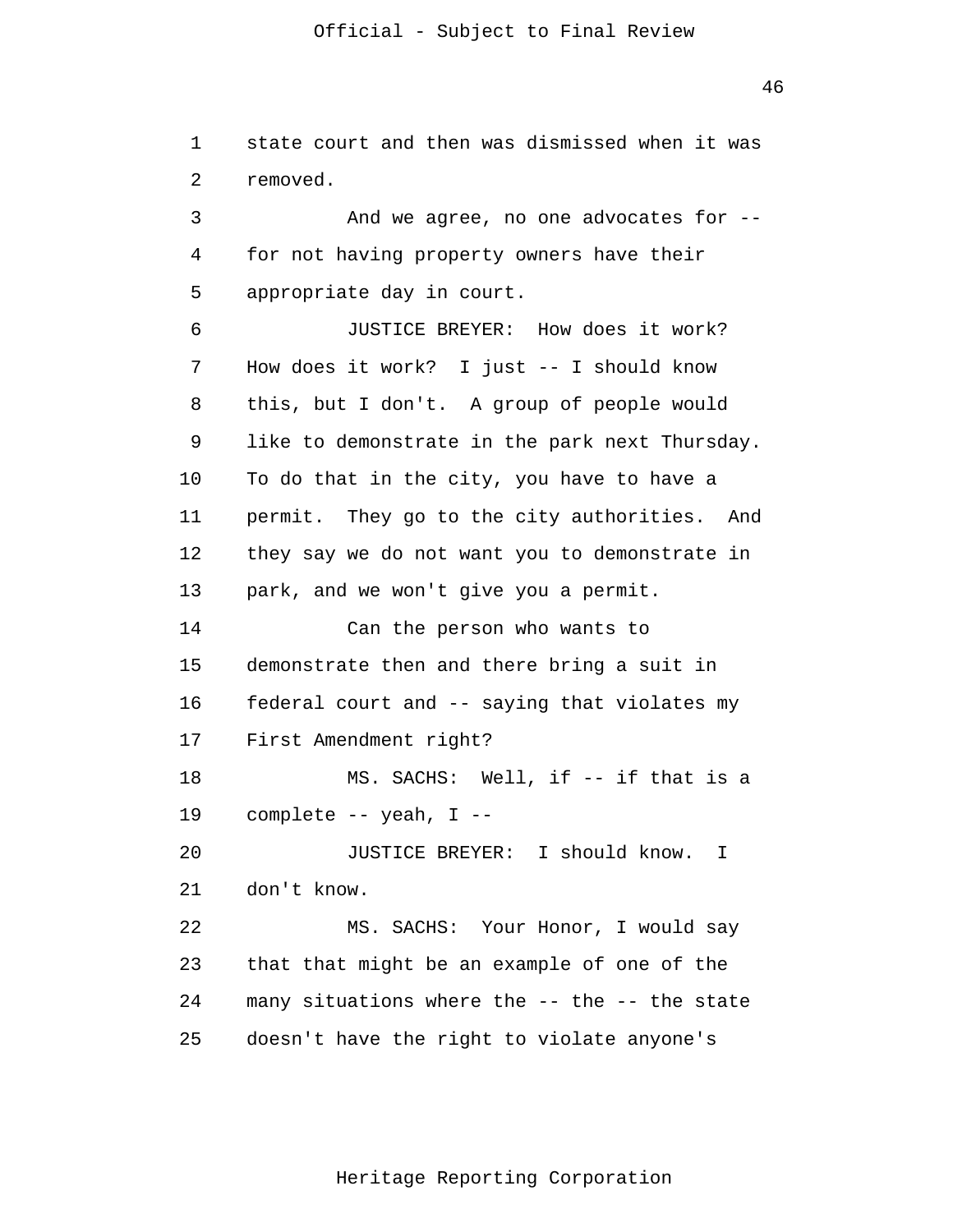47

| 1  | First Amendment right. The state doesn't have   |
|----|-------------------------------------------------|
| 2  | the right to deny anyone of due process.        |
| 3  | The state does have the right to take           |
| 4  | property. That is a normal, legitimate,         |
| 5  | appropriate function of government. And that's  |
| 6  | why the -- the Fourteenth Amendment and the     |
| 7  | Section 1983 cause of action very appropriately |
| 8  | allow violations of the right to get            |
| 9  | compensation in exchange for the taking --      |
| 10 | CHIEF JUSTICE ROBERTS: You -- you               |
| 11 | answered --                                     |
| 12 | MS. SACHS: -- to be litigated just              |
| 13 | like any other violation.                       |
| 14 | CHIEF JUSTICE ROBERTS: You answered a           |
| 15 | question from Justice Breyer about removal, is  |
| 16 | that correct?                                   |
| 17 | MS. SACHS: About --                             |
| 18 | CHIEF JUSTICE ROBERTS: Removal to               |
| 19 | federal court? Or did I misunderstand?          |
| 20 | MS. SACHS: About whether a federal --           |
| 21 | whether a federal -- if a federal cause of      |
| 22 | action existed, could there be removal, yes.    |
| 23 | CHIEF JUSTICE ROBERTS: So under our             |
| 24 | cases in Gunn and -- I forget whether it's      |
| 25 | Gamble or Gramble -- we said there -- that      |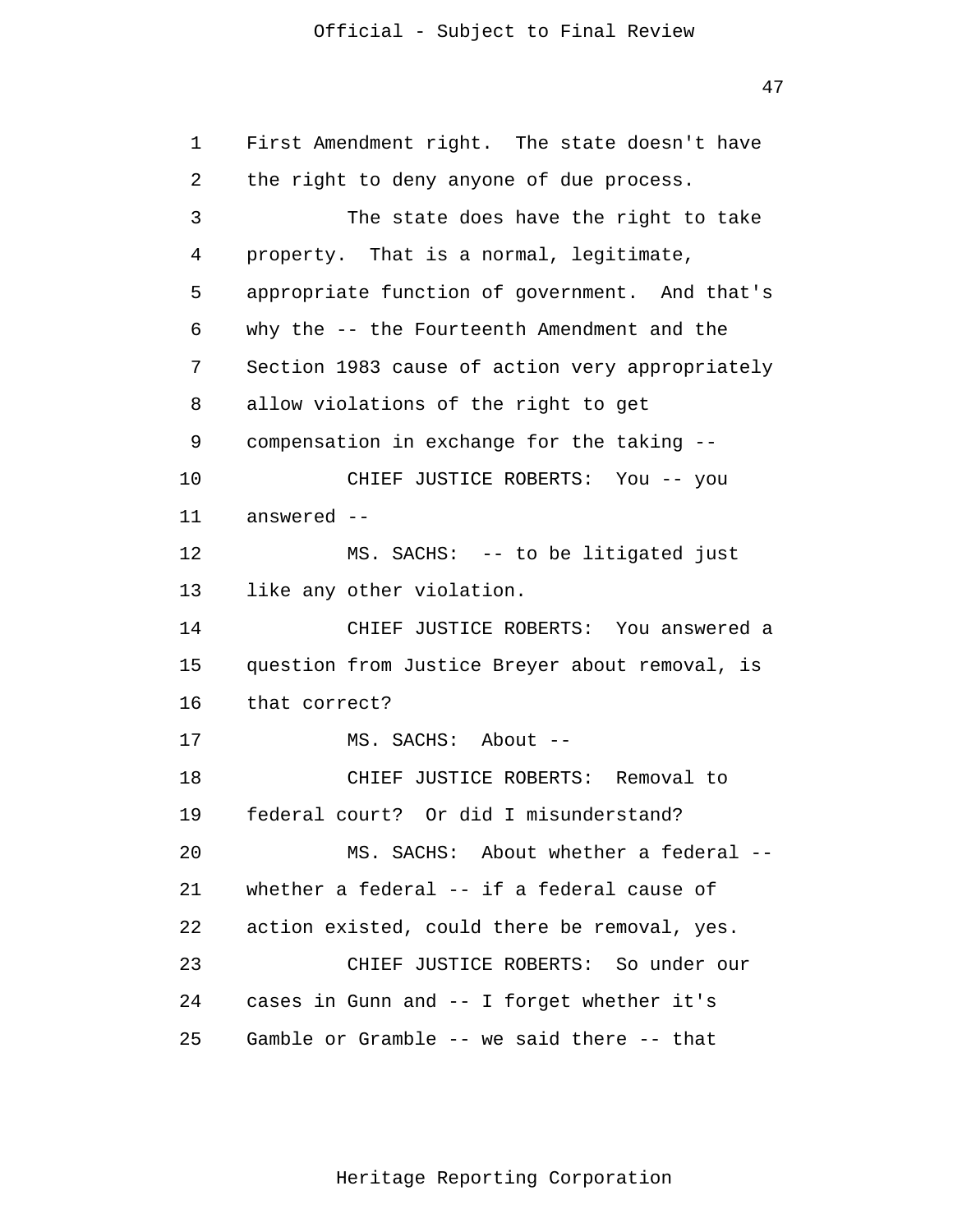48

 1 2 3 4 **5**  6 7 8 9 10 11 12 13 14 15 16 17 18 19 20 21 22 23 24 25 logic suggests there would be a federal cause of action in this case, right? Any type of condemnation case? MS. SACHS: We would disagree with that, Your Honor, because federal question jurisdiction, arising under jurisdiction, under Section 1331, is a very different analysis - CHIEF JUSTICE ROBERTS: Okay. MS. SACHS: -- as this Court has pointed out. CHIEF JUSTICE ROBERTS: I'll take your point on that. But then -- so in what situation would somebody be able to remove an inverse condemnation case to federal court? MS. SACHS: If it were coupled with a claim that properly stated a federal cause of action. If there were a facial challenge to the statute that caused - CHIEF JUSTICE ROBERTS: Oh, so it's really not -- you're not talking about anything like the case we're talking about today? MS. SACHS: No, but it -- and this case was - CHIEF JUSTICE ROBERTS: Okay. So removal is not a responsive argument to the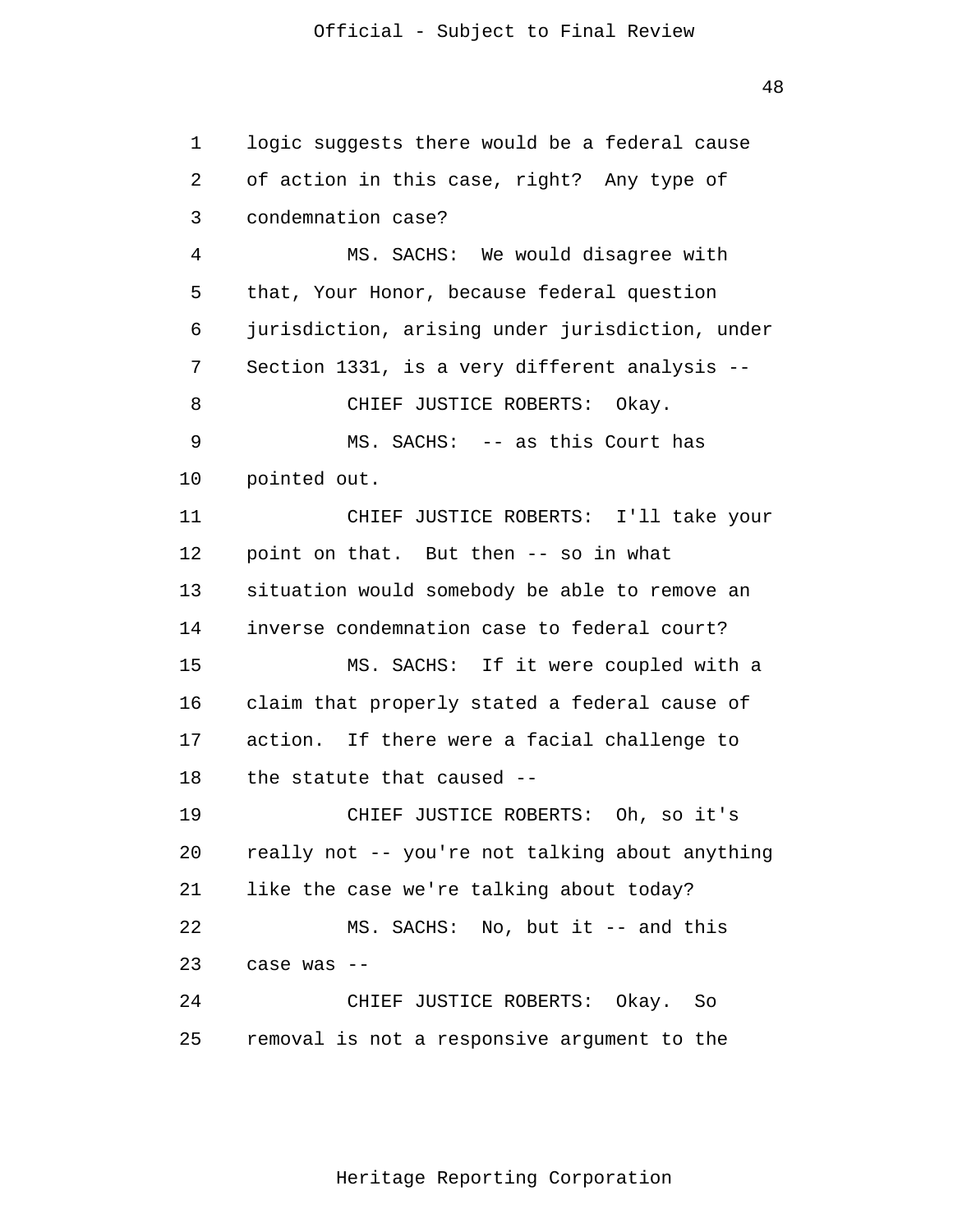```
 1 
 2 
 3 
 4 
5
 6 
 7 
 8 
 9 
            10 
           11 
           12 
           13 
           14 
           15 
           16 
           17 
           18 
           19 
            20 
            21 
            22 
            23 
            24 
            25 
                objections that are being raised?
                        MS. SACHS: Well, we -- this case
                didn't start off in state court. This
                plaintiff filed this particular case in federal
                court. So there was no removal issue. But -
                        JUSTICE SOTOMAYOR: I'm sorry. You -
                you can remove a state -- a state reverse
                condemnation case if there's diversity.
                        JUSTICE BREYER: Yeah, that's -
                        MS. SACHS: Yes, if there's diversity,
                yes. And there are other circumstances too.
                There could be -- there could be a
                legitimate -
                        JUSTICE BREYER: That's what I was
                thinking.
                        MS. SACHS: Right.
                        JUSTICE BREYER: I was thinking
                only -
                        MS. SACHS: A legitimate -
                        JUSTICE BREYER: -- I was thinking
                only of their complaint, that there are two or
                three cases where removal is proper, probably
                because of diversity. And then the poor
                plaintiff gets into federal court and it's
                dismissed.
```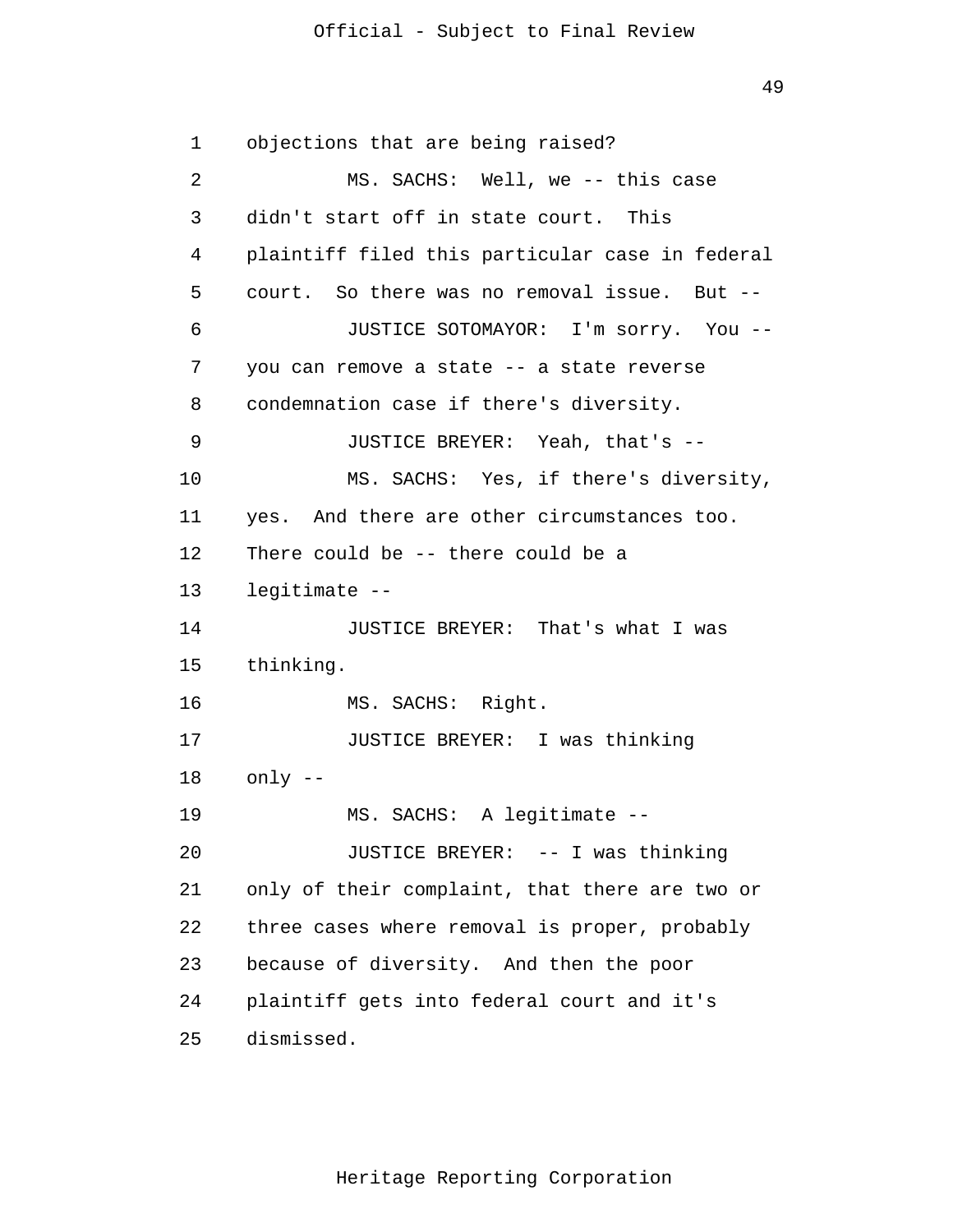1 2 3 4 **5**  6 7 8 9 10 11 12 13 14 15 16 17 18 19 20 21 22 23 24 25 MS. SACHS: Right. Diversity is one example. JUSTICE BREYER: You have no objection to changing that? MS. SACHS: Correct. The -- the -yes, that -- that would not be what the argument is here. But the distinction is - CHIEF JUSTICE ROBERTS: Well, just  $to$   $--$ MS. SACHS: -- that there has to be a right to be in federal court in the first place. If they are stating other valid claims that belong in federal court, the case should be in federal court. But Congress has not created a cause of action for general federal takings. And the -- the City of Chicago case that was mentioned earlier - JUSTICE SOTOMAYOR: To have a due process right claim under 1983 - MS. SACHS: A - JUSTICE SOTOMAYOR: -- you have to have a valid claim that the process that you're being offered by the state is inadequate, unfair. There's a bunch of different words.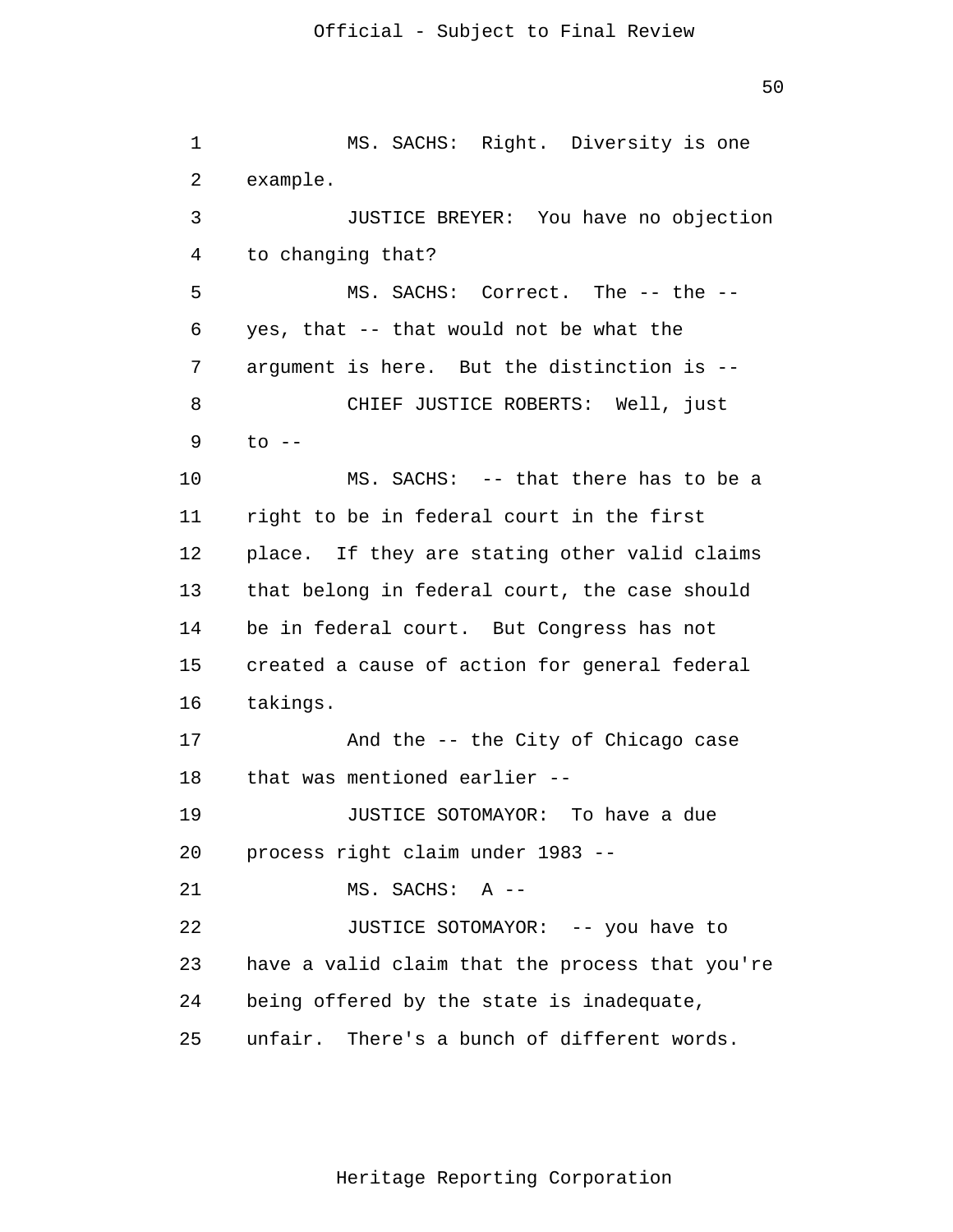1 2 3 4 **5**  6 7 8 9 10 11 12 13 14 15 16 17 18 19 20 21 22 23 24 MS. SACHS: Yes. JUSTICE SOTOMAYOR: So that if compensation is unfair, inadequate, et cetera, you could still have a federal claim under 1983? MS. SACHS: Absolutely, Your Honor. The  $--$ JUSTICE SOTOMAYOR: And if you have a -- if you're claiming that you haven't had a fair process, you can still go -- even after you finish the process, you can still go to federal court and you won't be claim-precluded if you prove that the process you received wasn't fair, correct? MS. SACHS: Correct. Absolutely. JUSTICE GINSBURG: And when you were discussing - JUSTICE SOTOMAYOR: So to say that you have a right - CHIEF JUSTICE ROBERTS: Justice Ginsburg. JUSTICE GINSBURG: -- City of Chicago, when you -- you were in the middle of saying something about City of Chicago, which the -

> 25 the solicitor general relies on for the 1331

> > Heritage Reporting Corporation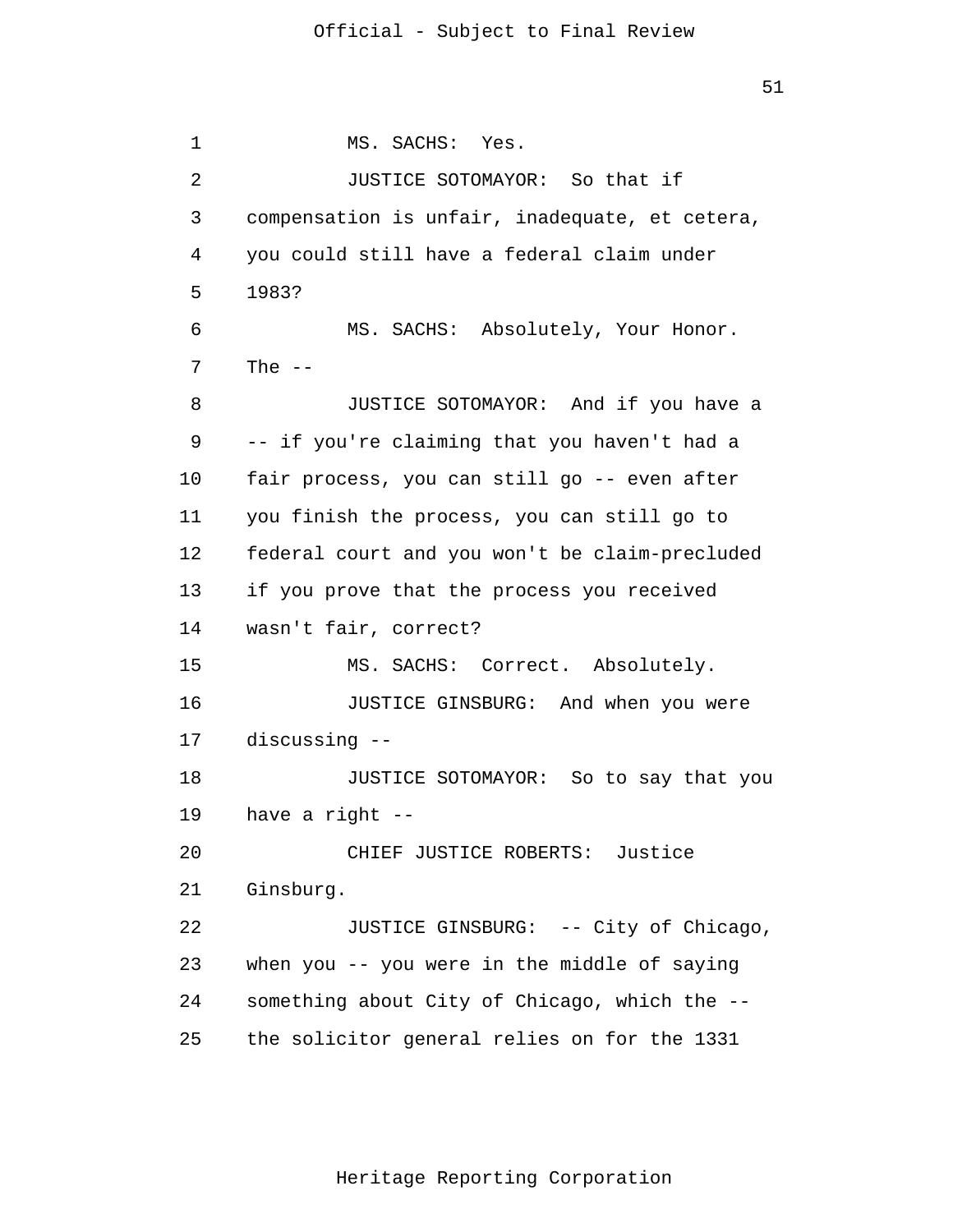52

| $\mathbf 1$ | argument. Could you complete your answer to     |
|-------------|-------------------------------------------------|
| 2           | that, the relevance of City of Chicago?         |
| 3           | MS. SACHS: Absolutely, Justice                  |
| 4           | Ginsburg. The reason that we -- we wanted to    |
| 5           | point out City of Chicago is that City of       |
| 6           | Chicago is another example, I think, of what    |
| 7           | Justice Sotomayor was just talking about: a     |
| 8           | case that belonged in federal court from the    |
| 9           | start or could have been filed in federal court |
| $10 \,$     | from the start, because, when you look at the   |
| 11          | actual complaint, a notice of removal, which we |
| 12          | actually got from the federal court archives    |
| 13          | for that purpose, they were all federal facial  |
| 14          | claims that could have been brought in federal  |
| 15          | court in the first place.                       |
| 16          | There was no claim for compensation             |
| 17          | that was removed. The issue in that case and    |
| 18          | the reason the Court referenced, I think,       |
| 19          | Section 1331 jurisdiction was because the Court |
| 20          | made a point of saying every issue raised by    |
| 21          | the plaintiff in that case was a substantial    |
| 22          | federal issue.                                  |
| 23          | And so that was a case that was                 |
| 24          | properly in federal court. And those cases --   |
| 25          | Was that -- was<br>JUSTICE GINSBURG:            |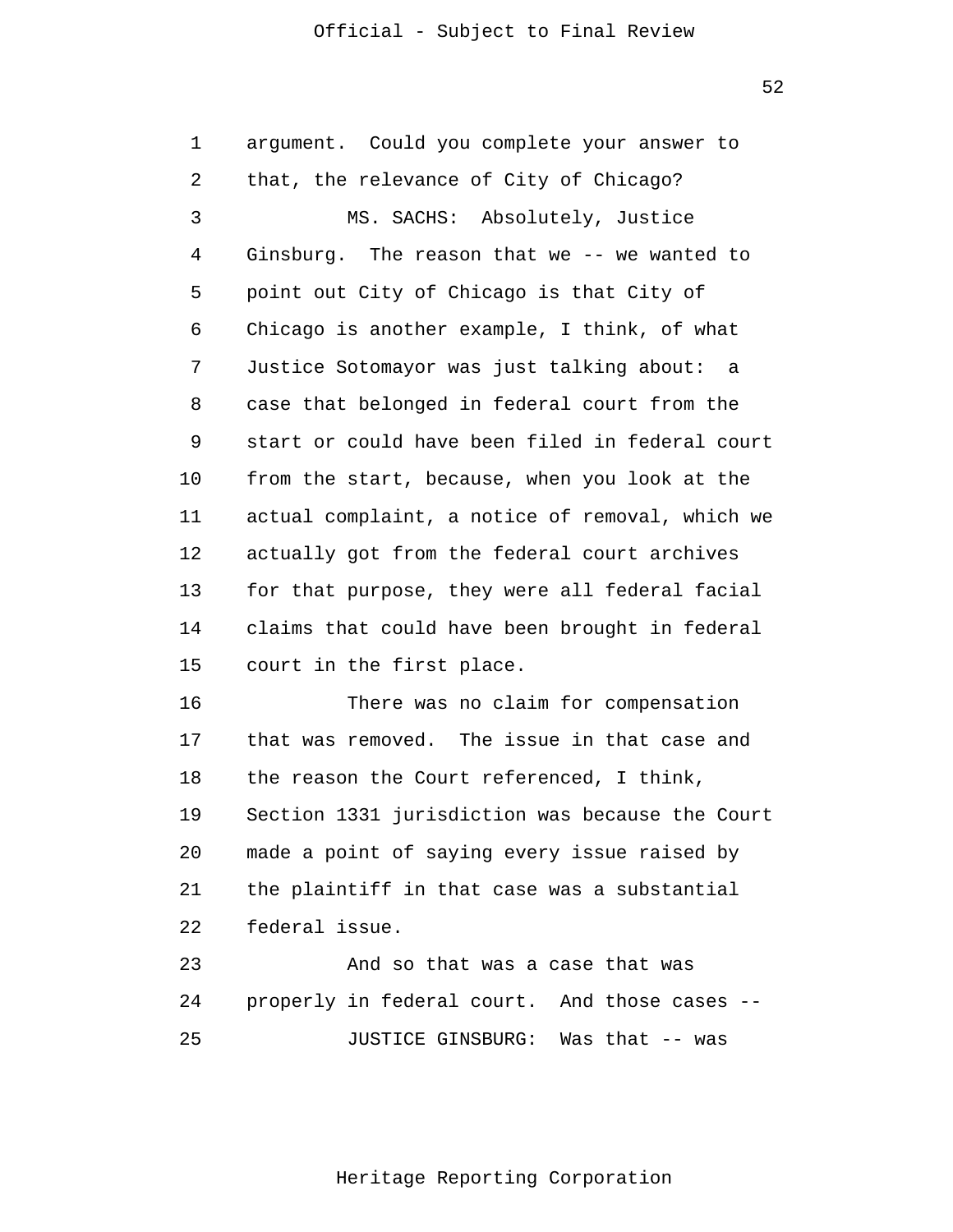53

 1 2 3 4 **5**  6 7 8 9 10 11 12 13 14 15 16 17 18 19 20 21 22 23 24 25 that 100 percent clear? MS. SACHS: I'm sorry, Your Honor? JUSTICE GINSBURG: Because I dissented in City of Chicago. (Laughter.)  $MS.$  SACHS: And  $--$  and  $I$   $- I$   $- I$ remember that, Your Honor, because of the cross -- the cross sort of jurisdictional appeal issue, which was really, I think, what was a big issue in that case, not whether there weren't claims that couldn't have been brought in federal court to start with. And I think that's  $-$ CHIEF JUSTICE ROBERTS: One of the problems - MS. SACHS: -- what it's been cited for here. CHIEF JUSTICE ROBERTS: -- one of the problems with requiring takings plaintiffs to go to state court is that the inverse condemnation procedures can be very elaborate, can be very expensive, requiring the hiring of experts and economic analyses and all that. And somebody with a legitimate takings claim, forced to go through the state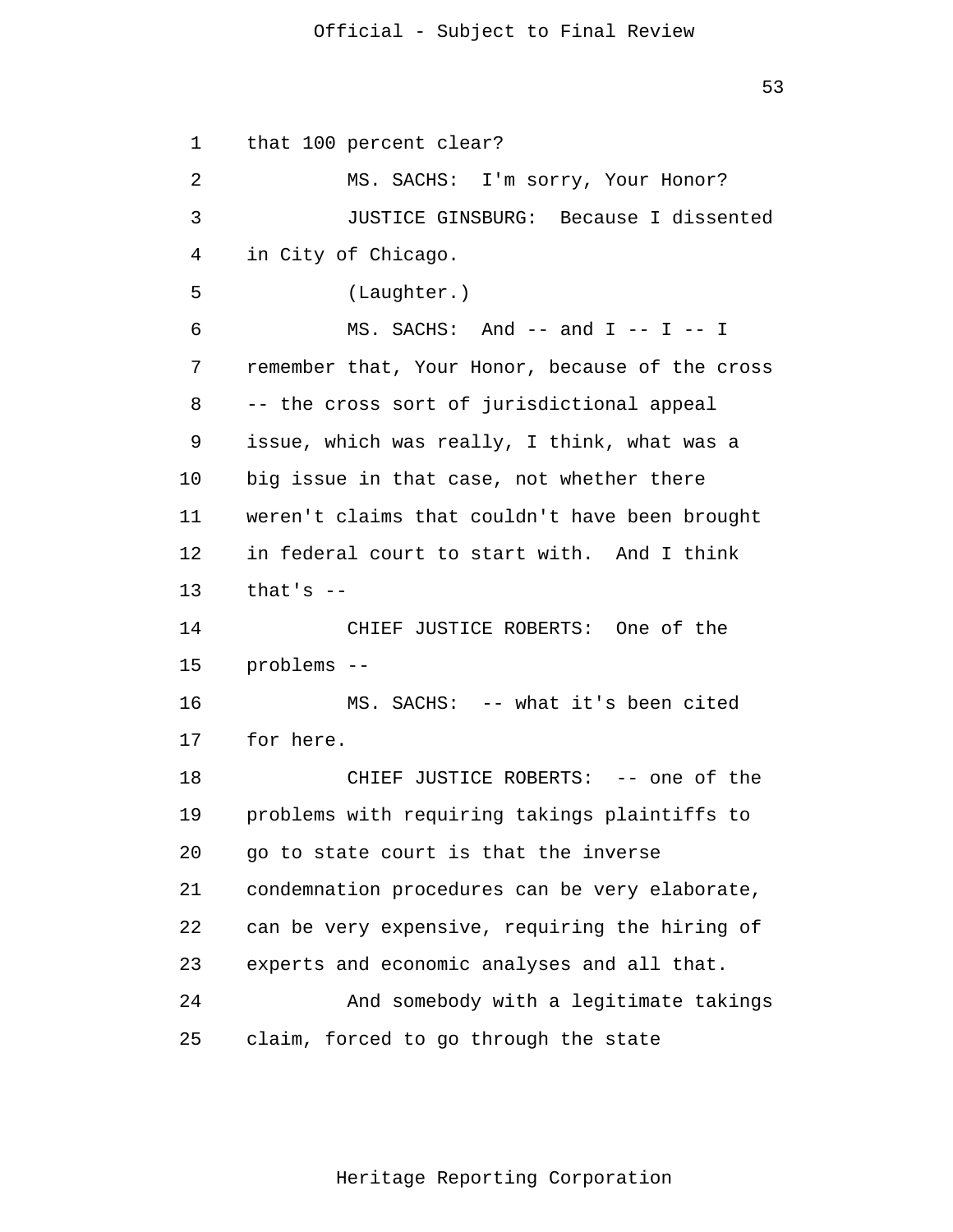54

 1 2 3 4 **5**  6 7 8 9 10 11 12 13 14 15 16 17 18 19 20 21 22 23 24 25 procedures, as a practical matter may not be able to defend their -- their rights. MS. SACHS: Well, that is certainly not the case in Pennsylvania, Your Honor, which is what I can speak to. Pennsylvania's process not only is very comprehensive, it provides for expert review, it provides for more relief --CHIEF JUSTICE ROBERTS: Well, okay well, I -- I assume it's not necessarily the case in every other state. So what would you do in a situation where -- where that's the case, that the -- the procedure is very expensive and requiring someone to go through it will discourage people with legitimate federal claims from going forward with them? MS. SACHS: Again, nobody advocates for a position that would not allow owners to go to court. But what Your Honor is positing sounds like it could be a Section 1983 claim because there's been a denial of a means to provide just compensation. If the process is so byzantine or long or complicated that it -- it doesn't represent that reasonable, certain, adequate component, that constitutionality demands.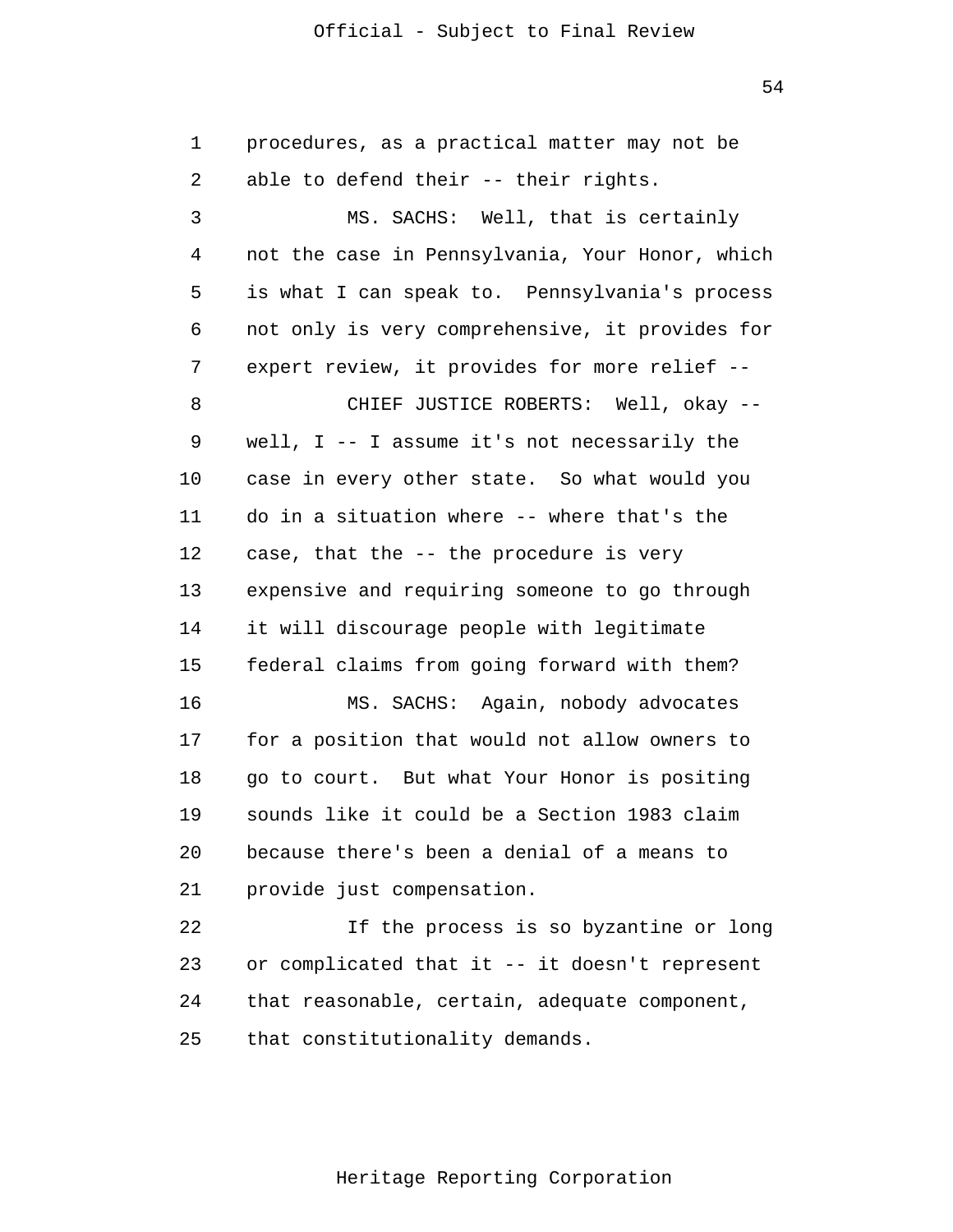$55$ 

 1 2 3 4 **5**  6 7 8 9 10 11 12 13 14 15 16 17 18 19 20 21 22 23 24 25 JUSTICE KAGAN: Ms. Sachs - JUSTICE ALITO: Are there -- are there any reliance interests at issue here? That's an important consideration under stare decisis. MS. SACHS: Yes, I think there are, Your Honor. And I --JUSTICE ALITO: In what way are states and their subdivisions in a different position today than they were on the eve of the decision in Williamson County? MS. SACHS: Well, I think the Williamson County, and just if I may put a bit of context to that question, because there's been so much focus on Williamson County, Williamson County was actually not so much the sea change in this area as Monell because Monell was where this Court first said you can make a Section 1983 claim against a municipality. That was just seven years before Williamson County. And the Court said we're not establishing the contours of -- of what liability against township -- municipalities will look like. So the amount of Section 1983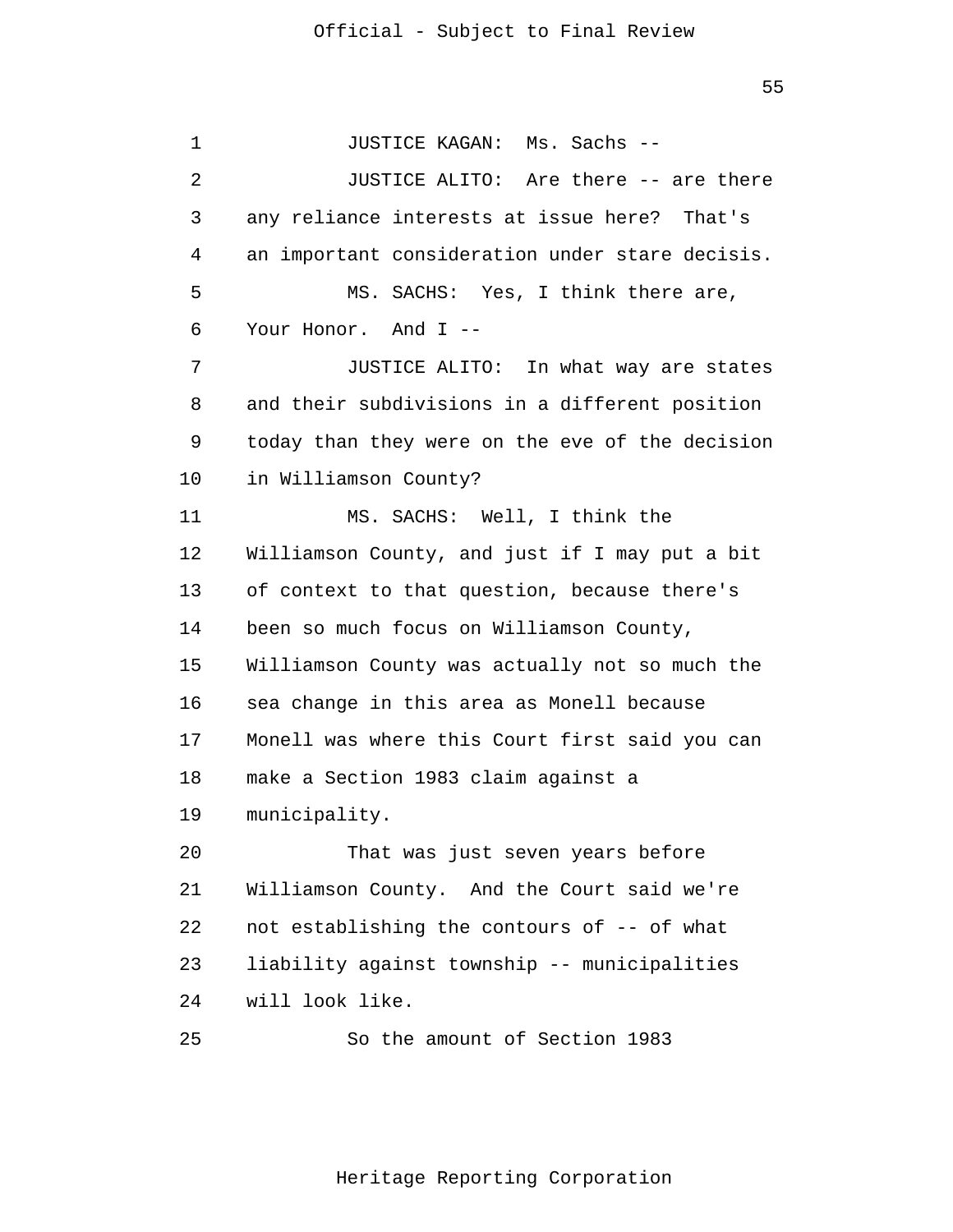$56$ 

| 1  | litigation really arose after Monell and -- and |
|----|-------------------------------------------------|
| 2  | -- and came to this Court in Williamson County. |
| 3  | But to answer then the question of $-$ - of the |
| 4  | difference between then and now, before and     |
| 5  | after Williamson County, states have used       |
| 6  | eminent domain and inverse condemnation         |
| 7  | proceedings to be sure that they're providing   |
| 8  | the appropriate compensation for any regulatory |
| 9  | taking that might be deemed to occur.           |
| 10 | And, of course, they've continued to            |
| 11 | -- to do that and to enact statutes in          |
| 12 | reliance, and regulations, in reliance upon the |
| 13 | fact that --                                    |
| 14 | JUSTICE ALITO: So what have they done           |
| 15 | -- what have they done in reliance on their     |
| 16 | understanding that they can't be required to go |
| 17 | directly to federal court in a case like this?  |
| 18 | MS. SACHS: Well, I -- I -- I think              |
| 19 | that they've relied on the existence of their   |
| 20 | processes as providing the compensation that is |
| 21 | required for any taking so that they don't have |
| 22 | to determine that in some fashion.              |
| 23 | JUSTICE ALITO:<br>What -- so what would         |
| 24 | they have done differently if that rule had     |
| 25 | never been adopted?                             |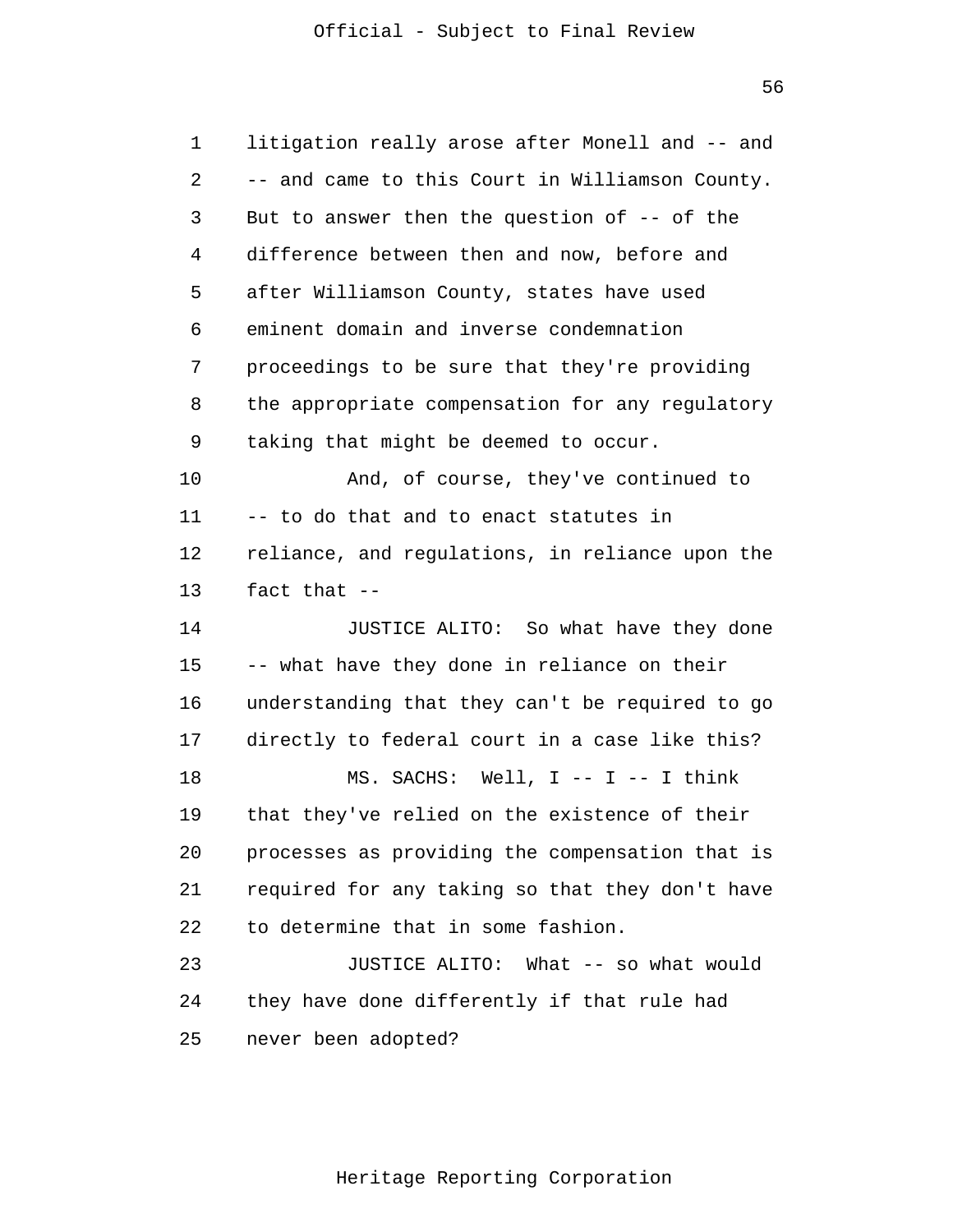57

 1 2 3 4 **5**  $\overline{6}$  7 8 9 10 11 12 13 14 15 16 17 18 19 20 21 22 23 24 25 MS. SACHS: If -- if Williamson County had come out differently? JUSTICE ALITO: Yeah. What would they have done differently? MS. SACHS: I - JUSTICE ALITO: What would they have done differently as a result of Williamson County that cannot be easily undone? MS. SACHS: It's -- it's -- well, I think depending upon the basis for -- for undoing Williamson County, if this Court were to say that you have to make payment in advance, I think that would affect counties and municipalities all over the country tremendously because it would require the rewriting of every eminent domain code out there and it would require every statute, presumably, or regulation or ordinance to somehow be  $--$ JUSTICE GORSUCH: Well, but, counsel, that's not -- that's not quite what's at issue, of course. We're just talking about a remedial regime in either case, a suit in federal court or a suit in state court. And I would have thought presumably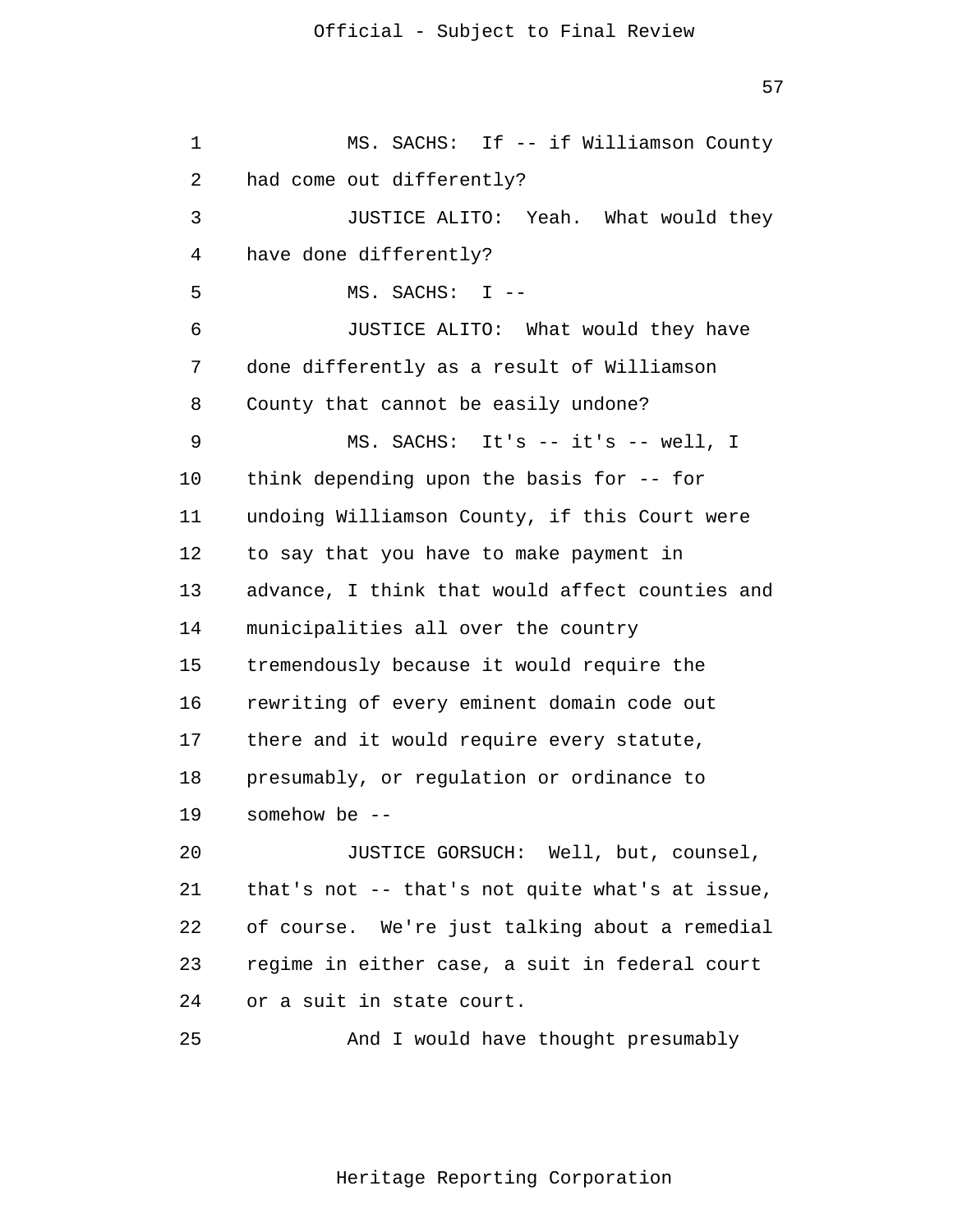58

 1 2 3 4 **5**  $\overline{6}$  7 8 9 10 11 12 13 14 15 16 17 18 19 20 21 22 23 24 the answer would be that the state's conduct would be the same in either circumstance. You'd be prepared to pay just compensation for takings, and prepared not to pay just compensation where there is no taking, and it wouldn't matter whether the claim's in federal court or state court. Isn't that right? MS. SACHS: If -- if -- if -- if that's the question and then I misunderstood Justice Alito's question, and I apologize, but I thought when you were talking about overruling Williamson County, you were thinking of one of the arguments that we've heard here today, which is that perhaps it's always unconstitutional if taking isn't made at the time of inverse - JUSTICE ALITO: No, I'm talking about reliance. Usually, in a stare -- when -- when stare decisis is at issue, the party invoking stare decisis will say: Well, you know, this has been on the books for a long time, and -and we've done all sorts of things or the society has done all sorts of things, and it would be a great burden to undo, very upsetting

> 25 to undo all of that. That's what I was getting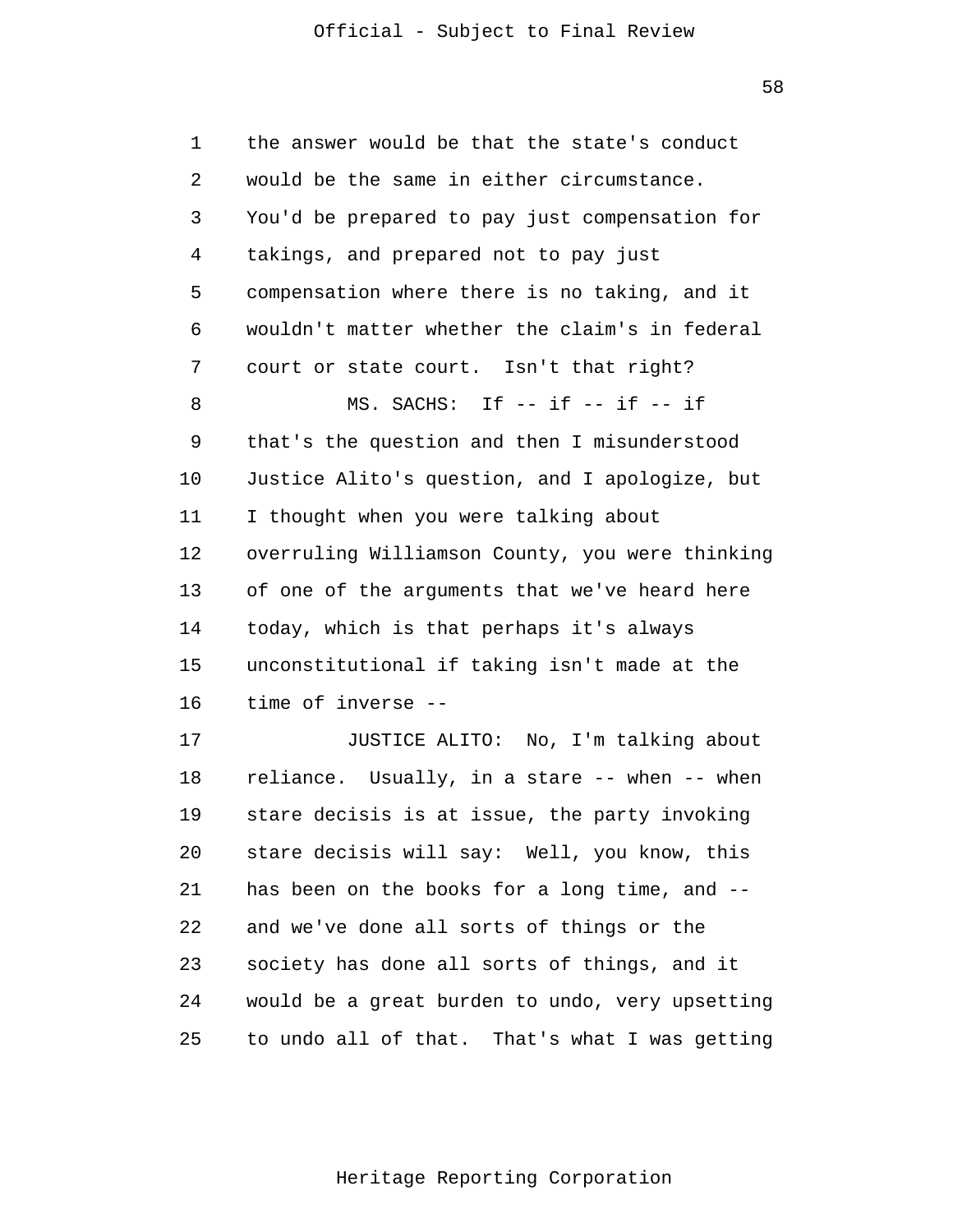1 2 3 4 **5**  $\overline{6}$  7 8 9 10 11 12 13 14 15 16 17 18 at. But you've addressed the reliance part. What -- what other factors under stare decisis weigh strongly in favor of retaining Williamson County in your judgment? MS. SACHS: The fact that it was correct from the outset, Your Honor, and the fact that this is an area where one of the factors for stare decisis is whether the Court's recent decisions are consistent or inconsistent with any steps Congress may have taken recently. Now some - JUSTICE ALITO: Well, if we overruled it, would that undermine other decisions of ours? MS. SACHS: Well, Your Honor, there isn't a whole web of -- of precedents from this Court, both on the full faith and credit issue,

> 21 22 23 24 specifically said, again, and I think in the 1983 context, that there is no -- that you need that element of denial. JUSTICE BREYER: I don't know if

but, obviously, that would be minimized, but

things like Del Monte Dunes, where the Court

 25 you've come across this anywhere, but -

19

20

59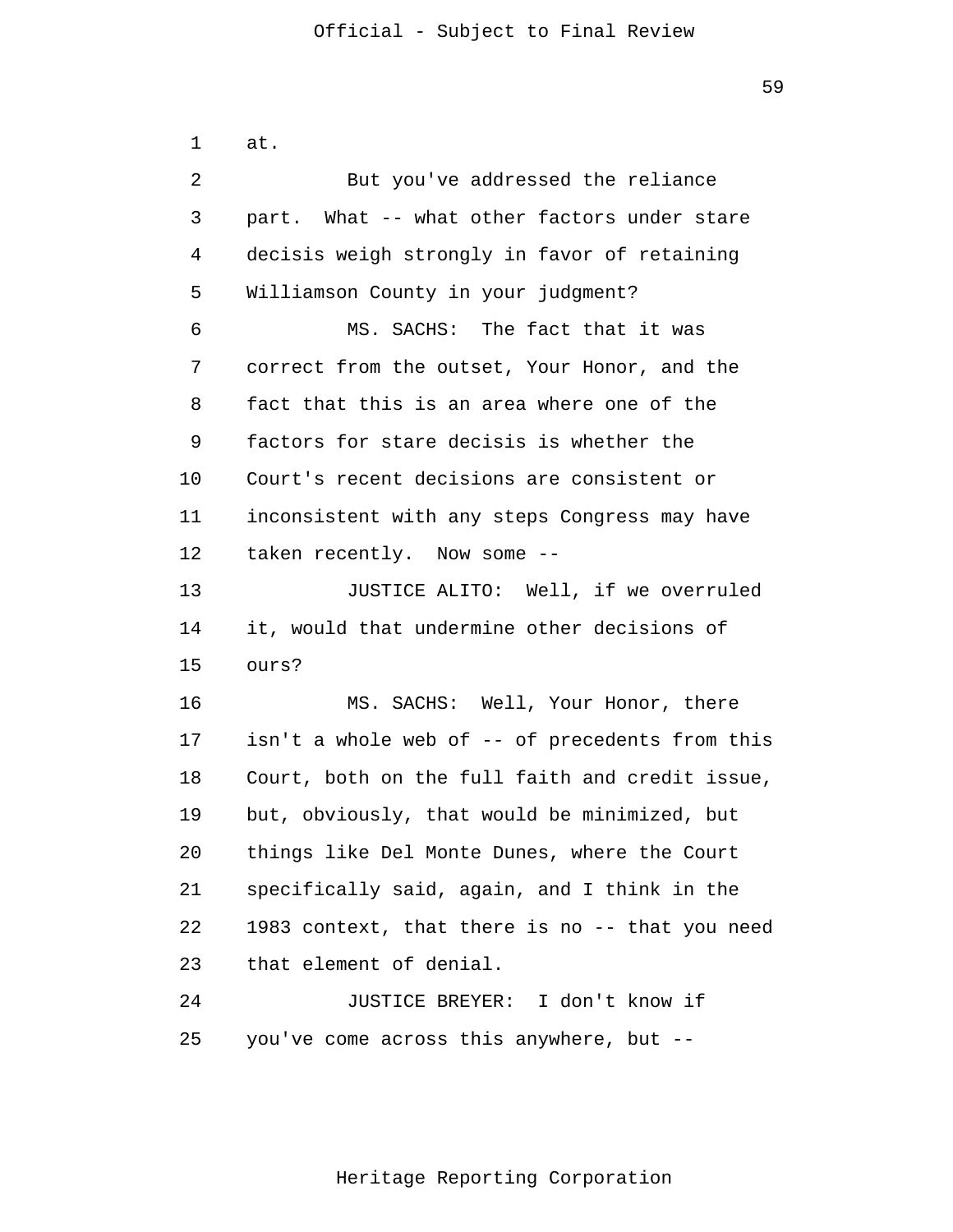60

| 1  | MS. SACHS: I'm sorry, Your Honor?               |
|----|-------------------------------------------------|
| 2  | JUSTICE BREYER: I don't know if                 |
| 3  | you've come across this in stare decisis cases, |
| 4  | but I think a factor that moves me -- maybe it  |
| 5  | shouldn't -- is the technical area of law, two  |
| 6  | generations at least of lawyers have grown up   |
| 7  | knowing this is how you proceed, that if you    |
| 8  | change it, suddenly there will be new lines     |
| 9  | that have to be drawn, which are the complete   |
| 10 | refusals, which are the not refusals, but we -- |
| 11 | which are the partial refusals, and maybe it    |
| 12 | will be a boon to law schools that have courses |
| 13 | to catch property lawyers up on what's going    |
| 14 | on.                                             |
| 15 | Now is that sort of thing relevant to           |
| 16 | stare decisis?                                  |
| 17 | MS. SACHS: $I$ -- I think that they --          |
| 18 | the ability to rely upon existing               |
| 19 | jurisprudence, to trust the courts to say that  |
| 20 | we trust the state courts to resolve these      |
| 21 | issues and to know that, especially in property |
| 22 | rights cases, where stare decisis has           |
| 23 | particular force because people do rely upon    |
| 24 | what they know about property rights, and --    |
| 25 | and this Court has called that particular area  |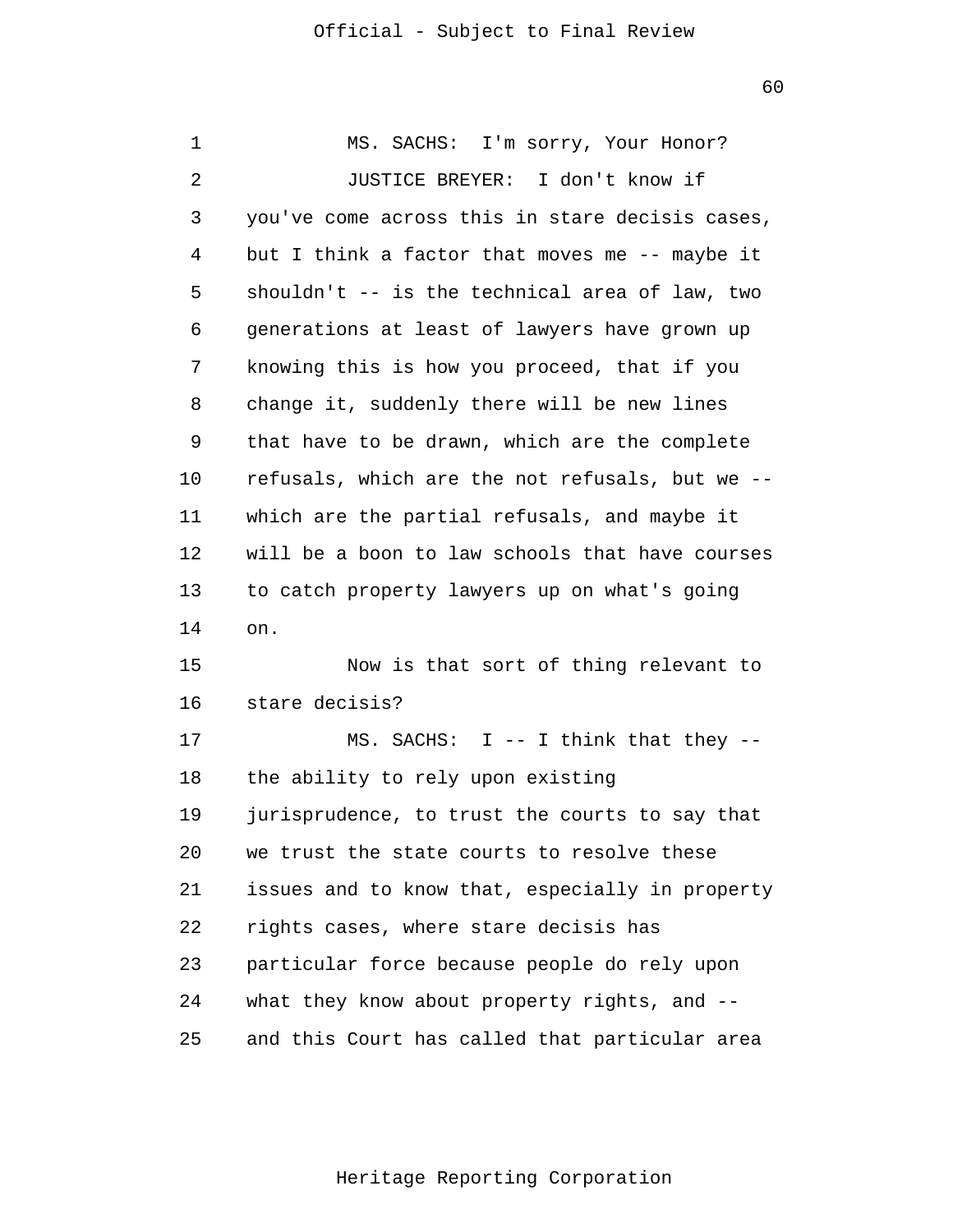61

 1 2 3 4 **5**  $\overline{6}$  7 8 9 10 11 12 13 14 15 16 17 18 19 20 21 22 23 24 25 sort of a super-specialized type of stare decisis that requires a super-specialized justification - JUSTICE KAGAN: Ms. Sachs? MS. SACHS: -- for overruling it. And that doesn't exist. I'm sorry? JUSTICE KAGAN: I probably should know the answer to this question, but if -- if Pennsylvania, instead of using an inverse condemnation procedure, used strictly an administrative process so it didn't go to the courts, it was just some kind of administrative body, would that have the same kind of preclusive effect as a state court judgment does? MS. SACHS: I think it would not have the same type of preclusive effect in an administrative proceeding. So that - JUSTICE GINSBURG: Can you go over, I think, what -- you said that there's an element missing, this is not a 1983 claim because there's an element of such a claim that's missing. What is the element that's missing? MS. SACHS: I think the element that is missing, Justice Ginsburg, is the denial or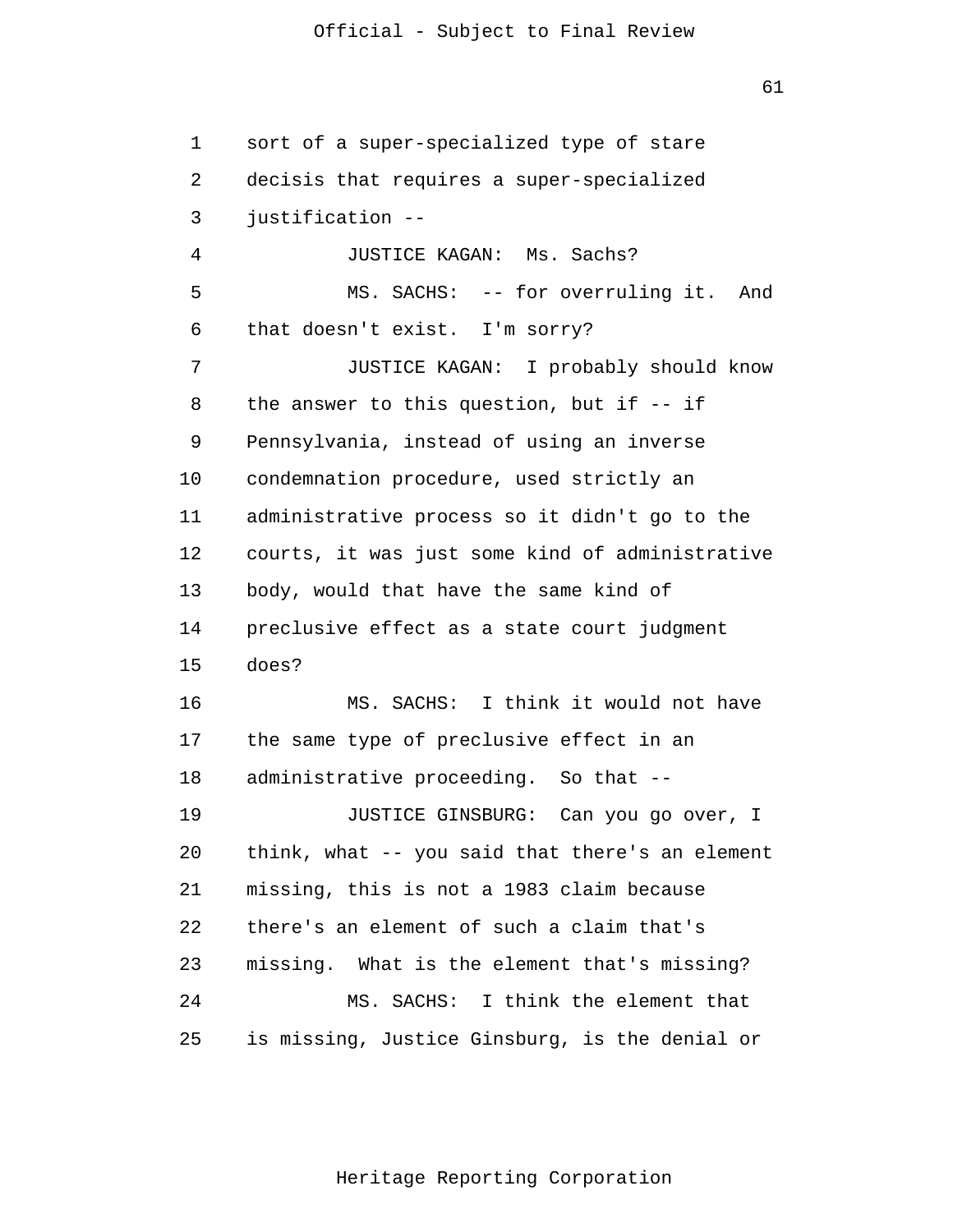$62$ 

 1 2 3 4 **5**  $\overline{6}$  7 the -- the deprivation of a constitutional right. There has been no deprivation of a constitutional right because the right that this Court has said is protected is the right to get just compensation, that that can happen afterwards as long as that reasonable, certain, adequate provision exists.

 8 9 10 11 And the Petitioner has not been deprived of that. So, to state this as a 1983 cause of action, it -- it misses the fact that it is missing an element.

> 12 13 14 15 16 17 18 19 20 21 22 23 24 This is an inverse condemnation case which Petitioner could still bring. The statute of limitations has not run on this case. She has always had the right to file what she should have filed in the first place, which is an inverse condemnation proceeding where, in Pennsylvania, there's all sorts of emphasis on promptness, to Your Honor's point about the length of -- of what could happen. That's not the situation in Pennsylvania. There's a tremendous emphasis on how these proceed, and also a tremendous benefit to a takings claimant who is successful, because

 25 our inverse condemnation proceeding if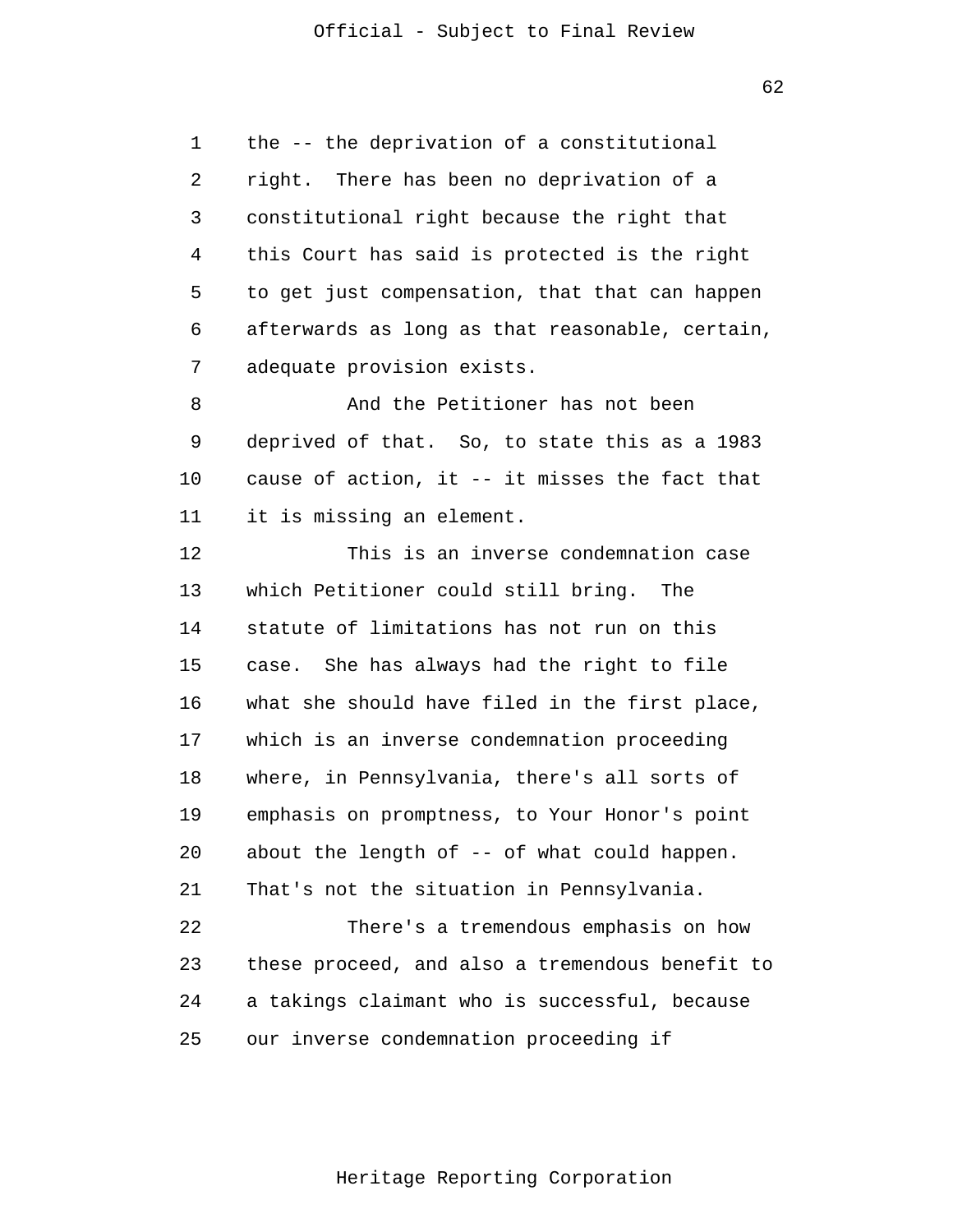$63$ 

| $\mathbf 1$ | successful pays, and shall pay -- this is       |
|-------------|-------------------------------------------------|
| 2           | mandatory -- attorneys' fees, costs, expert     |
| 3           | fees, appraisal fees, interest obviously.       |
| 4           | It is a very beneficial process for             |
| 5           | property owners. This is not a bad situation    |
| 6           | for them to be in.                              |
| 7           | CHIEF JUSTICE ROBERTS: How much --              |
| 8           | MS. SACHS: And they haven't claimed             |
| 9           | that it is.                                     |
| $10 \,$     | CHIEF JUSTICE ROBERTS: If you do owe            |
| 11          | Ms. Knick compensation for requiring her to     |
| 12          | grant access to people to come see the grave,   |
| 13          | how -- how much do you think that would be      |
| 14          | worth?                                          |
| 15          | MS. SACHS: Oh, Your Honor --                    |
| 16          | CHIEF JUSTICE ROBERTS: Well, I know.            |
| 17          | But my point is that it's very hard to litigate |
| 18          | that question. It's a fairly abstract           |
| 19          | question. She's entitled to some compensation.  |
| 20          | It's a taking of an easement. It's going to     |
| 21          | require extraordinary amounts of valuation      |
| 22          | procedures.                                     |
| 23          | And you say, well, you get attorneys'           |
| 24          | fees and expert fees, but only if you win at    |
| 25          | the end, and that's requiring the property --   |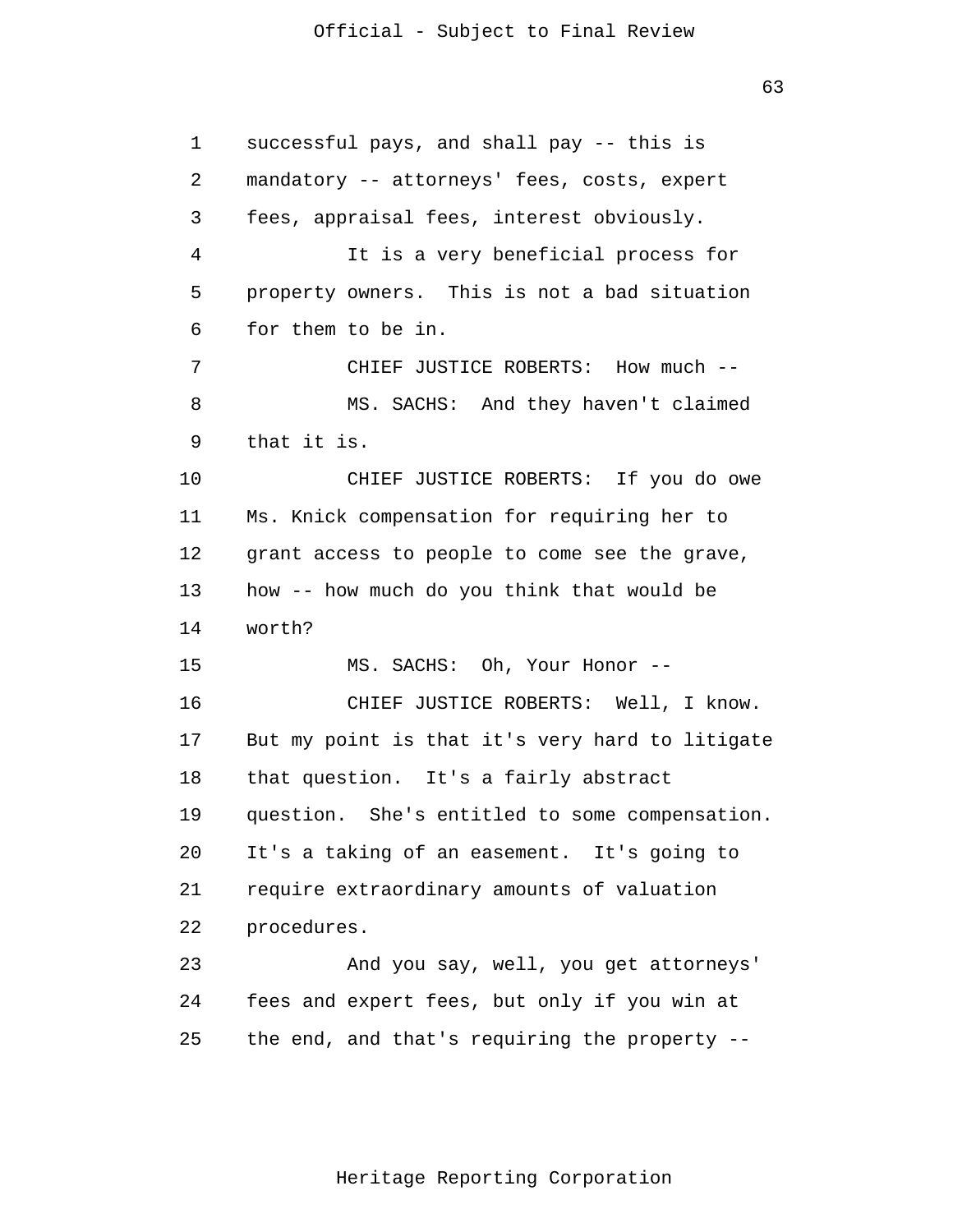1 2 3 property owner to undertake a very big gamble to vindicate a right granted under the Constitution.

 4 **5**  $\overline{6}$  7 8 MS. SACHS: Your Honor, there's nothing to suggest, and Petitioners have not suggested, that the Pennsylvania process is any more long or burdensome or expensive than any litigation process would be.

 9 10 11 12 13 14 15 16 17 18 19 And  $--$  and  $--$  and we submit that actually it's the opposite. Pennsylvania would be a much faster process. Here we are four years later and -- and we're still litigating a preliminary issue. If an inverse condemnation proceeding had been filed, with all of the emphasis on promptness and on the ability to take interlocutory appeals, which is unusual, but -- in Pennsylvania, but is provided for this cause of action, this case would have been over long ago.

> 20 21 22 23 24 25 So there -- there's been no suggestion that Pennsylvania's process is burdensome. I can't say there's no process out there, but certainly there's nothing before this Court that would give that as a basis to say that the -- the -- the -- the Pennsylvania process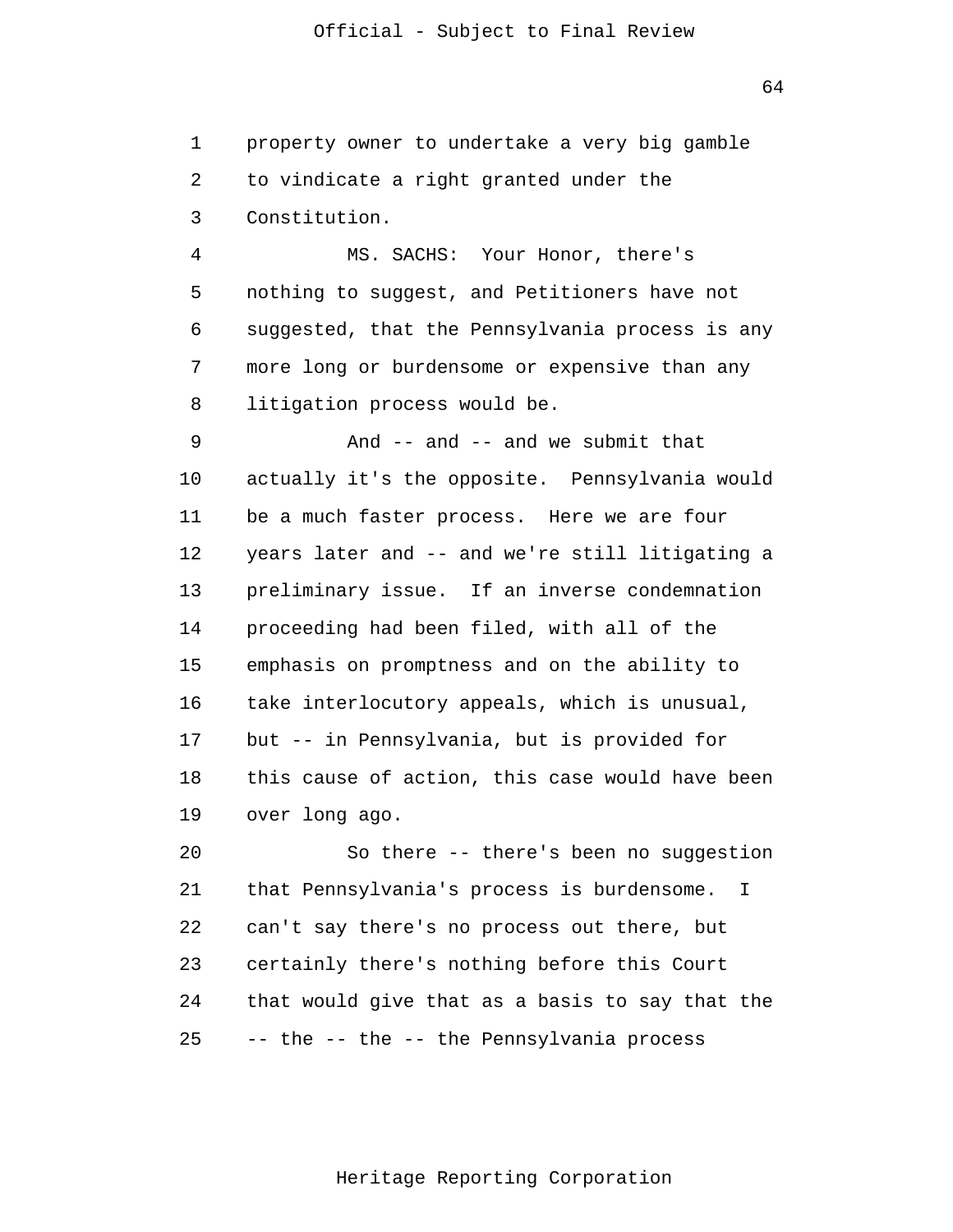$65$ 

 1 2 3 4 **5**  $\overline{6}$  7 8 9 10 11 12 13 14 15 16 17 18 19 20 21 22 23 24 25 doesn't provide the reasonable, certain, and adequate component. And this Court has said it so many times, for 130 years, that that is adequate. And the -- that is what we have provided and continue to provide. And, you know, to suggest that every one of these claims would now be appropriately in the federal forum really deprives the -- the states of the ability to help shape - JUSTICE SOTOMAYOR: Now, I have - MS. SACHS: -- state property laws. JUSTICE SOTOMAYOR: I have -- may I? CHIEF JUSTICE ROBERTS: Yes. JUSTICE SOTOMAYOR: And I know there's some dispute below, but have you taken a look at sovereign immunity? Can states be sued for reverse condemnation in federal court unless they've agreed to be sued in federal court? MS. SACHS: States cannot. But the townships are -- do not have - JUSTICE SOTOMAYOR: The township could, but - MS. SACHS: The township could. That -- that -- the immunity was not an issue, Your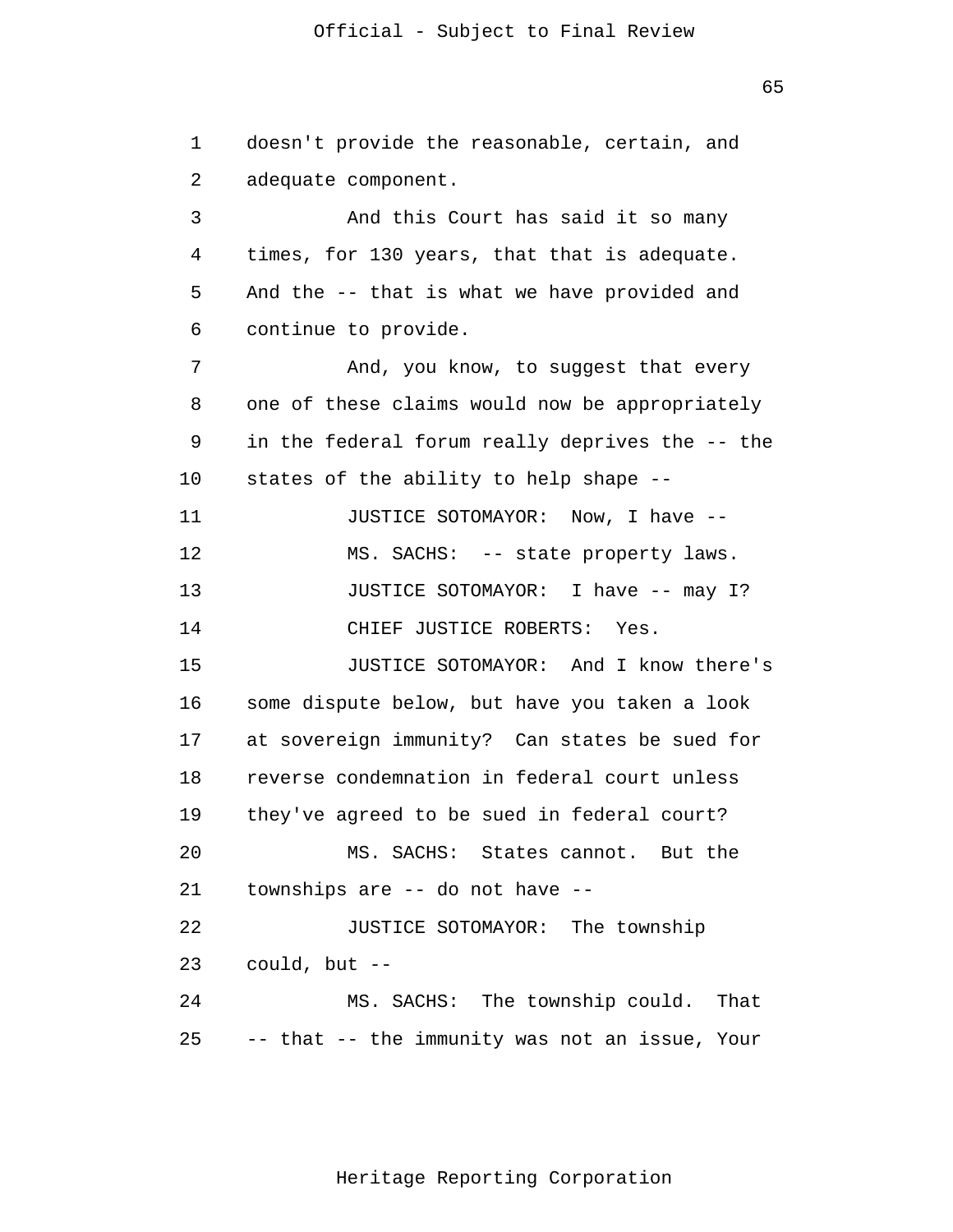$66$ 

 1 2 3 4 **5**  $\overline{6}$  7 8 9 10 11 12 13 14 15 16 17 18 19 20 21  $22 - -$  23 24 25 Honor. So that was not raised. CHIEF JUSTICE ROBERTS: Thank you, counsel. MS. SACHS: Thank you. CHIEF JUSTICE ROBERTS: Mr. Breemer, you have two minutes remaining. REBUTTAL ARGUMENT OF J. DAVID BREEMER ON BEHALF OF THE PETITIONER MR. BREEMER: Thank you, and may it please the Court: Williamson County is not a sleeping dog. It has run wild through the state and federal courts for 30 years swallowing just compensation rights of ordinary people like Ms. Knick. There are so many problems with Ms. -excuse me, with Williamson County, res judicata, removal, Rooker-Feldman, its infection of other Constitutional claims, there is no way to set things right except overruling that portion of Williamson County and returning JUSTICE SOTOMAYOR: Sorry. The only right at issue here that you're claiming is the right to have this adjudicated in federal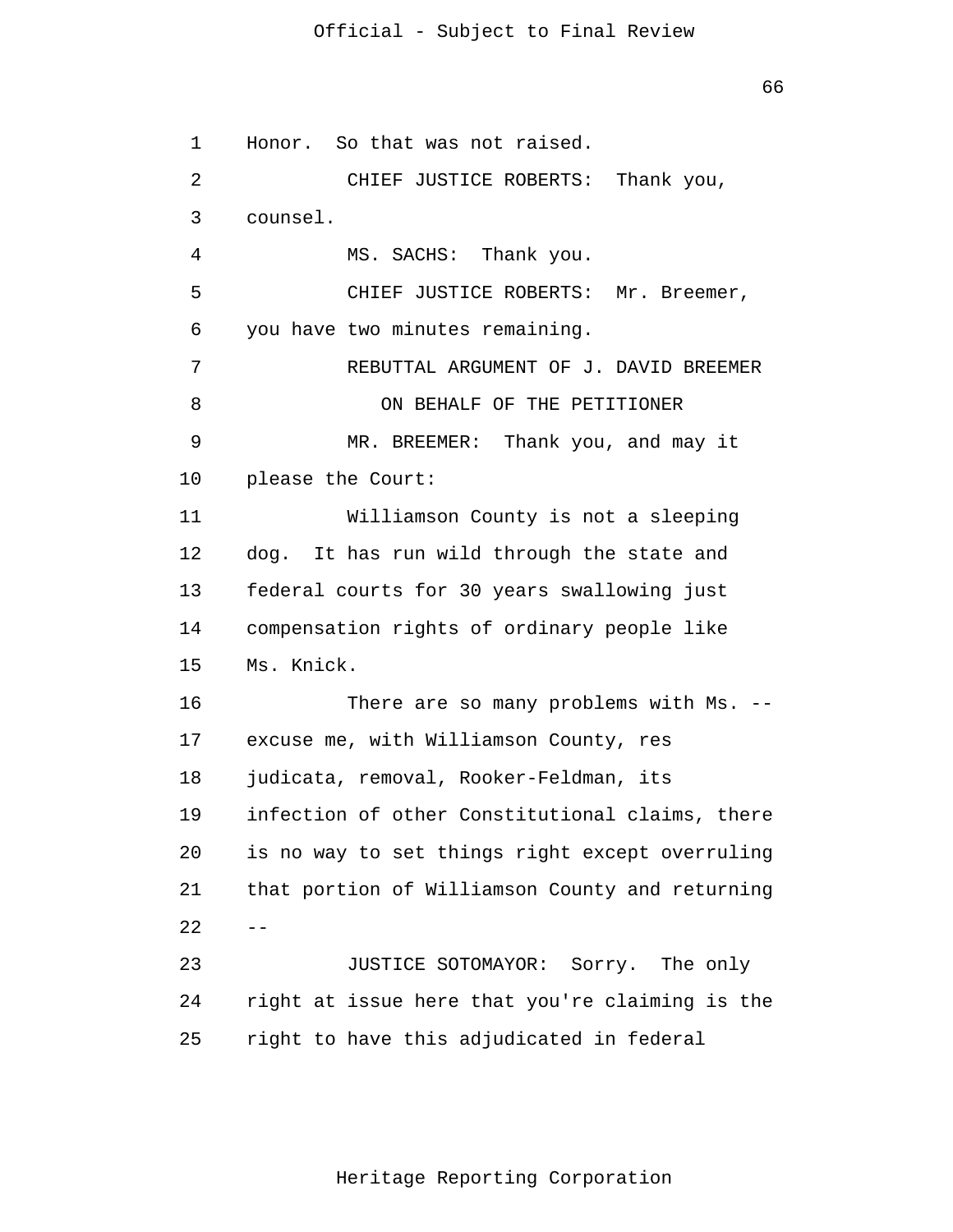67

```
 1 
 2 
 3 
 4 
5
\overline{6} 7 
 8 
 9 
            10 
            11 
            12 
            13 
            14 
            15 
            16 
            17 
            18 
            19 
            20 
            21 
            22 
            23 
            24 
            25 
                court.
                         You haven't suggested that the
                Pennsylvania inverse condemnation system is
                unfair, unjust, not reasonable, not fast, not
                anything else, right? So your only absolute
                claim is I should have had this done in federal
                court, not state court, correct?
                         MR. BREEMER: Your Honor --
                         JUSTICE SOTOMAYOR: Because I wanted
                it in federal court?
                         MR. BREEMER: The state process is
                more complicated. Just like the government
                sometimes wants a constitutional claim in
                federal court, sometimes a person like
                Ms. Knick believes that her federal rights will
                be better protected in a federal forum.
                         Since it's a federal question whether
                or not there is a taking -
                         JUSTICE SOTOMAYOR: Well, she's not -
                         MR. BREEMER: -- that is
                appropriate -
                         JUSTICE SOTOMAYOR: -- guaranteed
                that, unfortunately, because even under the
                abstention doctrines, the issue of whether or
                not there was a permanent easement on her
```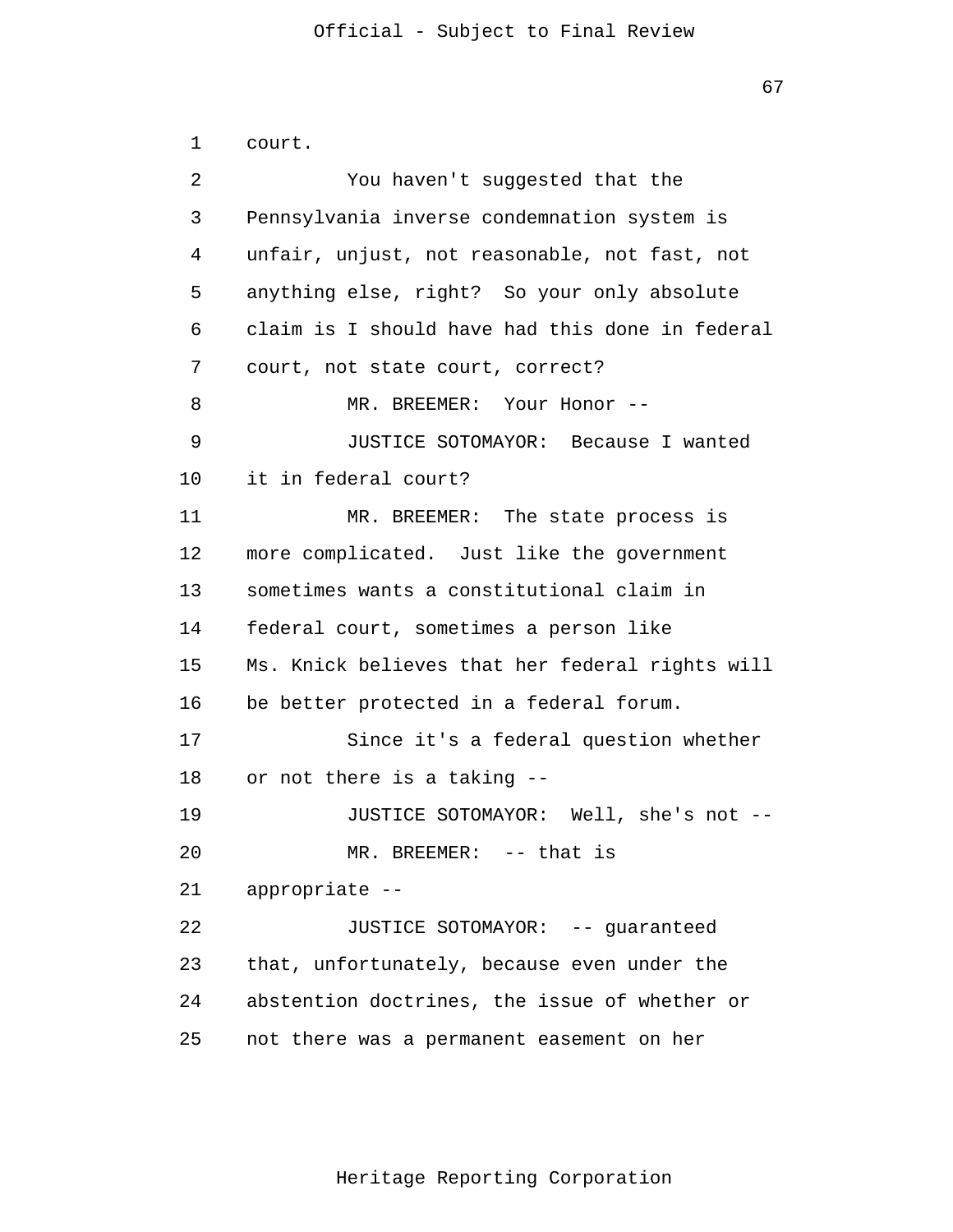$68<sup>th</sup>$ 

 1 2 3 4 **5**  $\overline{6}$  7 8 9 10 11 12 13 14 15 16 17 18 19 20 21 22 23 24 25 property the day she bought it, because this has been historically true for 300 years, I don't know. I don't know how the district court's going to do that without referring to state law. And so that's what she wishes for. CHIEF JUSTICE ROBERTS: You -- you may answer, briefly. MR. BREEMER: Williamson County is not an abstention doctrine. It's an incorrect doctrine. The violation of a person's right to just compensation occurs at the time of a taking when the government has no intent or means to compensate or denies compensation. And that's what happened here when the township took Ms. Knick's property without condemning it and without any ability or means to compensate. CHIEF JUSTICE ROBERTS: Thank you, counsel. The case is submitted. (Whereupon, at 11:08 a.m., the case was submitted.)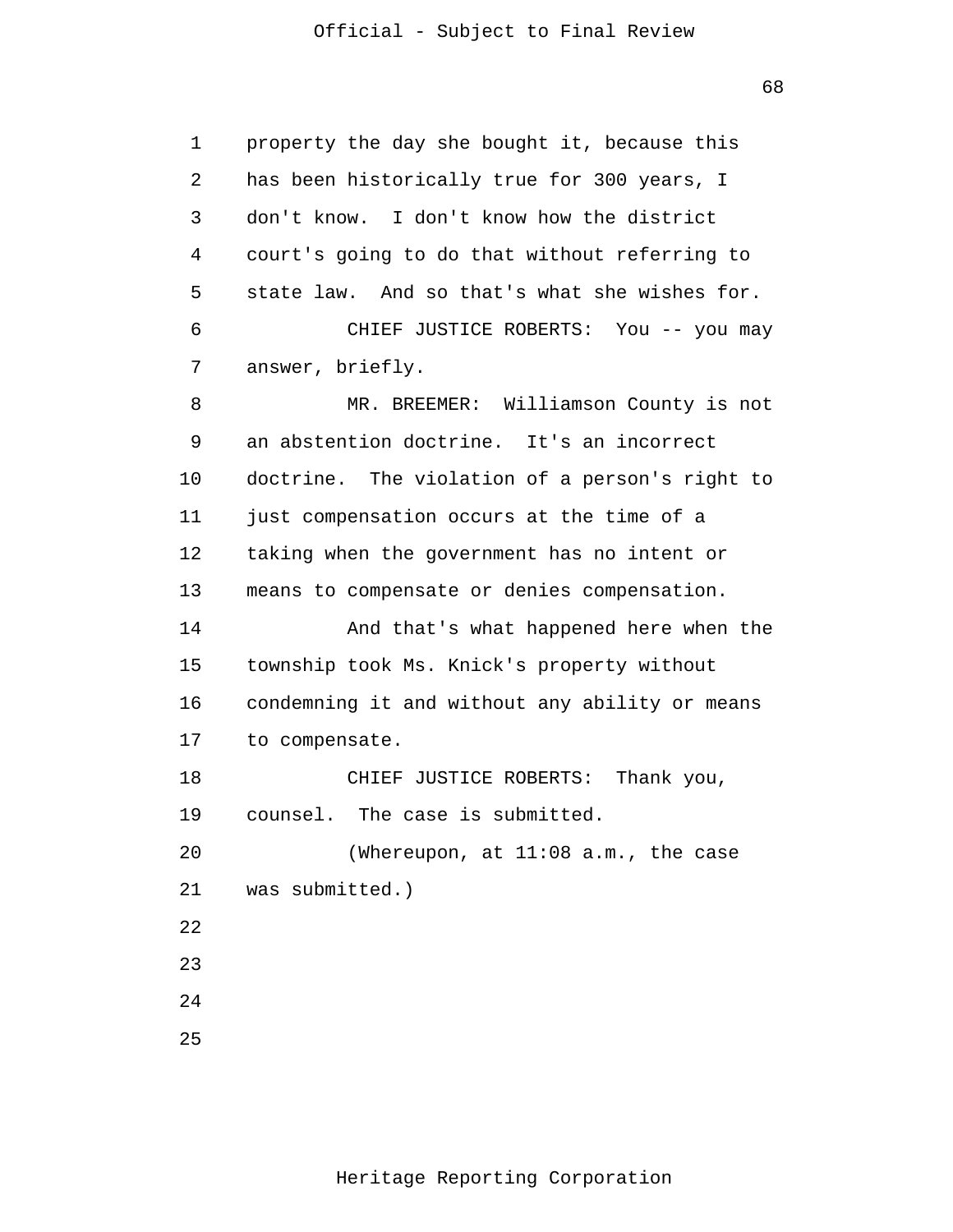| Official - Subject to Review                                                                     |                                                                  |                                                               |                                                                          |  |
|--------------------------------------------------------------------------------------------------|------------------------------------------------------------------|---------------------------------------------------------------|--------------------------------------------------------------------------|--|
| 1                                                                                                | address [4] 21:23 22:5,21 29:21                                  | application [1] 24:4                                          | body [1] 61:13                                                           |  |
| 1 [1] 11:7                                                                                       | addressed [3] 23:2.6 59:2                                        | applied [1] 24:1                                              | books [2] 26:6 58:21                                                     |  |
| 10:05 [2] 1:16 3:2                                                                               | adequate [7] 34:10 35:12 42:7 54:                                | applies [2] 30:3,7                                            | <b>boon</b> [1] <b>60:</b> 12                                            |  |
| 100 [1] 53:1                                                                                     | 24 62:7 65:2.4                                                   | apply [3] 7:21 24:17 30:3                                     | both [7] 13:13 16:14 28:24 33:22                                         |  |
| 11:08 [1] 68:20                                                                                  | adjudicate [3] 23:14 35:20 42:17                                 | appoints [1] 23:17                                            | 43:13,16 59:18                                                           |  |
| 130 [2] 35:9 65:4                                                                                | adjudicated [2] 8:2 66:25                                        | appraisal [1] 63:3                                            | bottom [1] 19:21<br>bottom-line [1] 7:20                                 |  |
| 1331 [12] 18:6 22:14,19 25:15 26:3,                                                              | adjudicating [2] 8:13 34:19<br>adjudication [1] 44:21            | appropriate [8] 16:24 36:22 37:8<br>42:6 46:5 47:5 56:8 67:21 | bought [1] 68:1                                                          |  |
| 9,16 28:5 33:23 48:7 51:25 52:19                                                                 | administrative [14] 19:5,7,15,23                                 | appropriately [2] 47:7 65:8                                   | <b>BREEMER</b> [38] <b>1:19 2:3,13 3:7,8,</b>                            |  |
| 17-647 [1] 3:4                                                                                   | 20:1,9,17,19,22,24 21:2 61:11,12,                                | arbitration [1] 23:19                                         | 10 4:3 5:3 6:17 7:4,12 8:3,10,23 9:                                      |  |
| 1895 [1] 42:4                                                                                    | 18                                                               | <b>archives</b> [1] <b>52:12</b>                              | 7,19 10:19 11:12 13:2,20 15:2,24                                         |  |
| 1983 [32] 3:14 6:2 10:23 12:9,20,                                                                | admit [1] 14:23                                                  | area [6] 25:16 26:6 55:16 59:8 60:                            | 16:21 17:21 18:14 19:10 20:2.7.                                          |  |
| 24, 25 18: 3, 5, 18 22: 5, 10 31: 16 32:                                                         | admitted [1] 12:14                                               | 5,25                                                          | 20 21:4,8 66:5,7,9 67:8,11,20 68:                                        |  |
| 2 33:22 34:7 35:5,7 39:25 40:1,3                                                                 | adopted [1] 56:25                                                | aren't [2] 7:23 17:8                                          | 8                                                                        |  |
| 42:21 44:12 47:7 50:20 51:5 54:                                                                  | advance [2] 37:1 57:13                                           | argument [18] 1:15 2:2,5,9,12 3:4,                            | BREYER [21] 25:2,14,20,24 26:12                                          |  |
| 19 55:18,25 59:22 61:21 62:9                                                                     | advantage [1] 7:25                                               | 8 13:1 21:18 26:10 27:6 28:5 33:                              | 27:14,20 28:2 39:5,8 44:22 46:6,                                         |  |
| $\mathbf 2$                                                                                      | advocates [2] 46:3 54:16                                         | 17 43:12 48:25 50:7 52:1 66:7                                 | 20 47:15 49:9,14,17,20 50:3 59:                                          |  |
| 2 [1] 11:7                                                                                       | affect [2] 37:3 57:13                                            | <b>arguments</b> [2] <b>13:3 58:13</b>                        | 24 60:2                                                                  |  |
| 2018 [1] 1:12                                                                                    | affirm [1] 34:2                                                  | arises [2] 15:25 22:18                                        | Breyer's [1] 40:11                                                       |  |
| 21 [1] 2:8                                                                                       | affirmative [1] 24:11                                            | arising [1] 48:6                                              | <b>bridge</b> [1] 23:23                                                  |  |
| 3                                                                                                | afterwards [2] 29:8 62:6                                         | arose [2] 13:16 56:1                                          | <b>brief</b> [1] 32:10                                                   |  |
|                                                                                                  | agencies [1] 20:24                                               | <b>around</b> [2] <b>23:</b> 12 <b>44:</b> 8                  | briefly [2] 21:7 68:7                                                    |  |
| 3 [2] 1:12 2:4                                                                                   | ago [2] 25:15 64:19                                              | aspect [1] 44:17                                              | <b>briefs</b> [1] 26:2                                                   |  |
| 30 [2] 8:16 66:13<br>300 [2] 38:1 68:2                                                           | agree [7] 24:7 31:4 35:17,17 39:21<br>45:15 46:3                 | asserted [1] 24:3<br><b>asserts</b> [1] 22:16                 | bring [9] 4:18 10:14 12:9,20,24 44:<br>1,5 46:15 62:13                   |  |
| 32 [3] 25:15 26:6 27:23                                                                          | agreed [1] 65:19                                                 | assessing [1] 24:18                                           | brought [3] 24:12 52:14 53:11                                            |  |
| 33 [1] 2:11                                                                                      | AL [1] 1:7                                                       | associated [1] 34:24                                          | buildings [1] 24:2                                                       |  |
| 39,000 [1] 34:1                                                                                  | ALITO [25] 12:3 13:10 14:10,14 37:                               | assume [3] 17:13 31:8 54:9                                    | bunch [1] 50:25                                                          |  |
|                                                                                                  | 6,9,13,17 38:2,6,17 39:3,6,11,16,                                | <b>Assuming [2] 5:25 22:4</b>                                 | burden [2] 4:20 58:24                                                    |  |
| 6                                                                                                | 23 40:14 55:2,7 56:14,23 57:3,6                                  | attorneys' [2] 63:2,23                                        | <b>burdensome</b> [2] 64:7,21                                            |  |
| 66 [1] 2:14                                                                                      | 58:17 59:13                                                      | authorities [1] 46:11                                         | <b>Burford</b> [1] 6:24                                                  |  |
| $\overline{7}$                                                                                   | Alito's [3] 15:7 16:13 58:10                                     | available [3] 22:5,7 42:13                                    | <b>business</b> [1] 34:18                                                |  |
| 71.1(k [1] 24:16                                                                                 | allegedly [1] 16:17                                              | away [1] 4:21                                                 | byzantine [1] 54:22                                                      |  |
| A                                                                                                | allow [2] 47:8 54:17<br><b>allows</b> [1] <b>13:23</b>           | B                                                             | C                                                                        |  |
| a.m [3] 1:16 3:2 68:20                                                                           | alluded [1] 40:15                                                | back [7] 9:8 16:22 35:22 37:18 40:                            | California [1] 1:19                                                      |  |
| ability [4] 60:18 64:15 65:10 68:16                                                              | alongside [2] 26:14 28:7                                         | 9,11 44:11                                                    | called [2] 25:17 60:25                                                   |  |
| able [4] 21:7 44:5 48:13 54:2                                                                    | already [3] 13:11 19:14 24:16                                    | bad [1] 63:5                                                  | came [3] 1:14 40:22 56:2                                                 |  |
| above-entitled [1] 1:14                                                                          | alternative [1] 27:6                                             | <b>bars</b> [2] <b>30:4 31:1</b>                              | cannot [4] 38:11,13 57:8 65:20                                           |  |
| absolute [1] 67:5                                                                                | altogether [1] 6:16                                              | <b>based</b> [2] 3:15,17                                      | capable [1] 16:2                                                         |  |
| absolutely [4] 37:20 51:6,15 52:3                                                                | Amendment [26] 3:19 8:14 11:14,                                  | <b>basic</b> [1] <b>21:</b> 23<br>basically [2] 19:24 30:10   | Case [43] 3:4 5:6 6:2 7:6 13:4 15:9<br>18:8,9 23:25 24:1 26:5 27:23 34:4 |  |
| abstain [2] 6:7,23                                                                               | 21 <b>16:</b> 1,11,15,19 <b>18:</b> 3,19 <b>29:</b> 6 <b>30:</b> | <b>Basin [1] 20:23</b>                                        | 35:6 39:13 43:7 44:19 45:10 48:2.                                        |  |
| abstaining [1] 6:4                                                                               | 21,21 32:22 40:4,5 41:5,7 42:9,10,                               | basis [5] 22:8 31:5 43:5 57:10 64:                            | 3, 14, 21, 23 49: 2, 4, 8 50: 13, 17 52: 8,                              |  |
| abstention [8] 6:18,20,25 7:20 8:                                                                | 17 43:13 44:6 46:17 47:1,6<br><b>Amendment's [1] 11:25</b>       | 24                                                            | 17,21,23 53:10 54:4,10,12 56:17                                          |  |
| 5,9 67:24 68:9                                                                                   | amicus [2] 1:23 21:20                                            | <b>bear</b> [1] <b>3</b> :23                                  | 57:23 62:12,15 64:18 68:19,20                                            |  |
| <b>abstract</b> [1] <b>63:</b> 18<br><b>abuse</b> [1] 6:3                                        | <b>amount</b> [2] <b>24:18 55:25</b>                             | <b>begins</b> [1] 36:1                                        | <b>cases</b> [18] <b>7:24 8:8 17:15 21:8,9,</b>                          |  |
| <b>access</b> [2] <b>3:</b> 18 <b>63:</b> 12                                                     | <b>amounts</b> [1] 63:21                                         | behalf [10] 1:20,25 2:4,7,11,14 3:9                           | 13 24:24,24,24 29:24 30:23 40:22                                         |  |
| accomplished [1] 43:14                                                                           | analogous [1] 23:25                                              | 21:19 33:18 66:8                                              | 45:20 47:24 49:22 52:24 60:3,22                                          |  |
| accrues [1] 13:7                                                                                 | analyses [1] 53:23                                               | believe [2] 30:12 31:16                                       | <b>catch</b> [1] <b>60:</b> 13                                           |  |
| acknowledged [1] 40:20                                                                           | analysis [1] 48:7                                                | <b>believes</b> [1] 67:15                                     | category [2] 27:4,9                                                      |  |
| across [6] 21:9 30:4,7 34:1 59:25                                                                | another [3] 5:24 36:1 52:6                                       | <b>belong</b> [1] 50:13                                       | cause [13] 6:1 22:16,17 24:3 35:5                                        |  |
| 60:3                                                                                             | answer [14] 6:18 10:15 21:4,6 23:                                | belonged [1] 52:8                                             | 44:12 47:7,21 48:1,16 50:15 62:<br>10 64:18                              |  |
| act [1] 32:6                                                                                     | 11 25:10 37:24 38:12,14 52:1 56:                                 | below [5] 6:11 26:16,17 27:11 65:<br>16                       | caused [1] 48:18                                                         |  |
| action [20] 6:1 12:20 15:19 17:18                                                                | 3 58:1 61:8 68:7                                                 | beneficial [1] 63:4                                           | cemeteries [1] 7:11                                                      |  |
| 22:16,17 24:4 31:10 33:5 35:5 36:                                                                | answered [2] 47:11,14                                            | <b>benefit</b> [1] 62:23                                      | certain [6] 34:9 35:12 42:7 54:24                                        |  |
| 6 39:25 44:13 47:7,22 48:2,17 50:                                                                | <b>answers</b> [2] 5:17 41:20                                    | <b>better</b> [1] <b>67:</b> 16                               | 62:6 65:1                                                                |  |
| 15 62:10 64:18                                                                                   | anybody $[1]$ 23:1                                               | <b>between</b> [1] 56:4                                       | certainly [6] 14:22 30:17 35:2,25                                        |  |
| <b>actions</b> [1] <b>23:</b> 15                                                                 | anyone's [1] 46:25<br>anytime [1] 29:10                          | big [2] 53:10 64:1                                            | 54:3 64:23                                                               |  |
| <b>actor</b> [1] <b>16:</b> 24                                                                   | apologize [1] 58:10                                              | bit [5] 12:6 32:13 40:11 42:11 55:                            | certiorari [1] 27:1                                                      |  |
| <b>acts</b> [3] <b>25:</b> 6 <b>33:</b> 3,11<br><b>actual</b> [3] <b>45:</b> 24,24 <b>52:</b> 11 | appeal [1] 53:8                                                  | 12                                                            | cetera [1] 51:3                                                          |  |
| actually [8] 8:11 28:15 29:22 31:                                                                | appeals [1] 64:16                                                | black [1] 17:12                                               | challenge [2] 30:5 48:17                                                 |  |
| 24 42:23 52:12 55:15 64:10                                                                       | APPEARANCES [1] 1:18                                             | <b>board</b> [2] 30:4,7                                       | challenges [1] 30:22                                                     |  |
|                                                                                                  |                                                                  |                                                               |                                                                          |  |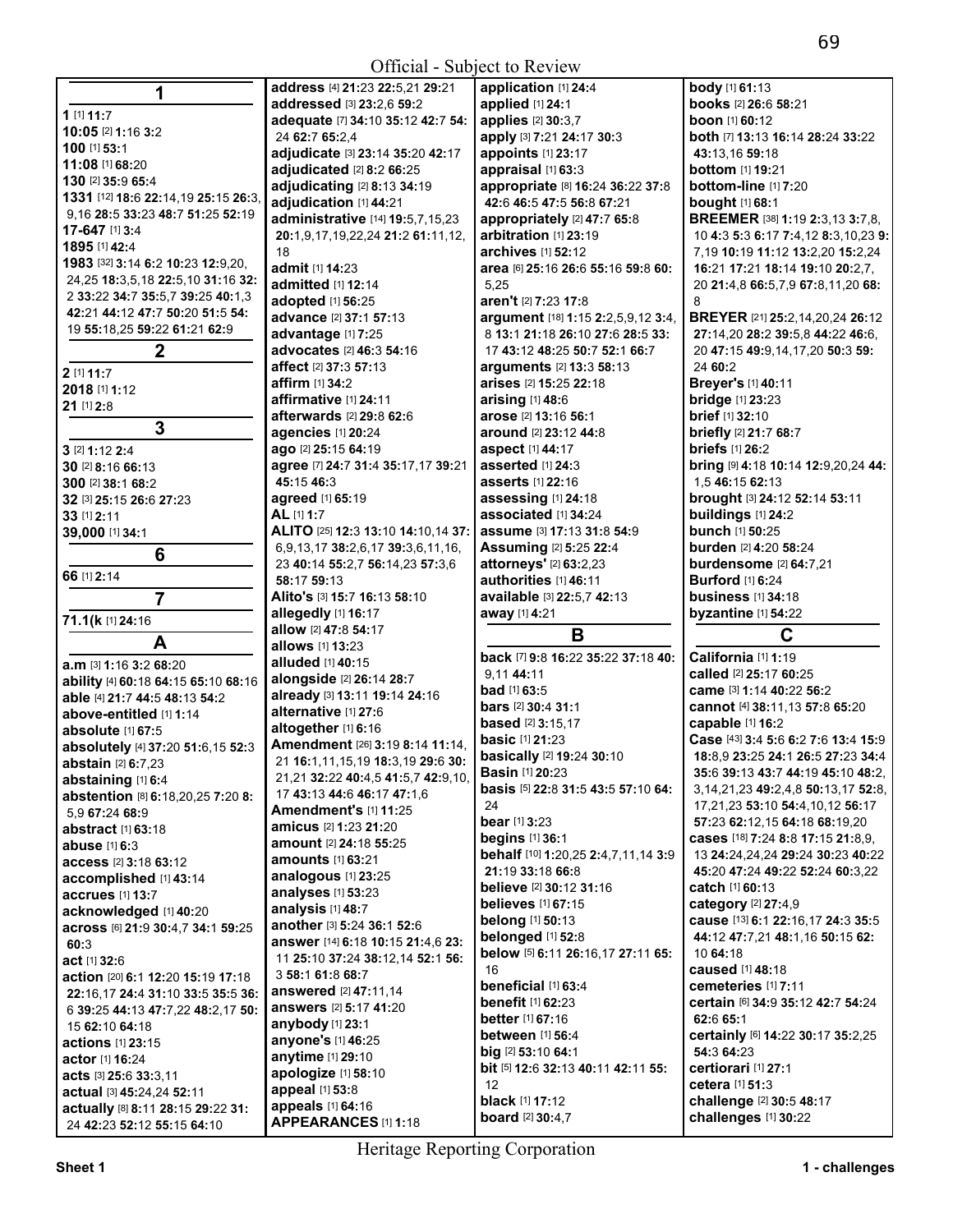| Official - Subject to Review                                                            |                                             |                                                                      |                                                         |
|-----------------------------------------------------------------------------------------|---------------------------------------------|----------------------------------------------------------------------|---------------------------------------------------------|
| change [2] 55:16 60:8                                                                   | compensation [69] 3:20,21,23 4:             | <b>contours</b> [1] 55:22                                            | decide [6] 5:20 9:3 28:11,12,13 45:                     |
| changing [1] 50:4                                                                       | 2,6,8,11 5:12 8:15 9:6,11,15,17,20          | conver [1] 14:19                                                     | 13                                                      |
| Cherokee [1] 40:23                                                                      | 10:5,7 11:3,23 15:5 16:5,7,17 17:           | correct [13] 22:2 26:23 31:11,13                                     | decided [4] 22:23 25:15 39:24 44:                       |
| Chicago [7] 50:17 51:22,24 52:2,5,                                                      | 6,8 18:17 22:3,9 24:18 30:12,19             | 34:3,4 35:23 47:16 50:5 51:14,15                                     | 19                                                      |
| 6 53:4                                                                                  | 31:19 32:4 33:2,6,10 34:8,10 35:8,          | 59:7 67:7                                                            | deciding [1] 16:3                                       |
| CHIEF [41] 3:3, 10, 25 4: 12 17: 11                                                     | 11,17 37:10 39:18,20 40:2,5,14,16           | correctly [1] 20:3                                                   | decision [5] 33:25 34:16 35:1 45:                       |
| 21:6, 15, 21 23:8, 10 33:13, 14, 19                                                     | 42:3,7 43:3,5,15 44:1,4 45:1 47:9           | corresponds [1] 5:7                                                  | 4 55:9                                                  |
| 34:12 35:16 36:3,9,14,18 43:18                                                          | 51:3 52:16 54:21 56:8,20 58:3,5             | <b>costs</b> [1] 63:2                                                | decisions [2] 59:10,14                                  |
| 47:10,14,18,23 48:8,11,19,24 50:8                                                       | 62:5 63:11.19 66:14 68:11.13                | couldn't [4] 6:23 26:1 44:24 53:11                                   | decisis [11] 25:18 27:23 55:4 58:                       |
| 51:20 53:14,18 54:8 63:7,10,16                                                          | complaint [2] 49:21 52:11                   | counsel [5] 21:16 40:8 57:20 66:3                                    | 19,20 59:4,9 60:3,16,22 61:2                            |
| 65:14 66:2,5 68:6,18                                                                    | complete [6] 25:8 40:13 41:5 46:            | 68:19                                                                | declared [1] 14:7                                       |
| circumstance [3] 36:24,25 58:2                                                          | 19 52:1 60:9                                | <b>counties</b> [1] 57:13                                            | <b>deemed</b> [1] <b>56:</b> 9                          |
| <b>circumstances</b> [1] 49:11                                                          | completed [1] 43:1                          | country [3] 23:12 34:1 57:14                                         | defend [1] 54:2                                         |
| <b>cited</b> [1] <b>53:16</b>                                                           | complex [1] 26:6                            | County [44] 6:19 8:12 18:16,22 19:                                   | <b>defendant</b> [2] <b>14:6 45:10</b>                  |
| <b>cites</b> [1] 44:18<br>city [12] 20:16 30:23,24 46:10,11                             | complicated [3] 25:16 54:23 67:<br>12       | 14 22:22 23:7 26:11,14 27:2,3,7,<br>10 28:7,9 31:4,15 32:8 34:3,5,13 | defense $[2]$ 7:13,13<br>Del [1] 59:20                  |
| 50:17 51:22,24 52:2,5,5 53:4                                                            | component [2] 54:24 65:2                    | 35:3,4 43:10 44:11,12,17 45:22                                       | demands [1] 54:25                                       |
| claim [58] 3:13,15,15,22,24 4:1,18                                                      | comprehensive [1] 54:6                      | 55:10,12,14,15,21 56:2,5 57:1,8,                                     | demonstrate [3] 46:9,12,15                              |
| 6:22,23 7:1 8:14 9:3,18 11:19,20                                                        | conceded [1] 15:13                          | 11 58:12 59:5 66:11,17,21 68:8                                       | denial [5] 40:14 43:15 54:20 59:23                      |
| 12:4,7,19,24 13:7,13 16:11,15,20                                                        | concluding [1] 22:9                         | County's [2] 22:1 28:14                                              | 61:25                                                   |
| 17:25 18:12,13,20 22:17 27:17 29:                                                       | condemn [2] 11:6 13:25                      | couple [3] 26:8 32:10 41:20                                          | denied [8] 4:2 15:12 16:9,11 39:18                      |
| 6 35:6,20 41:6,8,11,19 42:9,10,14                                                       | condemnation [57] 4:4,14 5:4,5,6,           | coupled [1] 48:15                                                    | 40:7,15,25                                              |
| 43:7,7,17 44:2,6 45:25 48:16 50:                                                        | 15, 19, 19 6: 13 8: 6, 22 9: 11, 23 10:     | course [4] 14:17 40:3 56:10 57:22                                    | denies [4] 9:11 14:2 15:4 68:13                         |
| 20,23 51:4 52:16 53:25 54:19 55:                                                        | 16 11:6,10,13,16,18,24,25 13:18             | <b>courses</b> [1] 60:12                                             | deny [2] 15:16 47:2                                     |
| 18 61:21,22 67:6,13                                                                     | 14:7.19 15:19 16:22.25 17:18.23             | COURT [128] 1:1,15 3:11,13,24 5:                                     | denying [2] 15:20 40:6                                  |
| claim's [1] 58:6                                                                        | 18:1,20 19:22 23:15 24:11 36:6              | 16 6:3,3,11,21,22 7:15 9:2 10:14,                                    | Department [1] 1:21                                     |
| claim-precluded [1] 51:12                                                               | 38:15,18,22,25 41:2,10,13 42:5,15           | 17,21 11:3,8,11 12:20,22 14:8,18,                                    | depending [1] 57:10                                     |
| claimant [2] 34:6 62:24                                                                 | 45:25 48:3,14 49:8 53:21 56:6 61:           | 21,25 16:2 18:10,11,15,21 19:2,17,                                   | deprivation [6] 22:7 31:18 32:14                        |
| claimed [1] 63:8                                                                        | 10 62:12,17,25 64:13 65:18 67:3             | 18 20:4,4,23 21:2,14,22 22:14 23:                                    | 36:7 62:1,2                                             |
| claiming [6] 8:21,23 29:3 34:7 51:                                                      | condemning [2] 13:5 68:16                   | 6, 12, 21, 21, 23 24: 5, 13 25: 22 26: 20,                           | deprivations [1] 10:24                                  |
| 9 66:24                                                                                 | condemns $[1]$ 5:8                          | 25 27:13 28:9 29:5,7,7,15,16,19,                                     | deprive [1] 32:23                                       |
| claims [19] 7:16 8:1 17:10 18:25                                                        | <b>conduct</b> [1] 58:1                     | 23 31:2 33:20 34:2,5,6,15,17,22                                      | deprived [3] 32:4 33:9 62:9                             |
| 19:1 21:11 28:24 30:3,7 31:2,2 34:                                                      | confess [1] 38:19                           | 35:2,24 37:1 38:24,24 41:6 42:4                                      | deprives [1] 65:9                                       |
| 19 42:13 50:12 52:14 53:11 54:15                                                        | conflicts [1] 3:13                          | 43:5,21 44:18,19 45:12,12,14 46:                                     | depriving [1] 4:7                                       |
| 65:8 66:19                                                                              | confront [2] 24:9,20                        | 1,5,16 47:19 48:9,14 49:3,5,24 50:                                   | describing [2] 5:7 8:11                                 |
| clarifies [1] 13:10                                                                     | confusing [1] 12:6                          | 11, 13, 14 51: 12 52: 8, 9, 12, 15, 18, 19,                          | determination [6] 9:22 10:6,21                          |
| clarify [1] 35:2                                                                        | Congress [3] 43:4 50:14 59:11               | 24 53:12,20 54:18 55:17,21 56:2,                                     | 13:19 15:10 17:6                                        |
| clarifying [1] 8:1                                                                      | consequence [1] 28:18                       | 17 57:11,23,24 58:7,7 59:18,20                                       | determine [4] 14:25 20:17 37:1                          |
| class [2] 28:20,24                                                                      | consequences [1] 31:15<br>consider [1] 28:9 | 60:25 61:14 62:4 64:23 65:3,18,                                      | 56:22                                                   |
| Clause [9] 4:6 12:8 22:3 30:18 31:                                                      | considerable [1] 4:20                       | 19 66:10 67:1.7.7.10.14<br>court's [4] 22:20 35:10 59:10 68:4        | determined [3] 9:21 36:22 37:12<br>determines [1] 38:24 |
| 6 32:25 35:11 39:19 41:16<br><b>clear</b> [4] <b>13:</b> 6.8 <b>34:</b> 13 <b>53:</b> 1 | <b>considerably</b> [1] <b>13:11</b>        |                                                                      | determining [3] 17:16 43:25 44:4                        |
| Cleburne [1] 30:24                                                                      | consideration [1] 55:4                      | COurthouse [9] 7:17 27:4,8 28:19,<br>19,22 29:2,9,22                 | differ [1] 11:10                                        |
| close [2] 27:7 29:22                                                                    | considerations [1] 34:25                    | courts [19] 6:7 8:7,21,24 21:10 24:                                  | difference [2] 32:22 56:4                               |
| closed [3] 28:22 29:1,3                                                                 | <b>considered</b> [2] 22:25 37:4            | 8,17,23 27:16,21 28:17 30:5,8,21                                     | different [7] 5:6 6:19 33:1 41:2 48:                    |
| closely [1] 34:24                                                                       | consistent [1] 59:10                        | 34:18 60:19,20 61:12 66:13                                           | 7 50:25 55:8                                            |
| closes [1] 27:3                                                                         | constituted [1] 24:5                        | cover [1] 22:11                                                      | differently [5] 31:6 56:24 57:2,4,7                     |
| closing [1] 28:18                                                                       | constitutes [2] 12:10.16                    | <b>create</b> [1] 33:24                                              | difficult [1] 18:24                                     |
| code [1] 57:16                                                                          | Constitution [7] 9:5 11:16 22:18            | created [3] 43:4 45:22 50:15                                         | difficulty [1] 23:1                                     |
| College [4] 22:15 23:5,24 24:2                                                          | 31:7 41:24 42:2 64:3                        | <b>creates</b> [2] 8:15 9:5                                          | directly [5] 12:19 27:6 28:8 30:20                      |
| Colorado [1] 6:6                                                                        | constitutional [20] 5:12,18,22 6:           | credit [2] 44:17 59:18                                               | 56:17                                                   |
| combines [1] 43:19                                                                      | 23 8:25 21:10 22:6,8 28:23 30:4             | <b>criminal</b> [1] 29:24                                            | disagree [2] 19:5 48:4                                  |
| come [7] 15:21 29:7 34:6 57:2 59:                                                       | 31:18 32:21 34:7 36:8,10 41:4 62:           | criticism $[1]$ 27:2                                                 | discourage [1] 54:14                                    |
| 25 60:3 63:12                                                                           | 1.3 66:19 67:13                             | <b>cross</b> [2] 53:7,8                                              | discretion [1] 6:4                                      |
| comes [1] 30:1                                                                          | constitutionality [1] 54:25                 | <b>crossed</b> [1] 23:23                                             | discussing [1] 51:17                                    |
| <b>coming</b> [1] 29:14                                                                 | construed [1] 31:16                         | curiae [2] 1:23 21:20                                                | discussion [2] 12:5 21:24                               |
| comity [1] 28:25                                                                        | contemplated [1] 34:15                      | D                                                                    | disfavored [2] 41:17,23                                 |
| common [1] 41:11                                                                        | contemporaneous [1] 9:17                    | $D.C$ [2] 1:11,22                                                    | dismissed [2] 46:1 49:25                                |
| Commonwealth [1] 38:9                                                                   | context [10] 4:4 9:23 11:1 16:22            | damages [4] 6:22,24 10:22 11:2                                       | dispute [4] 17:9 20:12 25:5 65:16                       |
| comparable [1] 30:6                                                                     | 17:1 23:6 24:19 45:19 55:13 59:             | DAVID [5] 1:19 2:3,13 3:8 66:7                                       | dissented [1] 53:3                                      |
| compensate [4] 3:16 13:14 68:13,                                                        | 22                                          | day [4] 13:23,24 46:5 68:1                                           | distinction [1] 50:7                                    |
| 17                                                                                      | contexts [2] 10:23 11:1                     | de [1] 16:6                                                          | distinguishing [1] 18:12                                |
| compensating [5] 13:6,9,12,17                                                           | <b>continue</b> [1] 65:6                    | deal [2] 6:25 8:24                                                   | district [5] 6:3,7 22:20 23:12 68:3                     |
| 14:2                                                                                    | continued [1] 56:10                         |                                                                      | diversity [6] 24:13,23 49:8,10,23                       |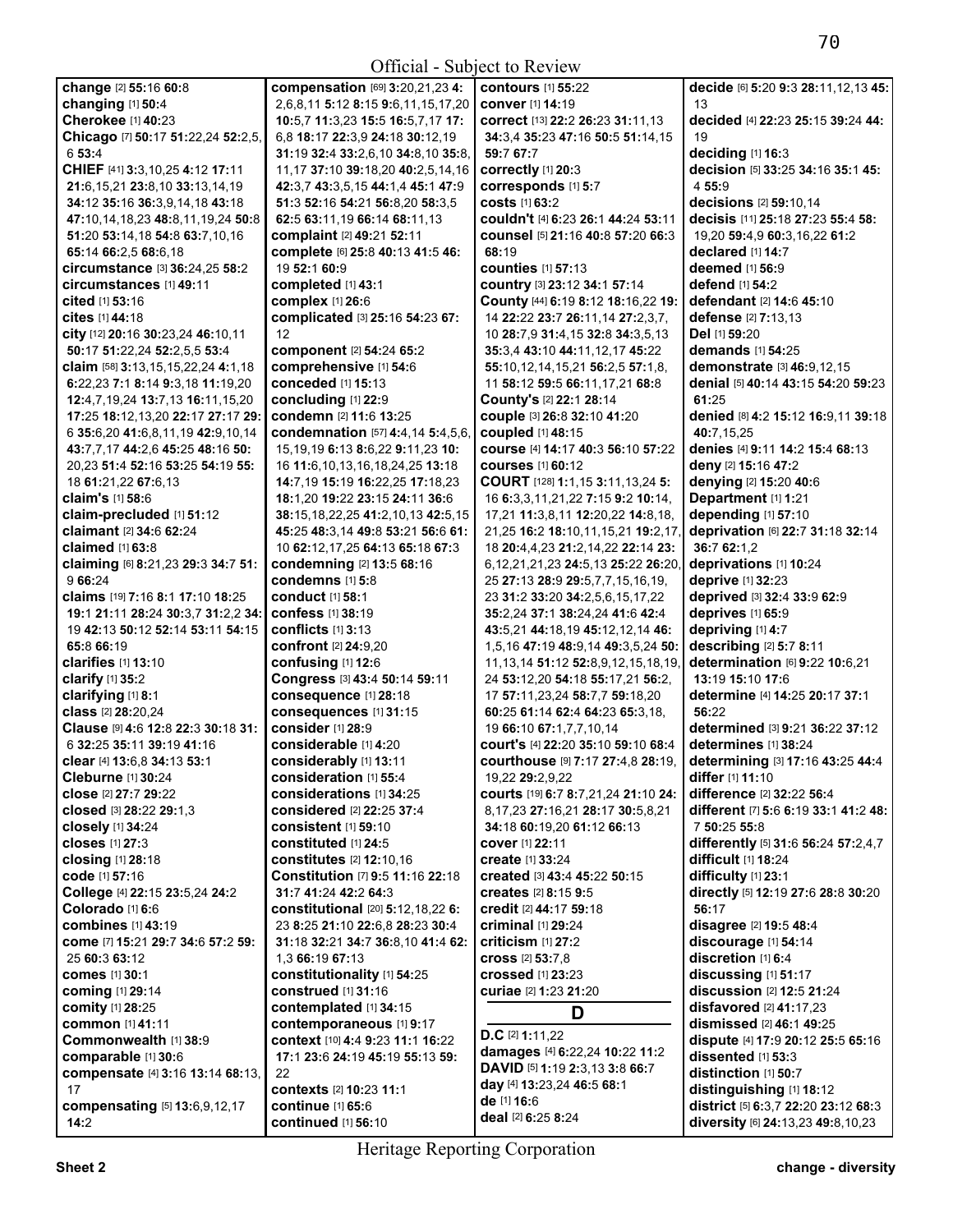| Official - Subject to Review                             |                                            |                                                                  |                                                             |  |
|----------------------------------------------------------|--------------------------------------------|------------------------------------------------------------------|-------------------------------------------------------------|--|
| 50:1                                                     | erred [1] 22:4                             | 34:6,18 41:19 42:12 43:5,6,21 44:                                | giving [1] 41:22                                            |  |
| <b>doctrinal</b> [1] 28:25                               | error [1] 32:7                             | 145:11,12 46:16 47:19,20,21,21                                   | GORSUCH [5] 40:8,10 42:8 44:24                              |  |
| doctrine [5] 6:20 29:21,25 68:9,10                       | especially [1] 60:21                       | 48:1,5,14,16 49:4,24 50:11,13,14,                                | 57:20                                                       |  |
| doctrines [6] 6:5,25 7:21 29:11,20                       | ESQ [6] 1:19,24 2:3,6,10,13                | 15 51:4,12 52:8,9,12,13,14,22,24                                 | got [2] 4:21 52:12                                          |  |
| 67:24                                                    | essentially [2] 12:22 28:18                | 53:12 54:15 56:17 57:23 58:6 65:                                 | government [13] 5:8,21 13:3 17:2                            |  |
| dog [2] 45:7 66:12                                       | establishing [2] 44:14 55:22               | 9, 18, 19 66: 13, 25 67: 6, 10, 14, 15, 16,                      | 22:2 32:5,19 33:2,11 41:25 47:5                             |  |
| dogs [1] 25:17                                           | ET [2] 1:7 51:3                            | 17                                                               | 67:12 68:12                                                 |  |
| domain [5] 10:1,2 24:12 56:6 57:                         | evaluate [1] 23:18                         | fees [5] 63:2,3,3,24,24                                          | government's [3] 3:16 4:5 33:4                              |  |
| 16                                                       | eve [1] 55:9                               | FICKEN [3] 1:24 2:10 33:17                                       | Gramble [1] 47:25                                           |  |
| done [9] 17:14 56:14,15,24 57:4,7                        | even [10] 4:23 5:11,18 7:16 14:3           | Fifth [14] 3:19 8:14 11:14,21,25 16:                             | <b>grant</b> [1] <b>63:12</b>                               |  |
| 58:22,23 67:6                                            | 20:1 28:23 32:18 51:10 67:23               | 1,10,15,19 18:3,19 40:4 43:13 44:                                | granted [2] 26:25 64:2                                      |  |
| <b>door</b> [1] <b>7:17</b>                              | everybody [1] 29:10                        | 5                                                                | grave [1] 63:12                                             |  |
| doors [7] 27:4,8 28:19,22 29:2,9,                        | exact [1] 42:9                             | figure [3] 4:17,23,25                                            | graveyard [1] 7:7                                           |  |
| 22                                                       | exactly [5] 9:9,19 15:8 16:13 44:          | figuring [1] 5:9                                                 | great [2] 42:11 58:24                                       |  |
| dramatic [1] 45:21                                       | 21                                         | file [1] 62:15                                                   | group [1] 46:8                                              |  |
| <b>drawn</b> [1] 60:9                                    | example [5] 24:10 42:25 46:23 50:          | filed [4] 49:4 52:9 62:16 64:14                                  | grown [1] 60:6                                              |  |
| dual $[1]$ 11:13                                         | 2 52:6                                     | files $[1]$ 38:18                                                | guaranteed [1] 67:22                                        |  |
| due [7] 4:25 10:24 30:13 35:18 40:                       | except [3] 15:8 30:9 66:20                 | final $[1]$ 45:3                                                 | guess [1] 7:19                                              |  |
| 16 47:2 50:19                                            | <b>exception [1] 29:20</b>                 | finality [2] 18:23 21:12                                         | <b>Gunn</b> [1] 47:24                                       |  |
| <b>Dunes</b> [1] 59:20                                   | <b>excessive</b> [1] 42:18                 | find [4] 15:19 26:1 37:23 44:8                                   | Н                                                           |  |
| duty [1] 40:20                                           | exchange [1] 47:9                          | fine $[1]$ 39:23                                                 | Ha [2] 45:1.2                                               |  |
| Е                                                        | excuse [2] 11:21 66:17                     | finish [2] 33:7 51:11                                            |                                                             |  |
| earlier [2] 44:20 50:18                                  | exhaust [4] 12:23 20:1,19 41:17            | first [20] 3:4 5:16 6:19 11:14 18:9,                             | happen [6] 6:10 30:16 43:16,24<br>62:5,20                   |  |
|                                                          | exhausted $[1]$ 40:18                      | 9 22:1 30:20 32:22 34:21 38:21.                                  | happened [1] 68:14                                          |  |
| early [2] 19:1 40:23<br>easement [7] 3:18 10:2 13:22 20: | exist [1] 61:6                             | 23 41:5 42:10 46:17 47:1 50:11                                   | happening [1] 8:12                                          |  |
| 10.13 63:20 67:25                                        | <b>existed</b> [1] 47:22                   | 52:15 55:17 62:16                                                | happens [3] 10:12 11:8 28:3                                 |  |
| <b>easements</b> [1] 13:25                               | <b>existence [1] 56:19</b>                 | <b>focus</b> [1] 55:14                                           | happy [1] 23:13                                             |  |
| easier [1] 10:25                                         | existing [2] 21:11 60:18                   | follow [2] 19:23 20:16                                           | <b>hard</b> [1] <b>63:17</b>                                |  |
| easily [1] 57:8                                          | exists [5] 26:13 28:7 35:13 38:15          | following [1] 15:7                                               | harm [3] 25:20,21 26:2                                      |  |
| economic [1] 53:23                                       | 62:7                                       | force [2] 42:19 60:23                                            | head [1] 32:12                                              |  |
| effect [5] 31:10 34:20 38:1 61:14,                       | expensive [3] 53:22 54:13 64:7             | forced [1] 53:25                                                 | <b>hear</b> [1] <b>3</b> :3                                 |  |
| 17                                                       | expert [3] 54:7 63:2,24                    | forget [1] 47:24                                                 | heard [2] 33:22 58:13                                       |  |
| effectively [2] 22:13 34:17                              | experts [1] 53:23                          | form $[1]$ 42:6                                                  | held [4] 6:21 22:14 24:6 34:5                               |  |
| either [2] 57:23 58:2                                    | explained [2] 28:6,15                      | forum [3] 8:13 65:9 67:16                                        | help [1] 65:10                                              |  |
| elaborate [3] 4:16 23:16 53:21                           | explicit [1] 7:1<br>extent [1] 18:16       | forward [2] 10:17 54:15                                          | helps [1] 5:4                                               |  |
| element [10] 3:22 4:1 17:8 35:4 59:                      |                                            | found [1] 20:4                                                   | highlights [1] 31:14                                        |  |
| 23 61:20, 22, 23, 24 62:11                               | extraordinary [1] 63:21                    | four [1] 64:11                                                   | hiring [1] 53:22                                            |  |
| elements [1] 16:14                                       | F                                          | Fourteenth [3] 30:21 40:5 47:6<br>Fourth [4] 29:6 41:7 42:9,17   | historical [1] 20:11                                        |  |
| elsewhere [1] 19:16                                      | facial [2] 48:17 52:13                     | <b>FRANCISCO</b> [25] 1:21 2:6 21:17,                            | historically [1] 68:2                                       |  |
| eminent [5] 10:1,2 24:12 56:6 57:                        | fact [13] 13:16 15:20 17:22 22:4 26:       |                                                                  | history [3] 18:5 27:15 41:9                                 |  |
| 16                                                       | 2 27:7 31:22,23 35:25 56:13 59:6           | 18,21 23:3,9,22 25:13,19,23 26:8,                                | hold [2] 10:22 41:24                                        |  |
| emphasis [3] 62:19,22 64:15                              | 8 62:10                                    | 13, 18, 23 27: 19 28: 1, 4 29: 13, 17<br>30:14,17 31:12 32:17,20 | Honor [40] 4:3 5:3 6:18 7:12 10:20                          |  |
| enact [1] 56:11                                          | facto [1] 16:6                             | free [2] 32:23,24                                                | 17:21 18:15 19:10 20:21 23:3,22                             |  |
| encouraging [1] 30:12                                    | factor $[1]$ 60:4                          | <b>full</b> [2] 44:16 59:18                                      | 25:19 26:9,18,24 31:12 34:22 37:                            |  |
| end [3] 27:23 37:4 63:25                                 | factors $[2]$ 59:3,9                       | function [1] 47:5                                                | 12,22 38:5,13 39:22 41:21 42:24                             |  |
| enforce [1] 22:7                                         | factually $[1]$ 23:25                      | fundamental [1] 7:17                                             | 45:18 46:22 48:5 51:6 53:2.7 54:4.                          |  |
| engaged [2] 42:18,20                                     | failing $[1]$ 4:6                          |                                                                  | 18 55:6 59:7,16 60:1 63:15 64:4                             |  |
| engages [1] 32:5                                         | <b>failure</b> [2] <b>3:16,17</b>          | G                                                                | 66:1 67:8                                                   |  |
| English [1] 11:15                                        | fair [2] 51:10,14                          | Gamble [2] 47:25 64:1                                            | Honor's [2] 37:24 62:19                                     |  |
| enough [1] 4:18                                          | fairly [3] 4:16 23:15 63:18                | General [31] 1:21 21:17,21 23:3,9,                               | hope [1] 20:25                                              |  |
| ensure [1] 21:13                                         | faith [2] 44:17 59:18                      | 22 25:2,13,19,23 26:8,13,18,23 27:                               | however [2] 5:24 45:8                                       |  |
| ensuring [1] 16:6                                        | falls [1] 22:19                            | 19,24 28:1.4 29:13.17 30:14.17                                   | hurdle [1] 18:24                                            |  |
| entertain [1] 30:22                                      | far $[1]$ 21:14                            | 31:1,8,12 32:9,17,20 33:15 50:15                                 |                                                             |  |
| <b>entire</b> [2] 27:4,8                                 | <b>fashion</b> $[1]$ 56:22                 | 51:25                                                            |                                                             |  |
| entirety [1] 18:22                                       | fast [1] 67:4                              | generates [1] 19:15                                              | identify [1] 45:23                                          |  |
| entities [1] 4:21                                        | faster [1] 64:11                           | generations [1] 60:6                                             | <b>Illinois's [1] 24:1</b>                                  |  |
| entitle [2] 15:3 17:5                                    | favor [1] 59:4                             | gets [4] 10:6 25:22 40:10 49:24                                  | illustrating [1] 45:21                                      |  |
| entitled [2] 31:24 63:19                                 | federal [98] 3:13,22,24 6:1,2,9,22         | getting [3] 12:18 43:21 58:25                                    | immediate [1] 9:16                                          |  |
| entitlement [8] 4:11 5:12 8:15 9:6                       | 7:2,16,24 8:18 9:2 10:14,17,21 11:         | GINSBURG [13] 10:9,11 11:4 18:8                                  | <b>immunity</b> [2] <b>65:17,25</b><br>implicated [1] 11:22 |  |
| 10:4 15:4,5 17:3                                         | 3,8,16,19 12:20 16:2 17:25 18:2            | 26:15 51:16,21,22 52:4,25 53:3                                   | important [1] 55:4                                          |  |
| equation [1] 17:7                                        | 20:4 21:1,10,14 22:16 23:21 24:5,          | 61:19,25                                                         | imposed [2] 13:22 14:15                                     |  |
| equivalent [1] 42:13                                     | 6, 13, 15, 15, 17, 25 27: 3, 8, 16, 17 28: | give [2] 46:13 64:24                                             | imposing [1] 4:19                                           |  |
| Erie [1] 24:8                                            | 19 29:7, 15, 22 30:5 31:2, 2 33:24         | given [2] 7:22 37:1                                              |                                                             |  |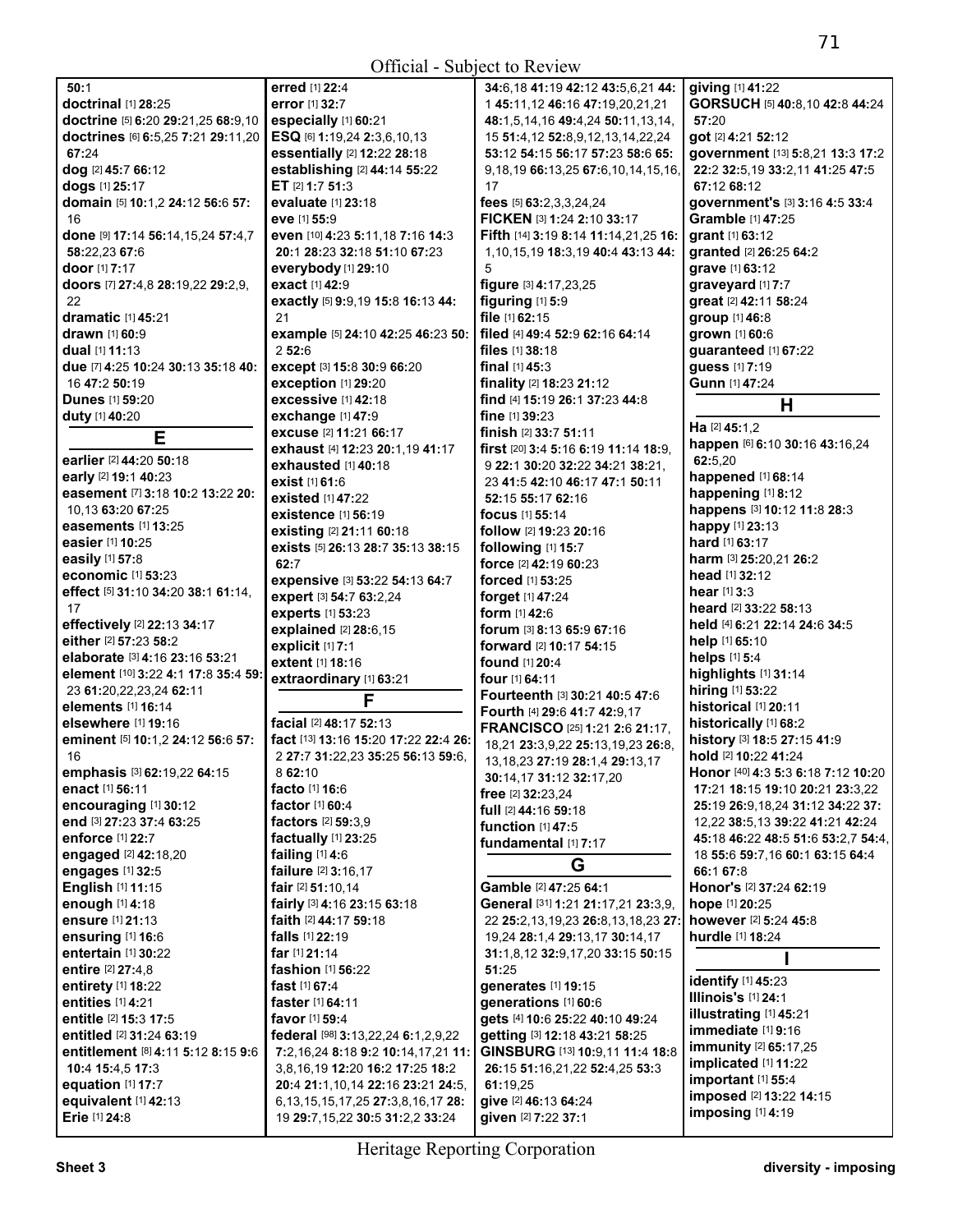Official - Subject to Review

| Official - Subject to Review                                           |                                                                                |                                                        |                                                    |
|------------------------------------------------------------------------|--------------------------------------------------------------------------------|--------------------------------------------------------|----------------------------------------------------|
| imposition [1] 3:18                                                    | Justice [159] 1:22 3:3,10,25 4:12 5: lie [2] 25:17 45:7                        |                                                        | Ms [89] 3:12 7:15 8:16 9:1 10:6 13:                |
| impossible [1] 36:25                                                   | 14 7:3,5,19 8:4,20 9:7 10:9,10,11                                              | <b>Light</b> $[1]$ 6:6                                 | 22 15:5 18:1 33:16,19 34:21 35:                    |
| inadequate [3] 8:22 50:24 51:3                                         | 11:4 12:2,3 13:8,10 14:10,12,14                                                | limitations [1] 62:14                                  | 24 36:5,13,17,20 37:8,10,11,16,22                  |
| including [1] 31:19                                                    | 15:6,7 16:8,13 17:11 18:8 19:3,19                                              | lines [1] 60:8                                         | 38:4, 13, 21 39:9, 13, 21 40:1 41: 20              |
| incompatible [1] 3:14                                                  | 20:6,8,25 21:6,15,21 22:24 23:8,                                               | literally [2] 32:3 33:8                                | 42:23 43:8,9,11 44:10 45:18 46:                    |
| inconsistent [2] 18:18 59:11                                           | 10 25:2,14,20,24 26:12,15,21 27:                                               | litigants [4] 27:5,9 28:20 42:25                       | 18,22 47:12,17,20 48:4,9,15,22 49:                 |
| incorporates [1] 11:15                                                 | 14,20 28:2,21 29:14 30:9,15 31:8                                               | litigate [3] 8:17 27:21 63:17                          | 2, 10, 16, 19 50: 1, 5, 10, 21 51: 1, 6, 15        |
| incorrect [1] 68:9                                                     | 32:9,18 33:13,14,19 34:12 35:14,                                               | litigated [4] 27:25 29:5 41:6 47:12                    | 52:3 53:2,6,16 54:3,16 55:1,5,11                   |
| infection [1] 66:19                                                    | 16 36:3,9,14,18 37:6,9,13,17 38:2,                                             | litigating [1] 64:12                                   | 56:18 57:1,5,9 58:8 59:6,16 60:1,                  |
| inherent [1] 7:7                                                       | 6,17 39:3,5,6,8,11,16,23 40:8,9,10,                                            | litigation [3] 40:18 56:1 64:8                         | 17 61:4,5,16,24 63:8,11,15 64:4                    |
| initial [1] 5:2                                                        | 11, 14 42:8 43:8, 11, 18 44: 22, 24                                            | little [3] 12:4 32:13 40:11                            | 65:12,20,24 66:4,15,16 67:15 68:                   |
| instance ⊠ 5:2 6:21                                                    | 46:6.20 47:10.14.15.18.23 48:8.11.                                             | local [4] 4:20 30:5 31:3 33:25                         | 15                                                 |
| instead [5] 11:24 13:17 14:9 22:6                                      | 19,24 49:6,9,14,17,20 50:3,8,19,                                               | $locality$ [1] 19:4                                    | much [10] 4:17,25 14:25 15:23 35:                  |
| 61:9                                                                   | 22 51:2,8,16,18,20,20,22 52:3,7,                                               | logic [2] 45:5 48:1                                    | 21 55:14,15 63:7,13 64:11                          |
| intact [1] 18:24                                                       | 25 53:3,14,18 54:8 55:1,2,7 56:14,                                             | long [5] 54:22 58:21 62:6 64:7,19                      | municipalities [2] 55:23 57:14                     |
| intensive [1] 23:20                                                    | 23 57:3,6,20 58:10,17 59:13,24                                                 | Look [10] 15:16 17:15 28:4 41:3,9                      | municipality [1] 55:19                             |
| intent [1] 68:12<br>interest [8] 5:21 31:25 33:7 35:21                 | 60:2 61:4,7,19,25 63:7,10,16 65:<br>11, 13, 14, 15, 22 66: 2, 5, 23 67: 9, 19, | 43:24 44:11 52:10 55:24 65:16<br>lot [3] 29:1 42:10,12 | must [5] 7:15 9:2 17:24,25 36:3<br>myriad [1] 37:2 |
| 36:1,12,16 63:3                                                        | 22 68:6.18                                                                     | Louisiana [1] 6:5                                      |                                                    |
| interesting [1] 27:24                                                  | justification [1] 61:3                                                         | lower [1] 28:17                                        | N                                                  |
| interests [1] 55:3                                                     |                                                                                |                                                        | nature [2] 3:15 18:19                              |
| interim [1] 36:8                                                       | K                                                                              | M                                                      | necessarily [1] 54:9                               |
| interlocutory [1] 64:16                                                | KAGAN [17] 9:7 10:10 12:2 13:8                                                 | made [6] 10:21 17:6 33:25 37:14                        | need [1] 59:22                                     |
| International [4] 22:15 23:5,24 24:                                    | 15:6 16:8 22:24 31:8 32:9,18 35:                                               | 52:20 58:15                                            | never [4] 12:24 28:14 44:5 56:25                   |
|                                                                        | 14 40:9 43:8,11 55:1 61:4,7                                                    | malicious [2] 42:20,23                                 | new [1] 60:8                                       |
| interpretation [1] 33:23                                               | keep [1] 18:25                                                                 | mandatory [1] 63:2                                     | <b>next</b> [1] 46:9                               |
| invades [1] 13:4                                                       | kept [1] 14:8                                                                  | many [10] 6:15 8:24 17:14 18:25                        | nicely [1] 26:14                                   |
| invasion [2] 4:9 9:24                                                  | key [1] 29:18                                                                  | 19:1,16 21:13 46:24 65:3 66:16                         | nobody [1] 54:16                                   |
| inverse [49] 4:4,13 5:5,16 6:13 8:6,                                   | kicked [1] 25:22                                                               | <b>MARY</b> [1] 1:3                                    | NOEL [3] 1:21 2:6 21:18                            |
| 21 9:11,23 10:16 11:5,10,13,15,17,                                     | <b>kind</b> $[2]$ 61:12,13                                                     | <b>master</b> [1] 23:18                                | None [1] 29:19                                     |
| 24,25 13:18 14:18,19 15:19 16:21,                                      | KNICK [12] 1:3 3:5,12 7:15 8:16 9:                                             | matter [6] 1:14 14:4,4 45:15 54:1                      | nor [1] 15:13                                      |
| 25 17:18,23 18:1,19 23:14 36:6                                         | 1 10:6 18:1 37:10 63:11 66:15 67:                                              | 58:6                                                   | <b>normal</b> [1] 47:4                             |
| 38:15, 18, 22, 25 41: 2, 10, 13 42: 5, 14                              | 15                                                                             | matters [1] 13:10                                      | note [1] 27:10                                     |
| 45:24 48:14 53:20 56:6 58:16 61:                                       | Knick's [2] 13:22 68:15                                                        | mean [6] 15:6 17:24 19:3 27:17 44:                     | nothing [5] 37:21 41:13,14 64:5,                   |
| 9 62:12,17,25 64:13 67:3                                               | knowing [1] 60:7                                                               | 23 45:4                                                | 23                                                 |
| inviting [1] 7:23                                                      | known [1] 6:20                                                                 | meaning [2] 7:8 9:5<br>meaningfully [1] 32:25          | notice [1] 52:11                                   |
| invoking [1] 58:19                                                     | L                                                                              | means [5] 34:10 36:6 54:20 68:13,                      | <b>Number</b> [1] 41:22                            |
| <b>involve</b> [1] 38:23                                               | lack [1] 3:21                                                                  | 16                                                     | O                                                  |
| involvement [1] 7:24                                                   | <b>land</b> [1] 33:25                                                          | meant [1] 31:17                                        | objection [1] 50:3                                 |
| involves [1] 6:8                                                       | landmarks [1] 24:1                                                             | mentioned [1] 50:18                                    | objections [1] 49:1                                |
| irrelevant [1] 17:10                                                   | landowners [1] 7:10                                                            | merits [2] 7:13 39:24                                  | obligation [1] 40:25                               |
| <b>Isn't</b> [14] <b>5:</b> 14 7:3,4,5 <b>12:</b> 17 <b>15:</b> 15     | language [2] 18:4,5                                                            | middle [1] 51:23                                       | obtain [1] 34:10                                   |
| 17:11,12 25:7 41:5 43:3 58:7,15                                        | later [2] 34:16 64:12                                                          | might [3] 7:1 46:23 56:9                               | obviate [1] 6:9                                    |
| 59:17                                                                  | Laughter [1] 53:5                                                              | Migra [1] 44:18                                        | obviates $[1]$ 6:15                                |
| issue [23] 6:7 7:6 15:3,25 19:13,17<br>27:12 39:24 44:7 49:5 52:17.20. | law [19] 6:8,8 7:7,10 19:5,21,21 20:                                           | minimized [1] 59:19                                    | obviously [2] 59:19 63:3                           |
| 22 53:9,10 55:3 57:21 58:19 59:                                        | 9,18 21:3 24:1,4,21 25:16 27:22                                                | minute [3] 16:23 19:20 30:13                           | <b>occur</b> [1] 56:9                              |
| 18 64:13 65:25 66:24 67:24                                             | 41:11 60:5,12 68:5                                                             | minutes $[1]$ 66:6                                     | <b>occurs</b> [3] 9:10,10 68:11                    |
| issue-precluded [2] 29:15,19                                           | lawful [2] 32:5 33:5                                                           | misses [1] 62:10                                       | <b>October</b> [1] 1:12                            |
| issues [7] 10:8 17:6,8 24:8 28:23                                      | lawfully [2] 33:3,11                                                           | missing [6] 35:5 61:21,23,23,25                        | <b>offered</b> [1] 50:24                           |
| 29:1 60:21                                                             | laws [5] 30:1,6,23 31:3 65:12                                                  | 62:11                                                  | <b>office</b> [1] 37:18                            |
| itself [3] 23:5 27:11 40:19                                            | lawyers [2] 60:6,13                                                            | misunderstand [1] 47:19                                | <b>officer</b> [1] 42:18                           |
|                                                                        | learning [1] 23:13                                                             | misunderstood [1] 58:9                                 | Okay [7] 10:10 19:9 20:7 27:21 48:                 |
| J                                                                      | least [2] 7:25 60:6                                                            | moment [10] 29:21 31:21,23,25 32:                      | 8,24 54:8                                          |
| <b>judge</b> [2] <b>23:17 42:12</b>                                    | legal [2] 6:7 7:9<br>legitimate [5] 47:4 49:13,19 53:24                        | 5 33:4, 10 35:18 36:11, 19                             | Once [6] 10:20 12:14 19:4 29:15,<br>18 45:12       |
| judges [2] 23:12 42:11                                                 | 54:14                                                                          | Monell [3] 55:16,17 56:1                               | one [23] 6:1, 10 13:2 15:11, 18 16:                |
| judgment [3] 14:21 59:5 61:14                                          | length [1] 62:20                                                               | money [12] 4:15 5:10 14:24,25 25:                      | 23 25:11,20 31:14 41:22 42:24 44:                  |
| <b>judicata</b> [3] <b>19:</b> 13,17 <b>66:</b> 18                     | less [1] 41:14                                                                 | 7 37:10,15,20 38:3,5,10,20                             | 8,9,19 45:7 46:3,23 50:1 53:14,18                  |
| jurisdiction [7] 22:21 24:6,14 33:                                     | <b>letter</b> $[1]$ 37:19                                                      | Monte [1] 59:20                                        | 58:13 59:8 65:8                                    |
| 24 48:6,6 52:19                                                        | <b>letters</b> [1] 23:11                                                       | <b>months</b> [1] 35:19                                | ones [1] 40:23                                     |
| jurisdictional [4] 34:25 35:1,3 53:                                    | level [1] 20:22                                                                | moot [1] 41:19                                         | only [12] 22:5, 10 23:4 33:2 35:6 45:              |
|                                                                        | liability [11] 15:11, 13, 14, 17, 21, 22,                                      | morning [1] 3:4                                        | 22 49:18,21 54:6 63:24 66:23 67:                   |
| jurisdictions [1] 34:1<br>jurisprudence [2] 35:10 60:19                | 25 16:3,10,12 55:23                                                            | most [1] 32:21                                         | 5                                                  |
|                                                                        |                                                                                | moves [1] 60:4                                         |                                                    |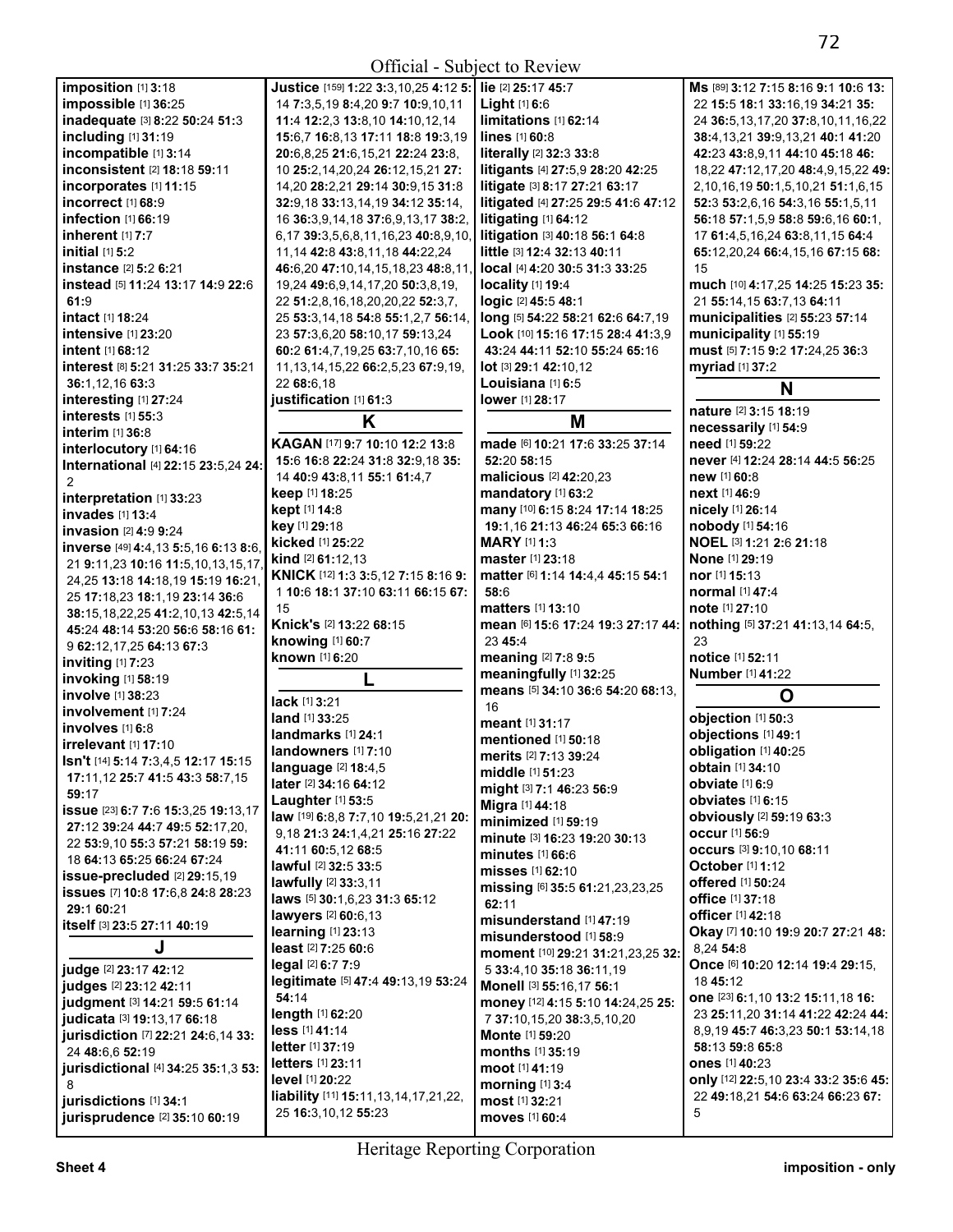Official - Subject to Review

| Official - Subject to Review                                 |                                                     |                                                                       |                                                      |  |
|--------------------------------------------------------------|-----------------------------------------------------|-----------------------------------------------------------------------|------------------------------------------------------|--|
| open [2] 27:16 29:10                                         | percent [1] 53:1                                    | procedures [6] 11:18 17:23 19:15                                      | 58:9,10 61:8 63:18,19 67:17                          |  |
| opposite [1] 64:10                                           | perhaps [2] 34:24 58:14                             | 53:21 54:1 63:22                                                      | questions [4] 8:25 12:5 24:21,25                     |  |
| oral [7] 1:15 2:2,5,9 3:8 21:18 33:                          | permanent [1] 67:25                                 | proceed [2] 60:7 62:23                                                | quite [4] 5:5 32:2 33:8 57:21                        |  |
| 17                                                           | permit [2] 46:11,13                                 | proceeding [20] 5:20 6:9,13,16 8:                                     | R                                                    |  |
| ordinance [1] 57:18                                          | person [3] 25:21 46:14 67:14                        | 22 9:12 10:17,22 11:10 13:18 14:                                      |                                                      |  |
| ordinary [1] 66:14                                           | person's [1] 68:10                                  | 19 29:24 38:16,18,22,25 61:18 62:                                     | raise [3] 19:12 24:25 27:11                          |  |
| original [1] 22:20                                           | Petitioner [12] 1:4,20,23 2:4,8,14                  | 17,25 64:14                                                           | raised [8] 26:15,17,21 35:6 45:20                    |  |
| originally [1] 40:22                                         | 3:9 21:20 34:11 62:8,13 66:8                        | proceedings [4] 8:7 24:11,12 56:                                      | 49:1 52:20 66:1                                      |  |
| originated [1] 41:10                                         | Petitioner's [1] 35:7                               | 7                                                                     | <b>raises</b> [1] 27:24                              |  |
| other [27] 4:22 6:24 9:16 10:23 11:                          | <b>Petitioners</b> [1] 64:5                         | process [33] 4:15,22,24 5:9 10:24                                     | rather [1] 18:2<br>rationale [1] 28:14               |  |
| 1 13:9 15:11,12,18 21:10 24:24                               | Philadelphia [1] 1:24                               | 17:16 19:7,23 20:1,17,19 36:21                                        |                                                      |  |
| 25:12 29:1 31:3,6 35:19 36:23 41:                            | place [3] 50:12 52:15 62:16                         | 40:18 43:1,25 44:3 47:2 50:20,23                                      | reach [2] 5:18 22:13                                 |  |
| 3,3 43:22 47:13 49:11 50:12 54:                              | places [1] 19:16                                    | 51:10,11,13 54:5,22 61:11 63:4                                        | read [1] 32:10                                       |  |
| 10 59:3,14 66:19                                             | plaintiff [3] 49:4,24 52:21                         | 64:6,8,11,21,22,25 67:11                                              | really [6] 23:25 43:23 48:20 53:9<br>56:1 65:9       |  |
| others $[1]$ 8:8                                             | plaintiffs [1] 53:19                                | processes [2] 41:7 56:20                                              | reason [11] 7:22 26:5 27:15 28:11                    |  |
| out [21] 4:17,23,25 5:9 15:19 17:18                          | planning [1] 33:25                                  | produce [1] 28:17                                                     | 35:6 36:2 37:16 42:1 45:10 52:4,                     |  |
| 21:9 23:1,18 25:22 26:3 34:18 36:                            | play [1] 17:7                                       | prohibits [1] 40:6                                                    | 18                                                   |  |
| 10 37:24 41:15 42:11 48:10 52:5                              | playing [1] 8:5                                     | promptness [2] 62:19 64:15                                            | reasonable [8] 8:17 34:9 35:12                       |  |
| 57:2,16 64:22                                                | Playtime [1] 30:24                                  | prong [1] 18:23                                                       | 42:7 54:24 62:6 65:1 67:4                            |  |
| <b>outset</b> [2] 38:20 59:7                                 | please [4] 3:11 21:22 33:20 66:10                   | proper [1] 49:22                                                      | reasons [3] 19:11 28:25 29:1                         |  |
| over [5] 32:12 33:24 57:14 61:19                             | plus [1] 34:1                                       | properly [4] 31:16 45:25 48:16 52:                                    | <b>REBUTTAL [2] 2:12 66:7</b>                        |  |
| 64:19                                                        | point [21] 4:13,15 12:6 15:7 16:13                  | 24                                                                    | recall [1] 38:16                                     |  |
| overrule [4] 18:10,15,22 27:1<br><b>overruled</b> [1] 59:13  | 23:4 25:3 26:3.4 27:25 35:22 36:                    | property [44] 4:10 5:8 7:8 8:16 9:                                    | <b>received</b> [1] 51:13                            |  |
| overruling [3] 58:12 61:5 66:20                              | 12 39:5 44:21 45:8.9 48:12 52:5.<br>20 62:19 63:17  | 24 10:5 13:5,21,23 14:6,15 20:5,<br>13 22:19 30:3.7.23 31:3.21.23 32: | recent [1] 59:10                                     |  |
| <b>overturn</b> [1] 26:10                                    | pointed [1] 48:10                                   | 3,6 33:5,9,11,12 35:23 37:3 39:17,                                    | recently [1] 59:12                                   |  |
|                                                              | points [1] 21:23                                    |                                                                       | recognize [5] 3:17 4:9,14 9:4 17:3                   |  |
| overturning [2] 26:5 28:9<br>owe [17] 4:14,23 14:23,25 17:15 | police [1] 42:18                                    | 17 40:13 41:23,25 46:4 47:4 60:                                       | recognized [1] 12:1                                  |  |
| 35:21,21 36:15 37:6,10,15,20 38:                             | poor [1] 49:23                                      | 13,21,24 63:5,25 64:1 65:12 68:1,<br>15                               | recognizes [1] 20:10                                 |  |
| 3,5,10,20 63:10                                              | portion [1] 66:21                                   | proposed [1] 33:21                                                    | referenced [1] 52:18                                 |  |
| <b>owned</b> [1] 24:2                                        | positing [1] 54:18                                  | prosecute [1] 3:12                                                    | referred [1] 43:18                                   |  |
| owner [7] 10:5 20:5 22:19 32:3 33:                           | position [6] 39:4,7,9,12 54:17 55:                  | prosecution [2] 42:20,24                                              | referring [1] 68:4                                   |  |
|                                                              |                                                     |                                                                       |                                                      |  |
|                                                              |                                                     |                                                                       | refusals [3] 60:10,10,11                             |  |
| 9.12 64:1                                                    |                                                     | prosecutor's [1] 42:20                                                | refuse [1] 14:20                                     |  |
| owners [4] 8:16 46:4 54:17 63:5                              | possible [1] 33:23                                  | protect [1] 41:24                                                     | refused [3] 13:14 16:16,18                           |  |
| P                                                            | post-deprivation [1] 36:21                          | protected [2] 62:4 67:16                                              | refusing [1] 16:12                                   |  |
| <b>PAGE [1] 2:2</b>                                          | Power [5] 6:5 9:25 10:1 13:25 14:                   | protects [2] 40:3 42:3                                                | regime [1] 57:23                                     |  |
| pages [1] 32:10                                              | 9                                                   | prove [2] 20:22 51:13                                                 | regular [2] 5:15,19                                  |  |
| paid [3] 32:1,19 33:12                                       | powers [1] 10:3                                     | provide [7] 6:14 24:16 30:18 31:                                      | regularly [1] 30:22                                  |  |
| park [2] 46:9,13                                             | practical [1] 54:1                                  | 17 54:21 65:1,6                                                       | regulation [2] 25:4 57:18                            |  |
| part [4] 7:2 17:8 38:8 59:3                                  | precedents [1] 59:17                                | provided [2] 64:17 65:5                                               | regulations [2] 37:2 56:12                           |  |
| partial [1] 60:11                                            | preclude [1] 29:12                                  | provides [6] 22:3 26:4 34:9 40:4                                      | regulatory [4] 10:3 14:9 36:24 56:                   |  |
| particular [5] 39:13 41:16 49:4 60:                          | preclusion $[3]$ 19:13,17 43:19                     | 54:6,7                                                                |                                                      |  |
| 23,25                                                        | preclusive [4] 31:10 34:20 61:14,<br>17             | providing [3] 42:6 56:7,20<br>provision [4] 11:20 16:2 35:13 62:      | reinterpretations [1] 33:21                          |  |
| particularly [3] 24:10,22 36:24                              |                                                     | 7                                                                     | relevance [1] 52:2                                   |  |
| parties [2] 26:22 27:11                                      | predictable [1] 8:13<br>preliminary [2] 10:13 64:13 | provisions [1] 32:21                                                  | relevant [3] 21:24 27:6 60:15                        |  |
| parts [1] 31:6                                               | premise [1] 22:1                                    | public [2] 5:21 13:23                                                 | reliance [6] 55:3 56:12,12,15 58:                    |  |
| party [1] 58:19                                              | prepared [2] 58:3,4                                 | <b>Pullman [1] 6:5</b>                                                | 18 59:2                                              |  |
| pass [2] 20:9 21:3                                           | presentation [2] 3:24 17:10                         | purpose [3] 18:4,6 52:13                                              | relied [1] 56:19                                     |  |
| passes [1] 19:20                                             | presented [2] 26:20,25                              | purposes [1] 22:18                                                    | relief [1] 54:7                                      |  |
| patchwork [2] 7:23 8:6                                       | presumably [2] 57:18,25                             | pursue [2] 36:5 37:25                                                 | relies [1] 51:25                                     |  |
| pay [20] 4:6,21 12:14 14:16,20 16:                           | pretty [2] 27:15 43:12                              | pursued [1] 45:25                                                     | rely [2] 60:18,23                                    |  |
| 13, 16, 19 17: 2, 19 19: 8, 24 25: 7 31:                     | prevents [1] 43:20                                  | put [3] 28:5 45:19 55:12                                              | remain [1] 18:24                                     |  |
| 22 40:20 41:1 44:25 58:3,4 63:1                              | principal [2] 27:2 28:10                            | puts [1] 20:9                                                         | remaining [1] 66:6                                   |  |
| paying [1] 12:11                                             | principles [1] 43:20                                |                                                                       | remedial [1] 57:22                                   |  |
| payment [2] 32:6 57:12                                       | probably [3] 40:21 49:22 61:7                       | Q                                                                     | remedies [5] 3:23 12:23 17:9 18:2                    |  |
| pays [1] 63:1                                                | problem [10] 4:4,7 5:1 7:14 17:1                    | Quackenbush [1] 6:21                                                  | 41:18                                                |  |
| pending [1] 29:23                                            | 31:9 43:17 44:23.23 45:21                           | quest [1] 8:19                                                        | remedy [7] 6:14 8:16 11:23 16:6                      |  |
| <b>PENNSYLVANIA</b> [16] 1:6,24 3:6                          | problematic [2] 24:10,22                            | question [45] 5:11,16,18,24 6:19 7:                                   | 18:2 31:17 34:20                                     |  |
| 19:16 37:25 38:9,22 54:4 61:9 62:                            | problems [4] 19:14 53:15,19 66:                     | 9,14,20 8:18 9:1,8 10:13,20 11:19                                     | remember [3] 5:4 9:23 53:7                           |  |
| 18,21 64:6,10,17,25 67:3                                     | 16                                                  | 12:13 13:15 15:15 16:3,9 17:25                                        | Remo [1] 34:16                                       |  |
| <b>Pennsylvania's [2] 54:5 64:21</b>                         | procedural [1] 24:17                                | 18:9 21:5 25:3 26:19,25 27:22 28:                                     | removal [8] 47:15,18,22 48:25 49:                    |  |
| people [9] 8:1 28:22 29:3,12 46:8<br>54:14 60:23 63:12 66:14 | procedure [5] 12:1 23:20 37:25<br>54:12 61:10       | 8 30:20 37:24 38:12,14,23 40:11<br>41:21 43:4 47:15 48:5 55:13 56:3   | 5,22 52:11 66:18<br>remove [4] 25:21 45:11 48:13 49: |  |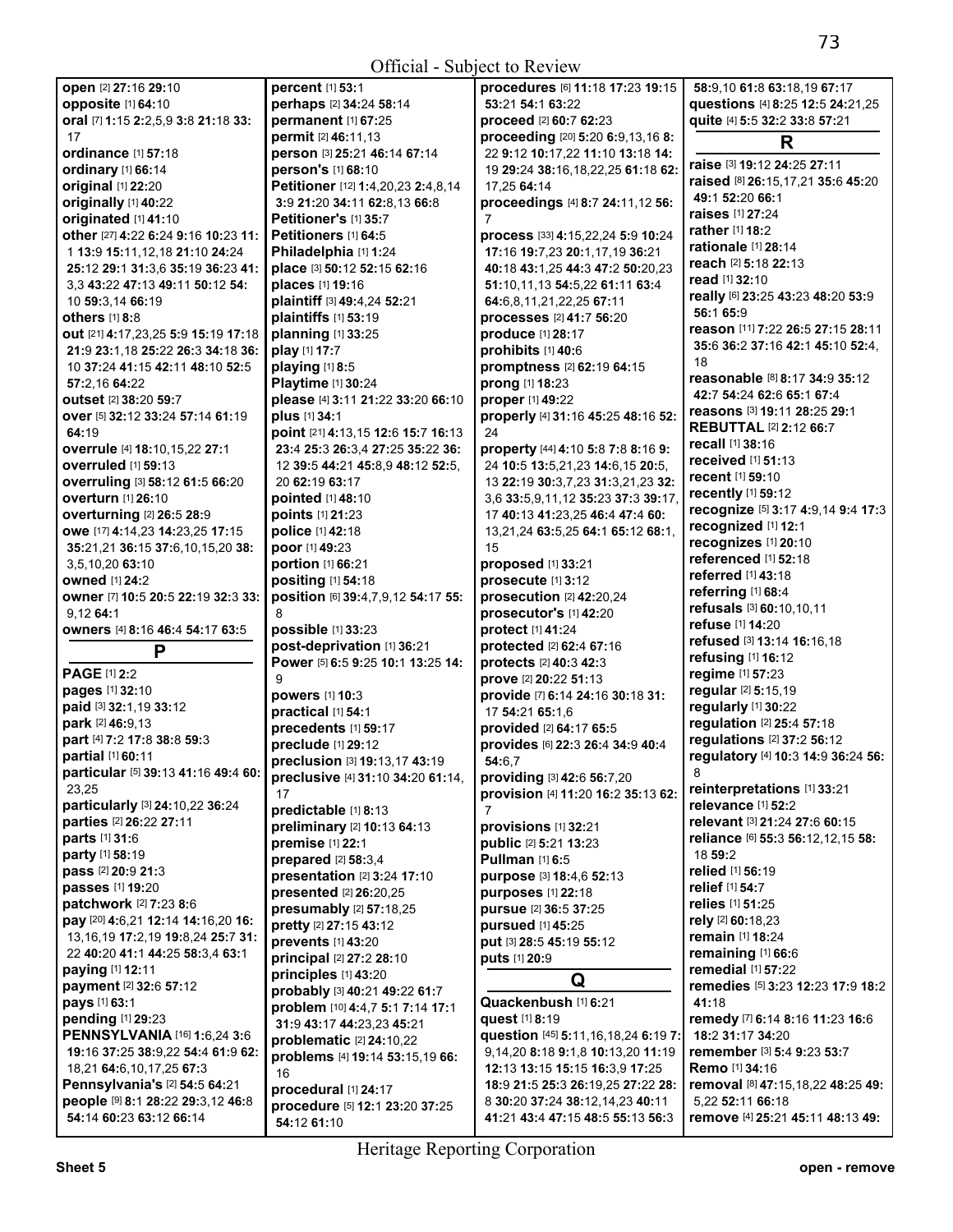Official - Subject to Review

| Official - Subject to Review                                          |                                            |                                                                |                                                       |  |
|-----------------------------------------------------------------------|--------------------------------------------|----------------------------------------------------------------|-------------------------------------------------------|--|
| $\overline{7}$                                                        | 42:9 58:2 61:13.17                         | 19,22 51:2,8,18 52:7 65:11,13,15,                              | supposedly [1] 45:21                                  |  |
| removed [2] 46:2 52:17                                                | San [1] 34:16                              | 22 66:23 67:9,19,22                                            | <b>SUPREME [2] 1:1,15</b>                             |  |
| <b>Renton</b> [1] 30:24                                               | saying [13] 9:13,14 19:20,24,25 20:        | <b>sounds</b> [1] 54:19                                        | surely [1] 45:9                                       |  |
| represent [2] 38:7 54:23                                              | 3,8 25:25 37:19 43:24 46:16 51:            | sovereign [1] 65:17                                            | Surgeons [4] 22:15 23:5,24 24:3                       |  |
| require [8] 12:21,23 20:21 26:10                                      | 23 52:20                                   | <b>special</b> [1] 23:17                                       | swallowing [1] 66:13                                  |  |
| 42:25 57:15,17 63:21                                                  | says [12] 12:11 13:10 18:5,6 19:4,         | specifically [4] 42:5 44:18,20 59:                             | system [1] 67:3                                       |  |
| required [3] 12:25 56:16,21                                           | 21 20:16 25:4 30:10 42:21 44:25            | 21                                                             |                                                       |  |
| requirement [2] 3:20 18:17                                            | 45:17                                      | speech [2] 32:23,24                                            |                                                       |  |
| requires [1] 61:2                                                     | <b>schools</b> [1] 60:12                   | spread [1] 21:9                                                | takings [28] 3:13,22 5:5 9:3 10:20,                   |  |
| Requiring [6] 3:12 53:19,22 54:13                                     | <b>SCOTT</b> [2] 1:6 3:5                   | stage [1] 19:1                                                 | 25 11:20 12:8 16:1 17:6,9 21:8 22:                    |  |
| 63:11,25                                                              | sea [1] 55:16                              | stare [12] 25:17 27:23 55:4 58:18,                             | 3,16 27:5,9 28:20 31:5 32:25 39:                      |  |
| res [3] 19:13,16 66:17                                                | search [1] 29:4                            | 19,20 59:3,9 60:3,16,22 61:1                                   | 19 41:16 43:6 45:24 50:16 53:19,                      |  |
| reserve [2] 19:12 21:7                                                | Second [3] 6:12 22:12 25:10                | start [4] 49:3 52:9,10 53:12                                   | 24 58:4 62:24                                         |  |
| resist [1] 14:20                                                      | <b>secondly</b> [1] 19:18                  | started [3] 9:8 43:9,10                                        | tax [4] 28:22 29:20 30:1.6                            |  |
| resolve [2] 7:1 60:20                                                 | Section [24] 3:14 10:23 18:3,5,6,          | state [114] 3:13,22 4:20 6:8,8,11 7:                           | tax-specific [1] 30:2                                 |  |
| respect [1] 44:16                                                     | 18 22:5, 10, 13, 19 31: 16 32: 2 33:       | 1,10,15,24 8:6,21,24 9:2,10 11:11,                             | technical [1] 60:5                                    |  |
| Respondents [4] 1:8,25 2:11 33:                                       | 22,23 34:7 35:4,7 40:3 47:7 48:7           | 24 12:10,21,23 13:11,14,16 14:4,8                              | TERESA [3] 1:24 2:10 33:17                            |  |
| 18                                                                    | 52:19 54:19 55:18,25                       | 18,21,24 15:10,12,13,16,17,20,21                               | terms [3] 34:14,22 44:12                              |  |
| responses [1] 26:9                                                    | See [8] 12:3 25:3,10 28:2 38:11 42:        | 16:9,11,16,18 17:9,13,14,23 18:1,                              | <b>Theatres</b> [1] <b>30:25</b>                      |  |
| responsive [1] 48:25                                                  | 16 45:5 63:12                              | 17 <b>19:</b> 4,20 <b>20:</b> 15 <b>21:</b> 9 <b>22:</b> 16,17 | theory [2] 26:16 27:14                                |  |
| rest [1] 19:12                                                        | seek [2] 43:3.5                            | 23:14,21 24:3,11,17,21 25:4,6,6                                | There's [53] 4:1 6:12,12,25 8:14 9:                   |  |
| restrictions [1] 14:15                                                | seems [5] 4:19 13:12 22:25 23:20           | 27:20 29:5,6,16,19,23 30:5,22 31:                              | 16,21,21,22 10:4 11:22 12:15 14:                      |  |
| result [4] 22:13 28:16 44:3 57:7                                      | 44:7                                       | 3,10 34:9,17,20,20 38:4,6,8 40:6,                              | 3 15:4 16:5,15 17:3 20:12,25 22:8                     |  |
| retaining [1] 59:4                                                    | seizure [2] 10:24 29:5                     |                                                                | 27:15 28:23,24 29:23 30:6,10,13                       |  |
| return [1] 19:2                                                       | self-executing [1] 12:1                    | 18,20,25 41:6,7,12,18 42:11,13 43:                             | 31:1,5 32:14,15,21 36:23 43:13,                       |  |
|                                                                       | send [1] 37:19                             | 1,25 44:3,25 45:10,13 46:1,24 47:                              | 14, 17 45: 1, 2, 9 49: 8, 10 50: 25 54:               |  |
| returning [1] 66:21                                                   |                                            | 1,3 49:3,7,7 50:24 53:20,25 54:10                              | 20 55:13 61:20,22 62:18,22 64:4,                      |  |
| reverse [2] 49:7 65:18                                                | sending [1] 34:16                          | 57:24 58:7 60:20 61:14 62:9 65:                                | 20,22,23 65:15                                        |  |
| review [1] 54:7                                                       | sense [2] 40:19,25                         | 12 66:12 67:7.11 68:5                                          | therefore [5] 12:9,17 25:8 27:20                      |  |
| rewriting [1] 57:16                                                   | sentence [2] 25:25 45:16                   | state's [2] 40:21 58:1                                         | 39:16                                                 |  |
| rightfully [1] 8:8                                                    | <b>serious</b> [2] 26:2,4                  | <b>stated</b> [1] <b>48:16</b>                                 | they've [6] 12:14 29:15,18 56:10,                     |  |
| rightly [1] 22:22                                                     | set [1] 66:20                              | STATES [12] 1:1,16,22 2:7 11:17                                | 19 65:19                                              |  |
| rights [14] 7:10 11:14 22:8 31:18                                     | seven [1] 55:20                            | 21:1,19 55:7 56:5 65:10,17,20                                  | thinking [4] 49:15,17,20 58:12                        |  |
| 32:24,25 35:8 41:4,23 54:2 60:22,                                     | shall [1] 63:1                             | stating [1] 50:12                                              | Thirteen [1] 26:16                                    |  |
| 24 66:14 67:15                                                        | shape [1] 65:10                            | statute [3] 48:18 57:17 62:14                                  | though [3] 9:1 28:23 32:18                            |  |
| ripeness [7] 18:23 21:11,12 34:14,                                    | she's [3] 5:10 63:19 67:19                 | <b>statutes</b> [1] <b>56:11</b>                               | three [3] 6:5 45:23 49:22                             |  |
| 23,23 41:18                                                           | shouldn't [2] 7:22 60:5                    | step [3] 11:7,7 38:21                                          | <b>Thunder</b> [1] <b>20:</b> 23                      |  |
| <b>River</b> [1] 6:6                                                  | <b>side</b> [1] 28:5                       | steps [1] 59:11                                                | Thursday [1] 46:9                                     |  |
| ROBERTS [36] 3:3,25 4:12 17:11                                        | simple [1] 41:11                           | still [6] 18:23 51:4, 10, 11 62:13 64:                         | title [1] 20:13                                       |  |
| 21:6,15 23:8,10 33:14 34:12 35:                                       | simply [3] 4:24 11:2 27:22                 | 12                                                             | today [4] 34:25 48:21 55:9 58:14                      |  |
| 16 36:3,9,14,18 47:10,14,18,23 48:                                    | simultaneously [1] 32:15                   | stop [1] 19:1                                                  | took [3] 7:8 20:12 68:15                              |  |
| 8,11,19,24 50:8 51:20 53:14,18                                        | since [2] 42:4 67:17                       | strictly [1] 61:10                                             | tort [1] 42:13                                        |  |
| 54:8 63:7,10,16 65:14 66:2,5 68:6,                                    | <b>single</b> [1] 41:15                    | <b>strong</b> [1] 26:5                                         | town [2] 9:3 14:12                                    |  |
| 18                                                                    | situation [6] 8:11 37:23 48:13 54:         | strongly [1] 59:4                                              | <b>TOWNSHIP</b> [24] 1:6 3:5 9:25 13:4,               |  |
| Rooker-Feldman [1] 66:18                                              | 11 62:21 63:5                              | Subdivisions [1] 55:8                                          | 21,22 14:2,5,10,14 15:4 16:25 37:                     |  |
| <b>ROSE</b> [1] 1:3                                                   | situations [3] 36:23 45:23 46:24           | <b>submit</b> [1] 64:9                                         | 6,9 38:7,7,10 39:2,12,14 55:23 65:                    |  |
| rule [8] 21:12 24:15 30:2,2,6 31:1                                    | Six [1] 35:19                              | submitted [2] 68:19.21                                         | 22,24 68:15                                           |  |
| 43:19 56:24                                                           | sleeping [3] 25:17 45:6 66:11              | substantial [1] 52:21                                          | township's [2] 3:17 7:13                              |  |
| rules [2] 24:15,18                                                    | <b>society</b> [1] 58:23                   | successful [2] 62:24 63:1                                      | townships [1] 65:21                                   |  |
| run [3] 36:1 62:14 66:12                                              | Solicitor [3] 1:21 27:24 51:25             | suddenly [1] 60:8                                              | traditional [1] 21:12                                 |  |
| <b>runs</b> [1] <b>35:18</b>                                          | somebody [5] 26:3 32:23 43:21              | <b>sue</b> [1] <b>14:17</b>                                    | treating [1] 31:5                                     |  |
| S                                                                     | 48:13 53:24                                | sued [2] 65:17,19                                              | treatment [2] 41:17,23                                |  |
| SACHS [77] 1:24 2:10 33:16,17,19                                      | somehow [1] 57:19                          | suggest [2] 64:5 65:7                                          | <b>tremendous</b> [2] 62:22,23                        |  |
|                                                                       | someone [2] 41:6 54:13                     | suggested [2] 64:6 67:2                                        |                                                       |  |
| 34:21 35:24 36:5,13,17,20 37:8,                                       | <b>sometimes</b> [6] 25:11,11 27:17,18     | suggesting [1] 43:2                                            | tremendously [1] 57:15<br>trespass [3] 41:11,12 42:14 |  |
| 11, 16, 22 38: 4, 13, 21 39: 9, 13, 21 40:                            | 67:13,14                                   | suggestion [2] 43:6 64:20                                      | tried [1] 26:3                                        |  |
| 1 41:20 42:23 43:9,11 44:10 45:<br>18 46:18,22 47:12,17,20 48:4,9,15, | SOON [1] 9:21                              | suggests [1] 48:1                                              | tries [1] 25:21                                       |  |
|                                                                       | sorry [7] 5:14 28:21 49:6 53:2 60:1        | Suit [6] 12:9 41:13 42:15 46:15 57:                            |                                                       |  |
| 22 49:2,10,16,19 50:1,5,10,21 51:                                     | 61:6 66:23                                 | 23,24                                                          | triggers [2] 3:19 4:10                                |  |
| 1,6,15 52:3 53:2,6,16 54:3,16 55:                                     | sort [6] 4:22 17:12 20:10 53:8 60:         | suited [1] 23:21                                               | true [1] 68:2                                         |  |
| 1,5,11 56:18 57:1,5,9 58:8 59:6,                                      | 15 61:1                                    | suits [1] 41:10                                                | <b>trust</b> [2] <b>60:19,20</b>                      |  |
| 16 60:1,17 61:4,5,16,24 63:8,15                                       | sorts [4] 29:11 58:22,23 62:18             | super-specialized [2] 61:1,2                                   | trying [2] 4:17 44:8                                  |  |
| 64:4 65:12,20,24 66:4                                                 | <b>SOTOMAYOR</b> [32] <b>5:14 7:3,5,19</b> | supporting [3] 1:23 2:8 21:20                                  | turned [1] 44:20                                      |  |
| Sacramento [1] 1:19                                                   | 8:4,20 14:12 19:3,19 20:6,8,25 26:         | <b>suppose [1] 10:12</b>                                       | turns [2] 17:17 36:9                                  |  |
| same [8] 12:11 19:13 22:13 35:5                                       | 21 28:21 29:14 30:9,15 49:6 50:            | supposed [1] 37:23                                             | two [6] 6:10 19:11 21:23 49:21 60:                    |  |

Heritage Reporting Corporation